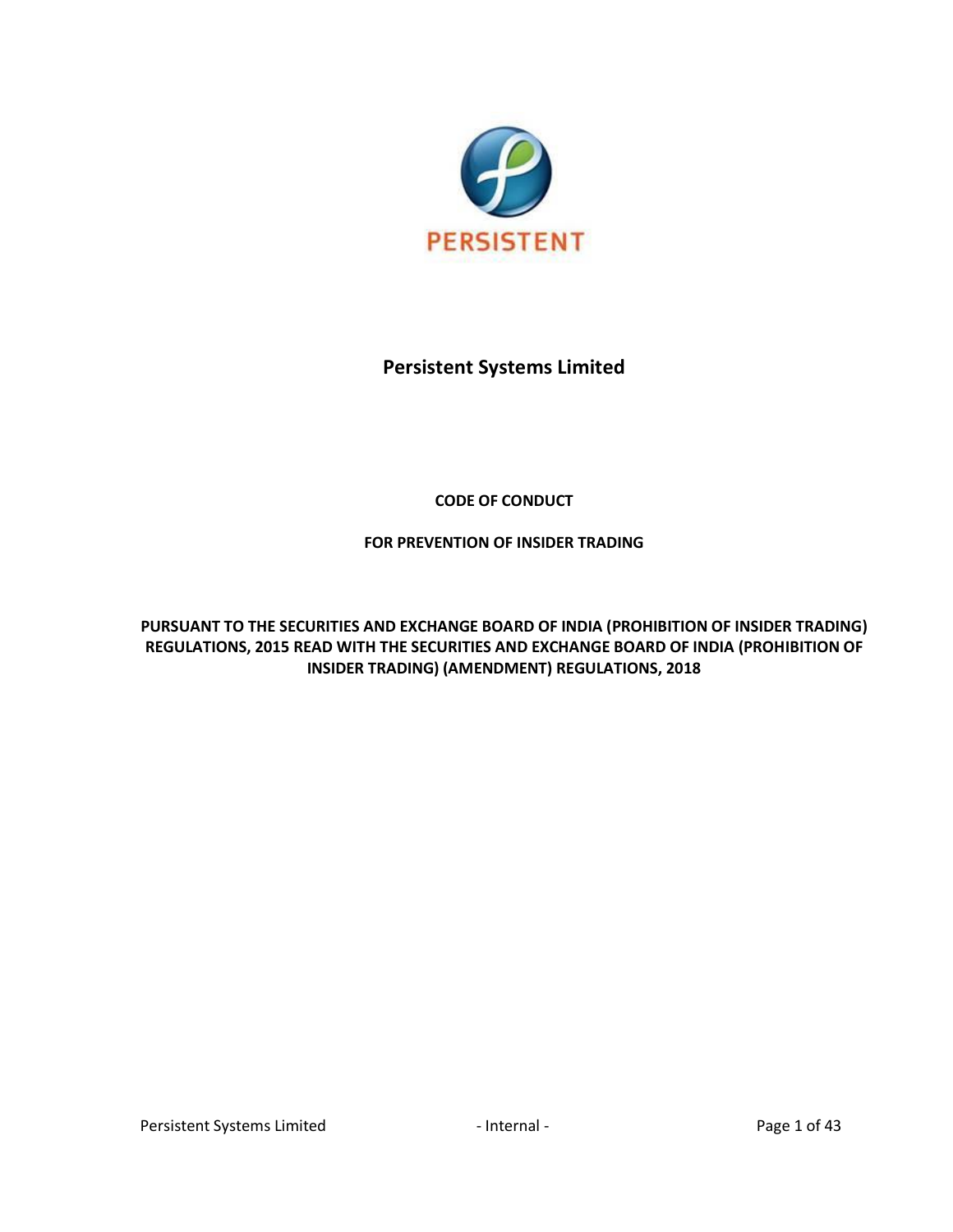# **Revision History**

| Date          |     | <b>Version</b> | <b>Description</b>                                      | <b>Author</b> | Approver                                 | <b>Effective</b><br>Date |
|---------------|-----|----------------|---------------------------------------------------------|---------------|------------------------------------------|--------------------------|
| May<br>2015   | 10, | 1.0            | Code of conduct for<br>prevention of insider<br>trading | Amit Atre     | The Board of Directors<br>of the Company | May 15, 2015             |
| March<br>2019 | 30, | 2.0            | Code of conduct for<br>prevention of insider<br>trading | Amit Atre     | The Board of Directors<br>of the Company | April 1, 2019            |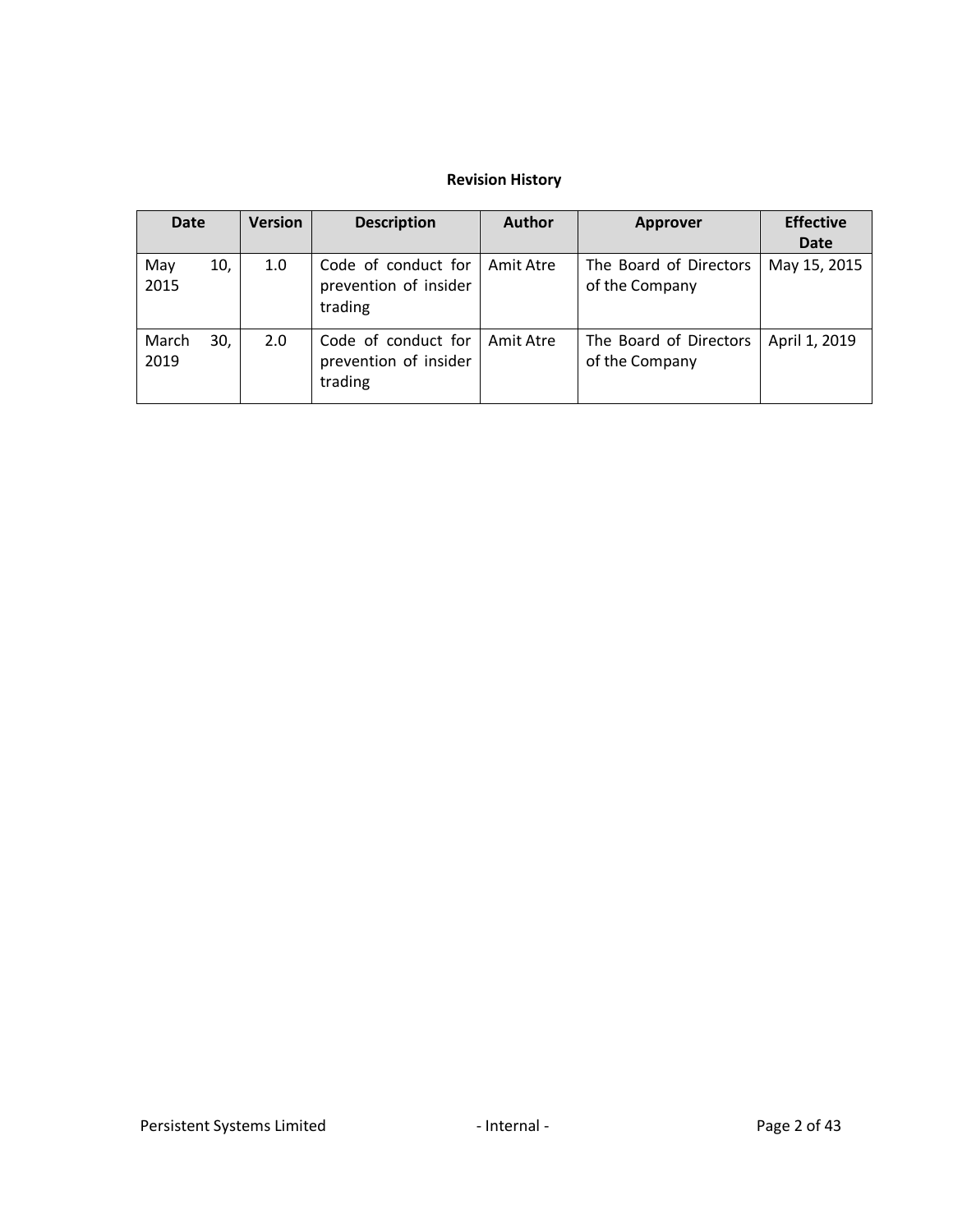#### **Contents**

|                   | <b>PART I: Overview of Insider Trading Regulations</b>                                         | 4                        |
|-------------------|------------------------------------------------------------------------------------------------|--------------------------|
| 1.                | <b>Definitions</b>                                                                             | $\overline{\mathcal{L}}$ |
| 2.                | <b>Restrictions on Communication and Trading by Insiders</b>                                   | 8                        |
| 3.                | Disclosures to be made                                                                         | 8                        |
| 4.                | <b>Communication or Procurement of Unpublished Price Sensitive Information</b>                 | 9                        |
| 5.                | <b>Code of Internal Procedures and Conduct</b>                                                 | 9                        |
|                   | PART II: Code of Conduct for Prevention of Insider Trading                                     | 10                       |
| 1.                | <b>Purpose</b>                                                                                 | 10                       |
| 2.                | <b>Important terms</b>                                                                         | 10                       |
| 3.                | <b>Applicability</b>                                                                           | 12                       |
| 4.                | <b>Code of Fair Disclosure and Conduct</b>                                                     | 13                       |
| 5.                | Institutional Mechanism for Prevention of Insider trading                                      | 14                       |
| 6.                | <b>Compliance Officer: Role and Responsibility</b>                                             | 15                       |
| 7.                | <b>Prohibition on Insider Trading</b>                                                          | 17                       |
| 8.                | <b>Preservation of Price Sensitive Information</b>                                             | 19                       |
| 9.                | <b>Trading Plan</b>                                                                            | 20                       |
| 10.               | Trading Window - opening and closing                                                           | 21                       |
| 11.               | <b>Threshold Limit &amp; Pre-Clearance</b>                                                     | 24                       |
| 12.               | <b>Disclosures</b>                                                                             | 25                       |
| 13.               | Penalty for contravention of Code of Conduct                                                   | 28                       |
| 14.               | <b>Miscellaneous</b>                                                                           | 28                       |
|                   | PART III: Code of Corporate Disclosure Practices for Prevention of Insider Trading             | 30                       |
| 1.                | <b>Purpose</b>                                                                                 | 30                       |
| 2.                | Fair Disclosure of Unpublished Price Sensitive Information                                     | 30                       |
| 3.                | Prompt disclosure of price sensitive information                                               | 30                       |
| 4.                | <b>Overseeing and coordinating disclosure</b>                                                  | 30                       |
| 5.                | <b>Responding to market rumors</b>                                                             | 31                       |
| 6.                | Timely Reporting of shareholdings or ownership and changes in ownership                        | 31                       |
| 7.                | Disclosure or dissemination of Price Sensitive Information with special reference to Analysts, |                          |
|                   | <b>Institutional Investors</b>                                                                 | 31                       |
| 8.                | Medium of disclosure or dissemination                                                          | 31                       |
| 9.                | <b>Dissemination by stock exchanges</b>                                                        | 32                       |
| 10.               | <b>Preservation of Price Sensitive Information:</b>                                            | 32                       |
|                   | Annexure to Part II - Code of Conduct                                                          | 33                       |
|                   | <b>Annexure A</b>                                                                              | 33                       |
|                   | <b>Annexure A1</b>                                                                             | 35                       |
|                   | <b>Annexure A2</b>                                                                             | 36                       |
|                   | <b>Annexure A3</b>                                                                             | 37                       |
|                   | <b>Annexure B</b>                                                                              | 38                       |
| <b>Annexure C</b> |                                                                                                |                          |
| <b>Annexure D</b> |                                                                                                |                          |
| <b>Annexure E</b> |                                                                                                |                          |
| <b>Annexure F</b> |                                                                                                | 41<br>42                 |
|                   | <b>Annexure G</b>                                                                              | 43                       |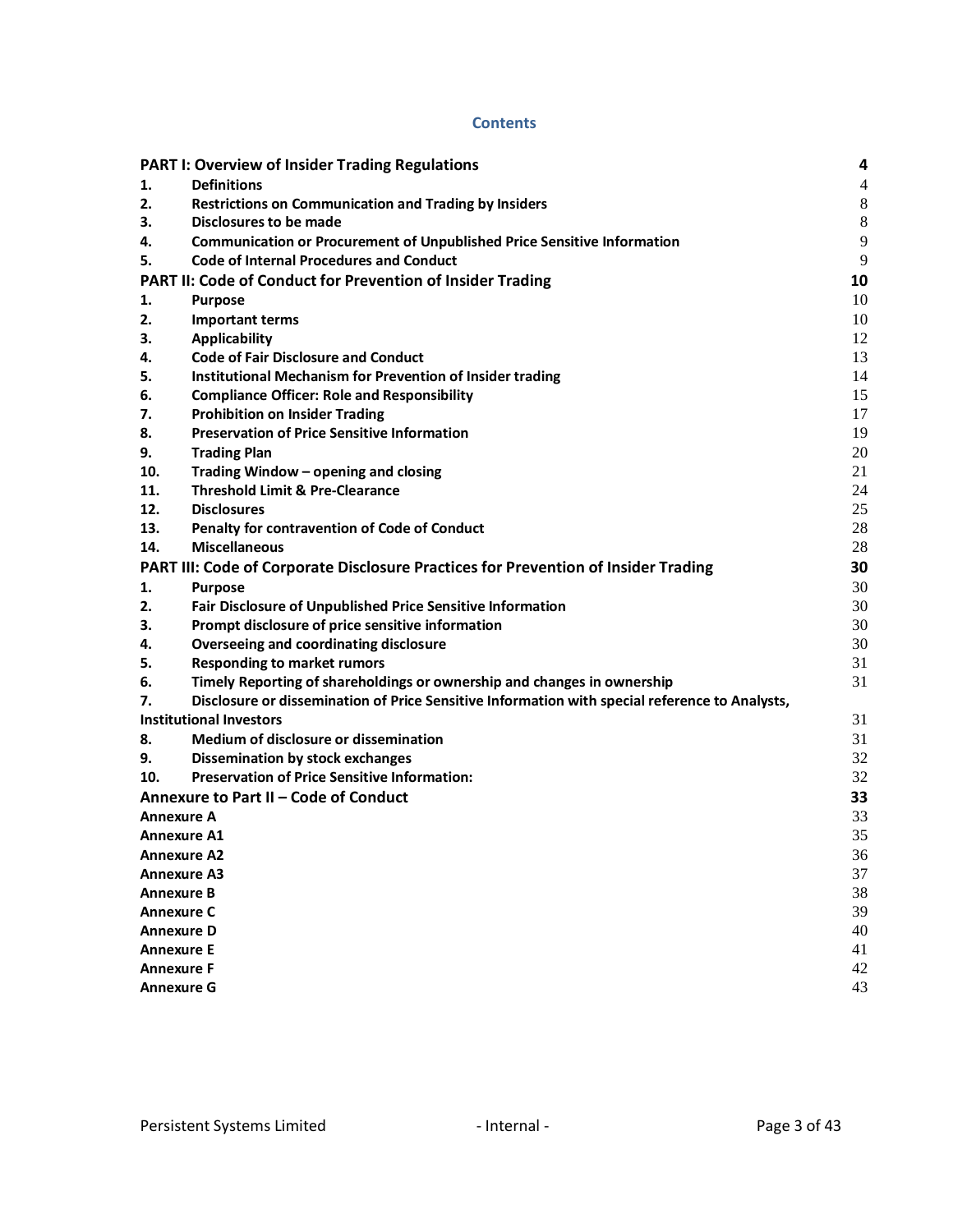### **PART I: Overview of Insider Trading Regulations**

<span id="page-3-0"></span>The Securities and Exchange Board of India (Prohibition of Insider Trading) Regulations, 2015 as amended from time to time (hereinafter referred to as "the Regulations"), have been laid down to prevent "Insider Trading".

"Insider Trading" takes place when any person who is or was connected with Persistent Systems Limited and its affiliates (the 'Company') or deemed to have been connected with the company and who has or can be reasonably expected to have access to Unpublished Price Sensitive Information, deals in the securities of the company on the basis of the Unpublished Price Sensitive information, informs, communicates, counsels or procures any Unpublished Price Sensitive information to any person should not deal in securities of the company while in possession of such Unpublished Price Sensitive Information.

Such dealings may tend to cause the Insider to unfairly gain or unfairly avoid losses vis-à-vis the ordinary investors.

### <span id="page-3-1"></span>**1. Definitions**

### **a. Chief Investor Relations Officer:**

For the purpose of this Code, the Chief Investor Relations Officer will be such person who would be designated by the Board of Directors of the Company from time to time.

### **b. Compliance Officer:**

In terms of Clause 2(c) of the Regulations, "Compliance Officer" means any senior officer, designated so and reporting to the Board of Directors or head of the organization in case board is not there, who is financially literate and is capable of appreciating requirements for legal and regulatory compliance under these regulations and who shall be responsible for compliance of policies, procedures, maintenance of records, monitoring adherence to the rules for the preservation of unpublished price sensitive information, monitoring of trades and the implementation of the codes specified in these regulations under the overall supervision of the board of directors of the listed company or the head of an organization, as the case may be.

Explanation–For the purpose of this regulation, "financially literate" shall mean a person who has the ability to read and understand basic financial statements i.e. balance sheet, profit and loss account, and statement of cash flows."

### **c. Connected Person:**

In terms of Clause 2(d) of the Regulations, "Connected Person" means:

i. any person who is or has during the six months prior to the concerned act been associated with a company, directly or indirectly, in any capacity including by reason of frequent communication with its officers or by being in any contractual, fiduciary or employment relationship or by being a director, officer or an employee of the company or holds any position including a professional or business relationship between himself and the company whether temporary or permanent, that allows such person, directly or indirectly, access to unpublished price sensitive information or is reasonably expected to allow such access.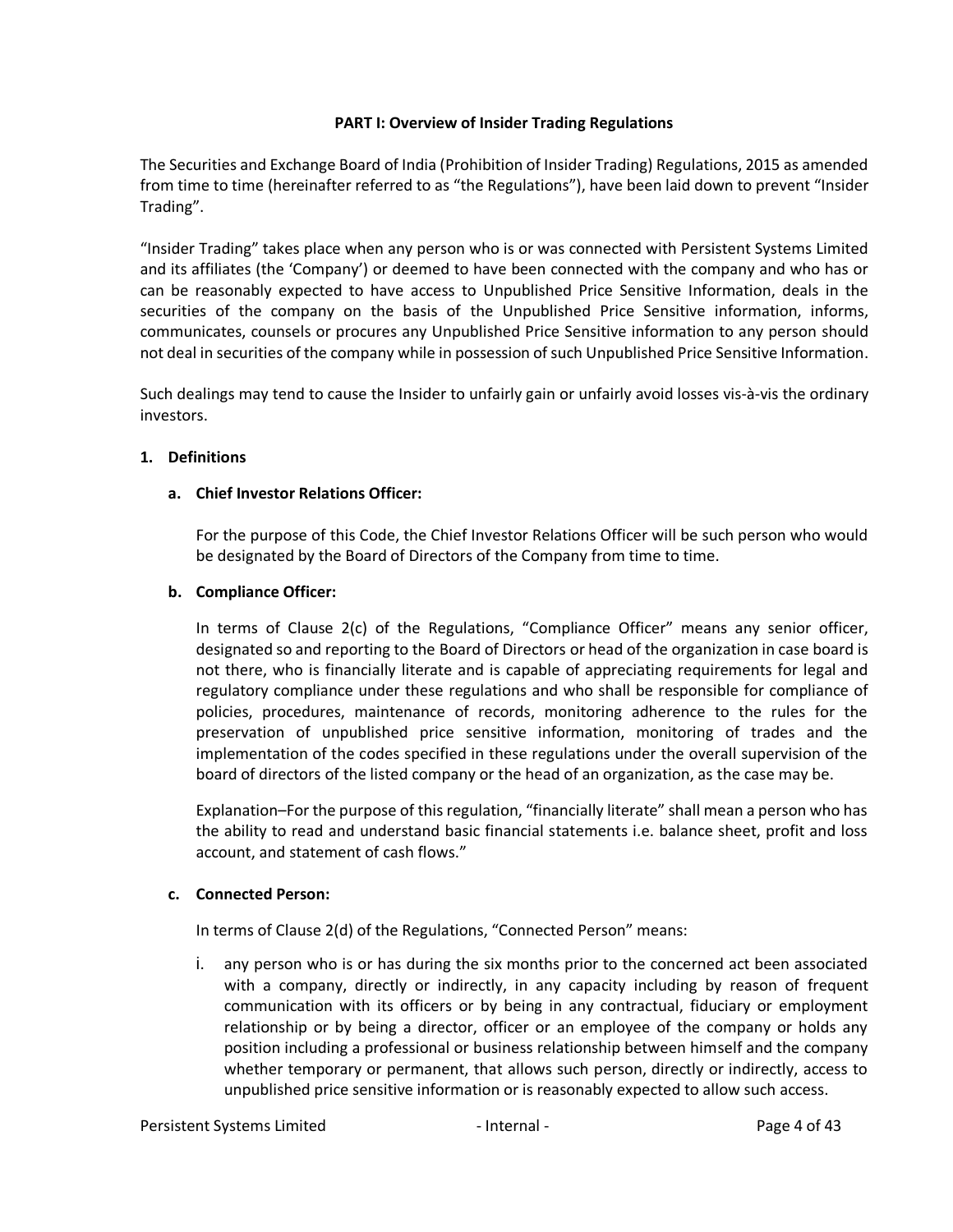- ii. Without prejudice to the generality of the foregoing, the persons falling within the following categories shall be deemed to be connected persons unless the contrary is established,
	- a) an immediate relative of connected persons specified in clause (i); or
	- b) a holding company or associate company or subsidiary company; or
	- c) an intermediary as specified in section 12 of the Securities Exchange Board of India Act, 1992 or an employee or director thereof; or
	- d) an investment company, trustee company, asset management company or an employee or director thereof; or
	- e) an official of a stock exchange or of clearing house or corporation; or
	- f) a member of board of trustees of a mutual fund or a member of the board of directors of the asset management company of a mutual fund or is an employee thereof; or
	- g) a member of the board of directors or an employee, of a public financial institution as defined in section 2 (72) of the Companies Act, 2013; or ["public financial institution" means
		- i. the Life Insurance Corporation of India established under section 3 of the Life Insurance Corporation Act, 1956;
		- ii. the Infrastructure Development Finance Company Limited, referred to in clause (vi) of sub-section (1) of section 4A of the Companies Act, 1956 so repealed under section 465 of this Act;
		- iii. specified company referred to in the Unit Trust of India (Transfer of Undertaking and Repeal) Act, 2002;
		- iv. institutions notified by the Central Government under sub-section (2) of section 4A of the Companies Act, 1956 so repealed under section 465 of the Companies Act, 2013;
		- v. such other institution as may be notified by the Central Government in consultation with the Reserve Bank of India:

Provided that no institution shall be so notified unless—

- (A) it has been established or constituted by or under any Central or State Act; or
- (B) not less than fifty-one per cent. of the paid-up share capital is held or controlled by the Central Government or by any State Government or Governments or partly by the Central Government and partly by one or more State Governments;]
- h) an official or an employee of a self-regulatory organization recognised or authorized by the Board; or
- i) a banker of the company; or
- j) a concern, firm, trust, Hindu undivided family, company or association of persons wherein a director of a company or his immediate relative or banker of the company, has more than ten per cent. of the holding or interest;

*Explanation*: For the purpose of this definition the words "Connected Persons" shall mean any immediate relative of the connected persons.

**Note:** A connected person shall include an employee who has been in the employment of the Company and has left / resigned / retired from the Company and had access to the Unpublished Price Sensitive Information. In such cases, all the restrictions applicable to connected person shall become applicable to such person and he / she shall be restricted from trading the shares in violation of this Code.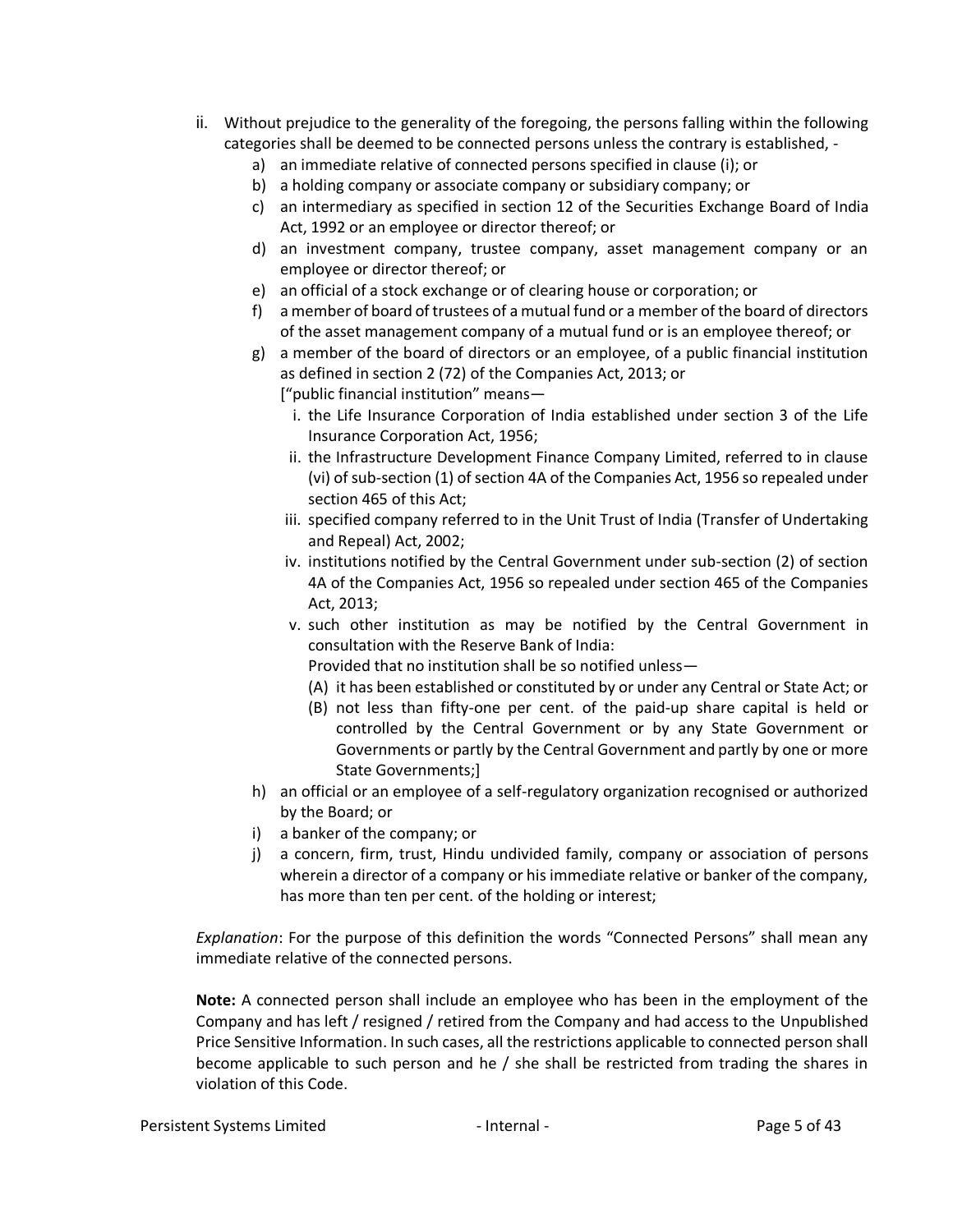#### **d. Generally Available Information:**

In terms of Clause 2(e) of the Regulations, Generally Available Information means information that is accessible to the public on a non-discriminatory basis;

*Explanation*: For the purpose of this definition the words "Generally Available Information" shall mean any information published on the website of the Company and on the website of the Stock Exchanges where the securities of the Company are listed.

### **e. Immediate Relative**

In terms of Clause 2(f) of the Regulations, "immediate relative" means a spouse of a person, and includes parent, sibling, and child of such person or of the spouse, any of whom is either dependent financially on such person, or consults such person in taking decisions relating to trading in securities;

#### **f. Insider:**

In terms of Clause 2(g) of the Regulations, Insider means a person who:

- i. a connected person; or
- ii. in possession of or having access to unpublished price sensitive information.

Any person in receipt of unpublished price sensitive information pursuant to a "legitimate purpose" shall be considered an "insider".

#### **g. Legitimate Purpose:**

The Unpublished Price Sensitive Information can be shared by the concerned person for the following legitimate purposes:

- i. Legal Requirements
- ii. Government Requirements
- iii. Auditing purpose
- iv. Certification for special purpose
- v. Directions of Managing Director / Executive Director / Board of Directors

**Explanation** – For the purpose of illustration, the term "legitimate purpose" shall include sharing of unpublished price sensitive information in the ordinary course of business by an insider with partners, collaborators, lenders, customers, suppliers, merchant bankers, legal advisors, auditors, insolvency professionals or other advisors or consultants, provided that such sharing has not been carried out to evade or circumvent the prohibitions of these regulations.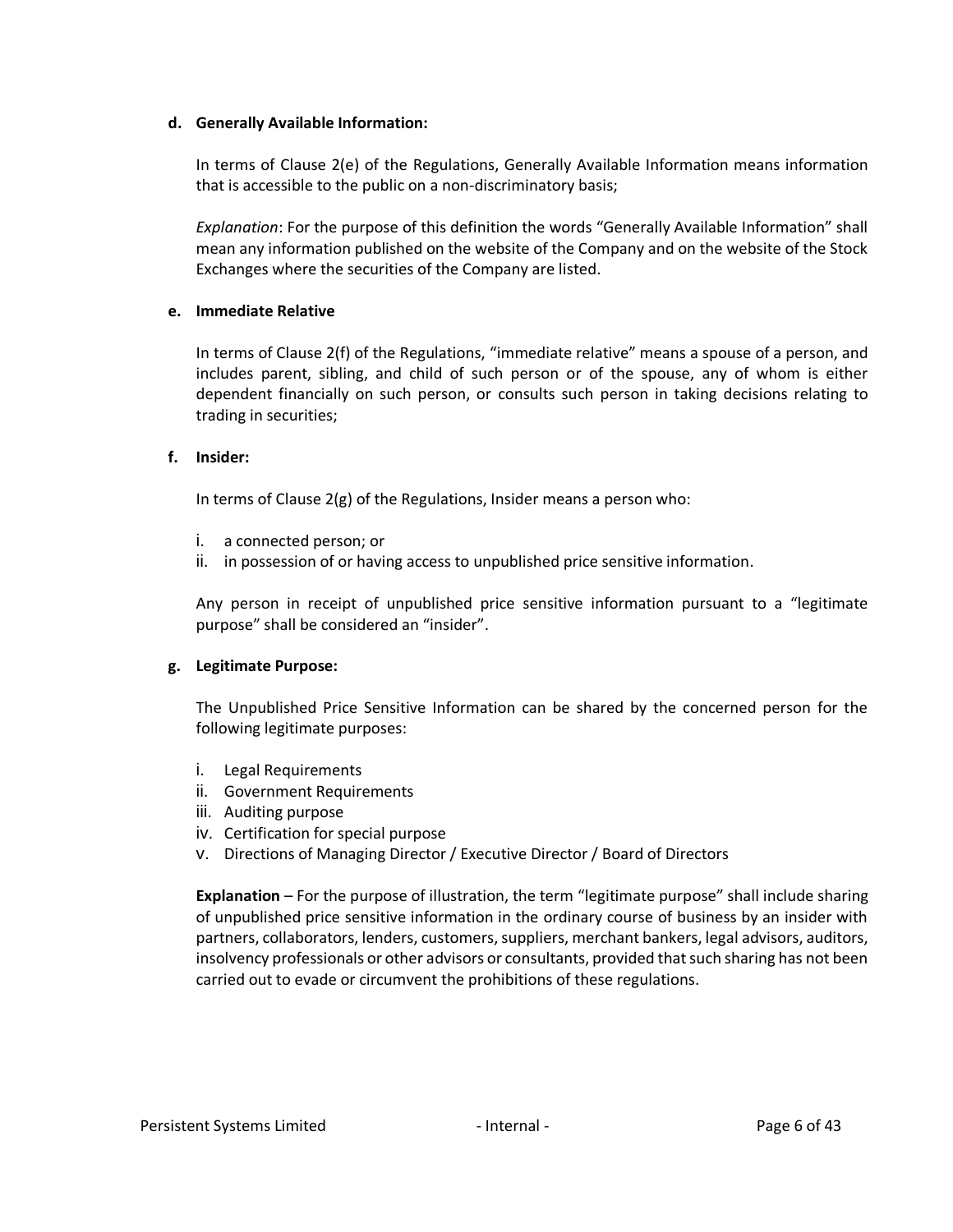#### **h. Promoter:**

In terms of Clause 2(h) of the Regulations, "Promoter" shall have the meaning assigned to it under the Securities and Exchange Board of India (Issue of Capital and Disclosure Requirements) Regulations, 2018 or any modification thereof;

#### **i. Promoter Group**

In terms of Clause 2(ha) of the Regulations, "Promoter Group" shall have the meaning assigned to it under the Securities and Exchange Board of India (Issue of Capital and Disclosure Requirements) Regulations, 2018 or any modification thereof;

### **j. Regulations:**

"Regulations" shall mean Securities and Exchange Board of India (Prohibition of Insider Trading) Regulations, 2015.

### **k. Takeover Regulations:**

In terms of Clause 2(k) of the Regulations, "takeover regulations" means the Securities and Exchange Board of India (Substantial Acquisition of Shares and Takeovers) Regulations, 2011 and any amendments thereto.

#### **l. Trading:**

In terms of Clause 2(l) of the Regulations, "trading" means and includes subscribing, buying, selling, dealing, or agreeing to subscribe, buy, sell, deal in any securities, and "trade" shall be construed accordingly.

**Note:** Please note that after the Guidance Note of SEBI, the Designated Persons are allowed to exercise their ESOPs even during the Trading Window closure however they should not disposeoff / sell Persistent shares during this period

#### **m. Trading Day:**

In terms of Clause 2(m) of the Regulations, "trading day" means a day on which the recognized stock exchanges are open for trading;

#### **n. Trading Plans:**

Trading Plan gives an opportunity to the insider to plan the trades to be executed in future. It gives an option to persons who may be perpetually in possession of unpublished price sensitive information and enables them to trade in securities in a compliant manner as the trades had been pre-decided even before the unpublished price sensitive information came into being. There are certain additional duties of Compliance officer with respect to the reviewing, approving and monitoring the Trading Plan.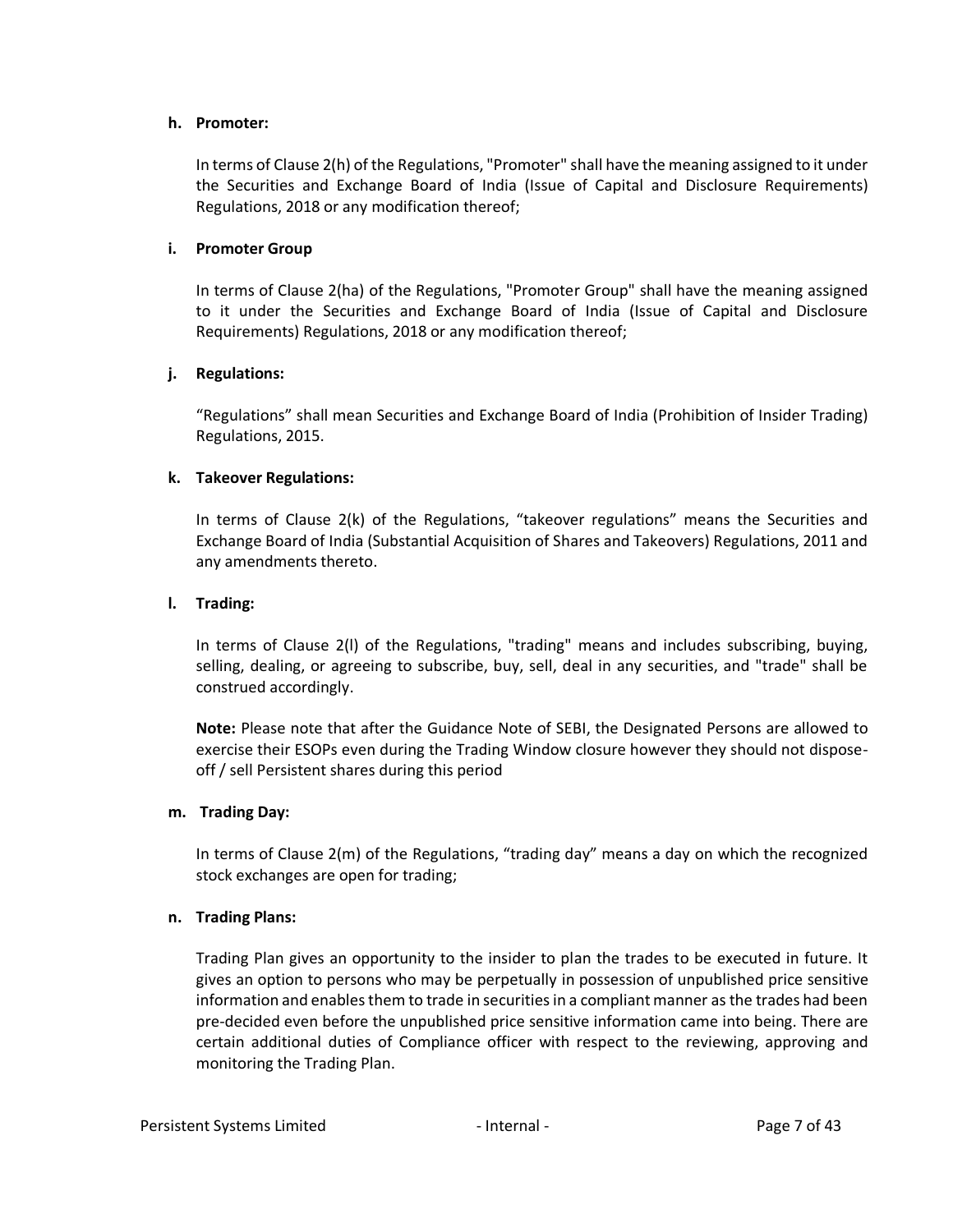## **o. Unpublished Price Sensitive Information:**

In terms of Clause 2(n) of the Regulations, ""unpublished price sensitive information" means any information, relating to a company or its securities, directly or indirectly, that is not generally available which upon becoming generally available, is likely to materially affect the price of the securities and shall, ordinarily including but not restricted to, information relating to the following: –

- i. Periodical financial results of the Company;
- ii. Intended declaration or recommendation of dividends (both interim and final);
- iii. Issue of securities or buy-back of securities or any other corporate action resulting to change in capital structure;
- iv. Any major expansion plans or execution of new projects;
- v. Amalgamation, mergers or take-overs, de-mergers, acquisitions, delistings, and such other transactions;
- vi. Disposal of the whole or substantial part of the undertaking;
- vii. Significant changes in the policies, plans or operations of the Company;
- viii. changes in key managerial personnel.

Words and expressions used and not defined in these regulations but defined in the Securities and Exchange Board of India Act, 1992 (15 of 1992), the Securities Contracts (Regulation) Act, 1956 (42 of 1956), the Depositories Act, 1996 (22 of 1996), the Securities and Exchange Board of India (Depositories and Participants) Regulations, 2018 or the Companies Act, 2013 (18 of 2013) and rules and regulations made thereunder shall have the meanings respectively assigned to them in those legislation.

In terms of the Regulations, every listed company is mandatorily required to formulate and implement a code of conduct to regulate, monitor and report trading by its employees and other connected persons towards achieving compliance with these Regulations.

# <span id="page-7-0"></span>**2. Restrictions on Communication and Trading by Insiders**

# **Pursuant to Clause 3 and 4 of the Regulations respectively, "An Insider" cannot do the following: -**

- a. Communicate, provide, allow access to, or counsel or procure (directly or indirectly), any Unpublished Price Sensitive Information, relating to the Company or securities listed or proposed to be listed, to any other person unless it is required for the legitimate purpose (as defined in the Code).
- b. Deal in securities of the company either on his own or on behalf of any other person, while in possession of any Unpublished Price Sensitive Information. An unpublished price sensitive information may be communicated, provided, allowed access to or procured, in connection with respect to the certain transaction which are provided in Part II.

# <span id="page-7-1"></span>**3. Disclosures to be made**

There are certain initial and continual disclosures to be made by Promoters, Promoter Group, Key Managerial Personnel, Directors, their immediate relatives and by any person for whom such person takes trading decision or Officers of the Company in terms of Regulation 7. Such disclosures are to be maintained for a minimum period of five years.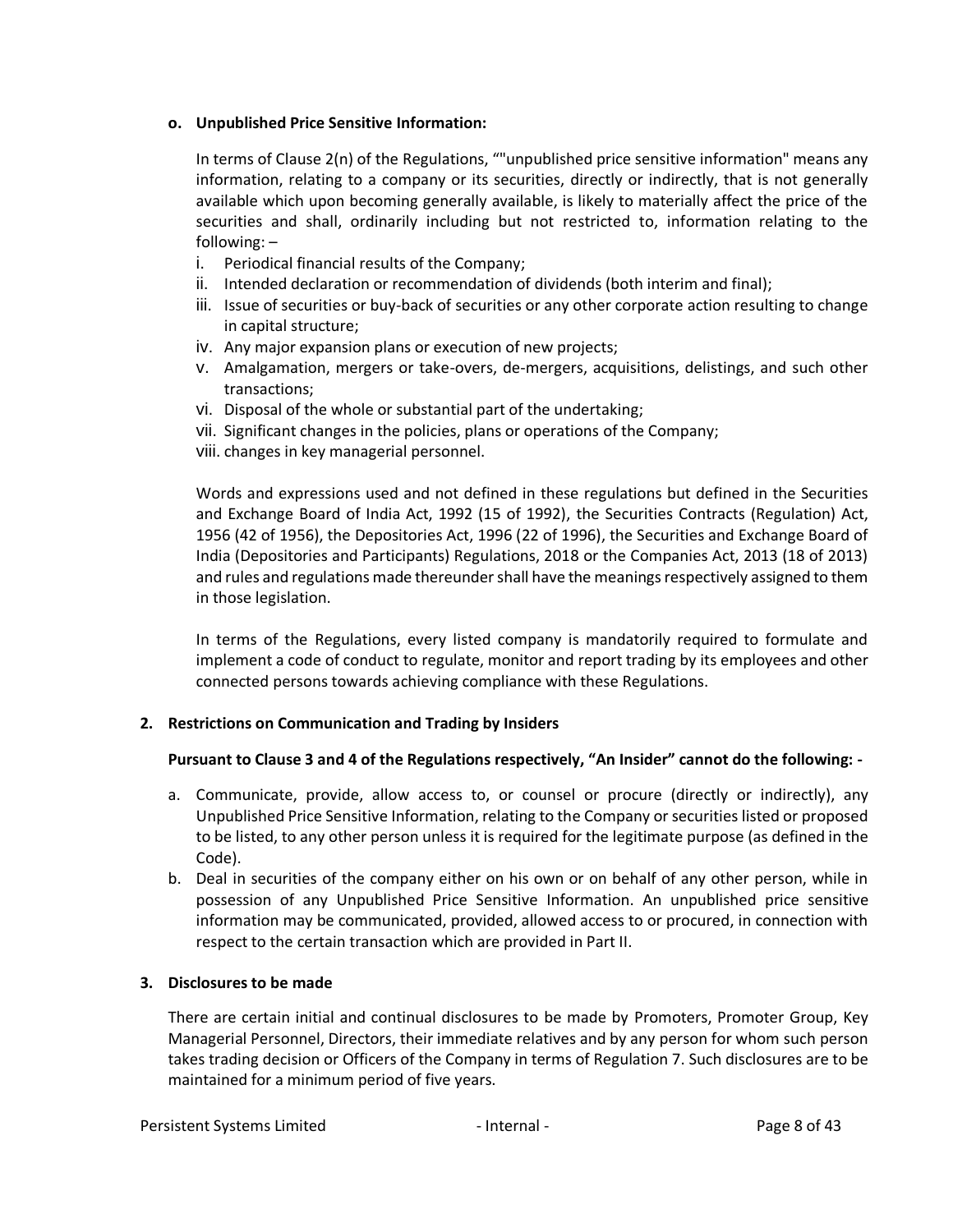### <span id="page-8-0"></span>**4. Communication or Procurement of Unpublished Price Sensitive Information**

Pursuant to Regulation 3(1) and (2), no person shall communicate, provide, allow access to, or counsel or procure (directly or indirectly), any Unpublished Price Sensitive Information to any other person unless it is required for legitimate purpose.

Regulation 3(3) provides for exemption to the above in the transactions specified below:

- a. A transaction that makes it obligatory to make an open offer under the takeover regulations where the Board of Directors of the listed company is of informed opinion that sharing of such information is in the best interests of the company;
- b. A transaction that does not make it obligatory to make an open offer under the takeover regulations but where the Board of Directors of the listed company is of informed opinion that sharing of such information is in the best interests of the company and the information that constitute unpublished price sensitive information is disseminated to be made generally available **at least two trading days prior** to the proposed transaction being effected in such form as the Board of Directors may determine to be adequate and fair to cover all relevant and material facts.

### <span id="page-8-1"></span>**5. Code of Internal Procedures and Conduct**

Among other entities, every listed company is required to frame, and adopt appropriate mechanism and procedures to enforce Code of Conduct to regulate, monitor and report Insider Trading. It is also required to follow a Code of Practices and Procedures for Fair Disclosure Principles mentioned in Schedule A and to observe the Minimum Standards for Code of Conduct as mentioned in Schedule B to the Regulations.

The Compliance Officer will ensure that the intermediaries and fiduciaries have a code of conduct to regulate, monitor and report trading by their designated persons and immediate relative of designated persons towards achieving compliance with these regulations, adopting the minimum standards set out in Schedule C to these regulations, without diluting the provisions of the said regulations in any manner.

Explanation - Professional firms such as auditors, accountancy firms, law firms, analysts, insolvency professional entities, consultants, banks etc., assisting or advising listed companies shall be collectively referred to as fiduciaries for the purpose of these regulations."

*Note: This is only an overview of the Regulations intended for brief reference. It will be the responsibility of each employee to ensure full compliance with SEBI guidelines and other related statutes. Employees as well as other readers are advised to refer to the detailed provisions of the Regulations and not to act merely on the basis of this overview.*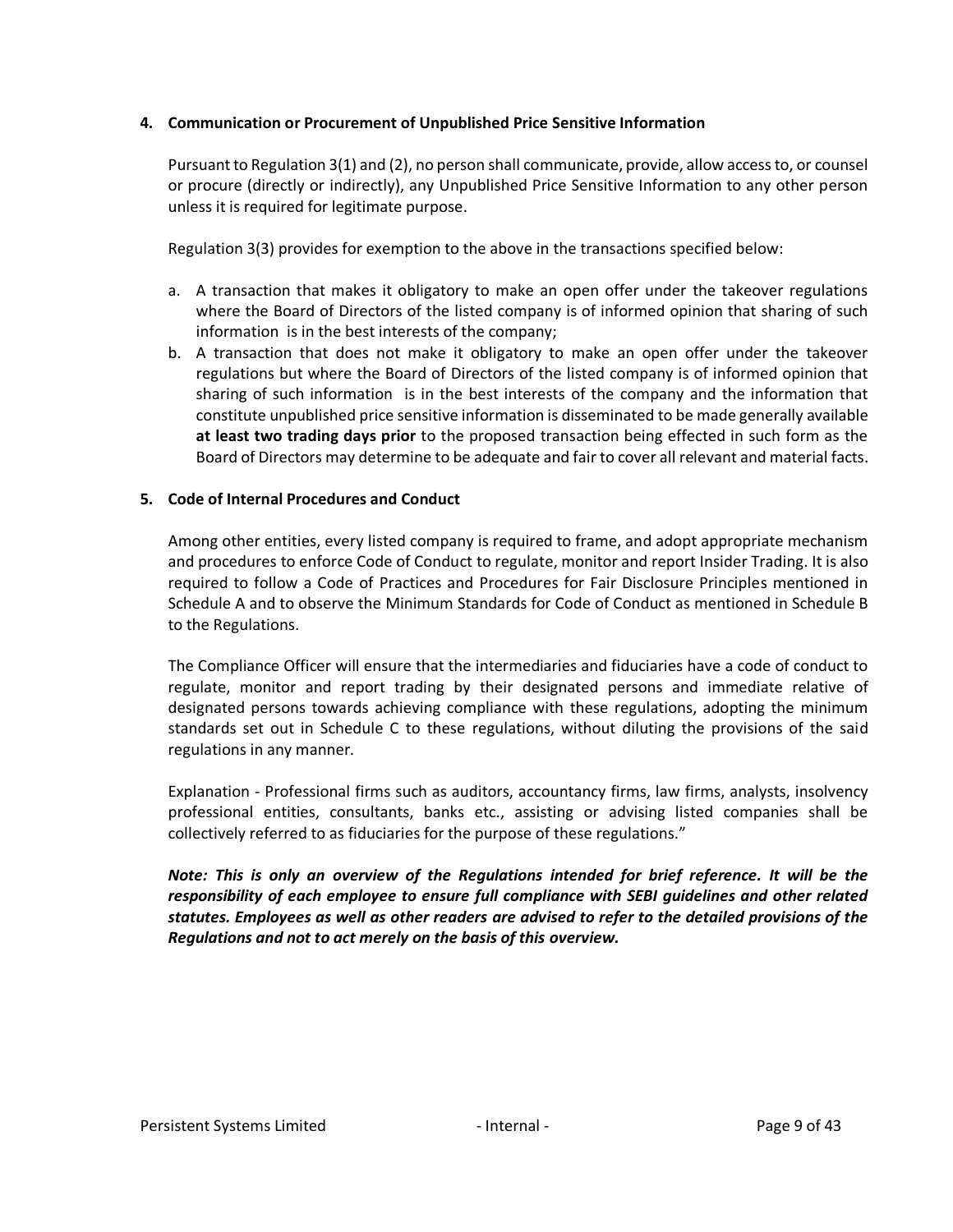### **PART II: Code of Conduct for Prevention of Insider Trading**

#### <span id="page-9-1"></span><span id="page-9-0"></span>**1. Purpose**

This document explains the policy in respect of the Code of Conduct for Prevention of Insider Trading for dealing in Securities of *Persistent Systems Limited and its affiliates ("the Company")* to be observed by all Promoters, Promoter Group, Directors and Designated Persons or any such persons as mentioned in this Code.

This Code of Conduct is mandatory, pursuant to the Securities and Exchange Board of India (Prohibition of Insider Trading) Regulations, 2015, as amended from time to time (hereinafter referred to as "the Regulations").

The objective of this document is to communicate the Code of Conduct for dealing in Securities of the Company and maintaining confidentiality of the Price Sensitive Information by all Promoters, Promoter Group, Directors and Designated Persons or any such persons as mentioned in this Code.

The underlying principles in defining the Code of Conduct are to:

- a. help maintain the standards of business conduct
- b. help Promoters, Promoter Group, Directors, Key Managerial Personnel, Designated Persons and any such persons as mentioned in this Code to perform their duties according to the highest ethical standards of honesty, integrity, accountability, confidentiality and independence;
- c. ensure confidentiality of all Unpublished Price Sensitive Information of the Company shared pursuant to legitimate purposes, its business and affairs and make no use of it other than for furtherance of the Company's interest;
- d. ensure compliances of all applicable laws and regulations including Company's internal Code(s) of Conduct and Policies; and
- e. ensure and enable the Company to achieve highest standards of corporate governance.

### <span id="page-9-2"></span>**2. Important terms**

- a."Code" or "Code of Conduct" shall mean this code of conduct for prevention of Insider Trading and includes any amendment thereto.
- b."Connected Person" shall mean any specified person or a person who has a professional or business relationship with the Company and such other person or category of persons mentioned in Regulation 2(d) of the Regulations.
- c. "Director" shall mean all the Directors of the Company whether executive, non-executive or independent.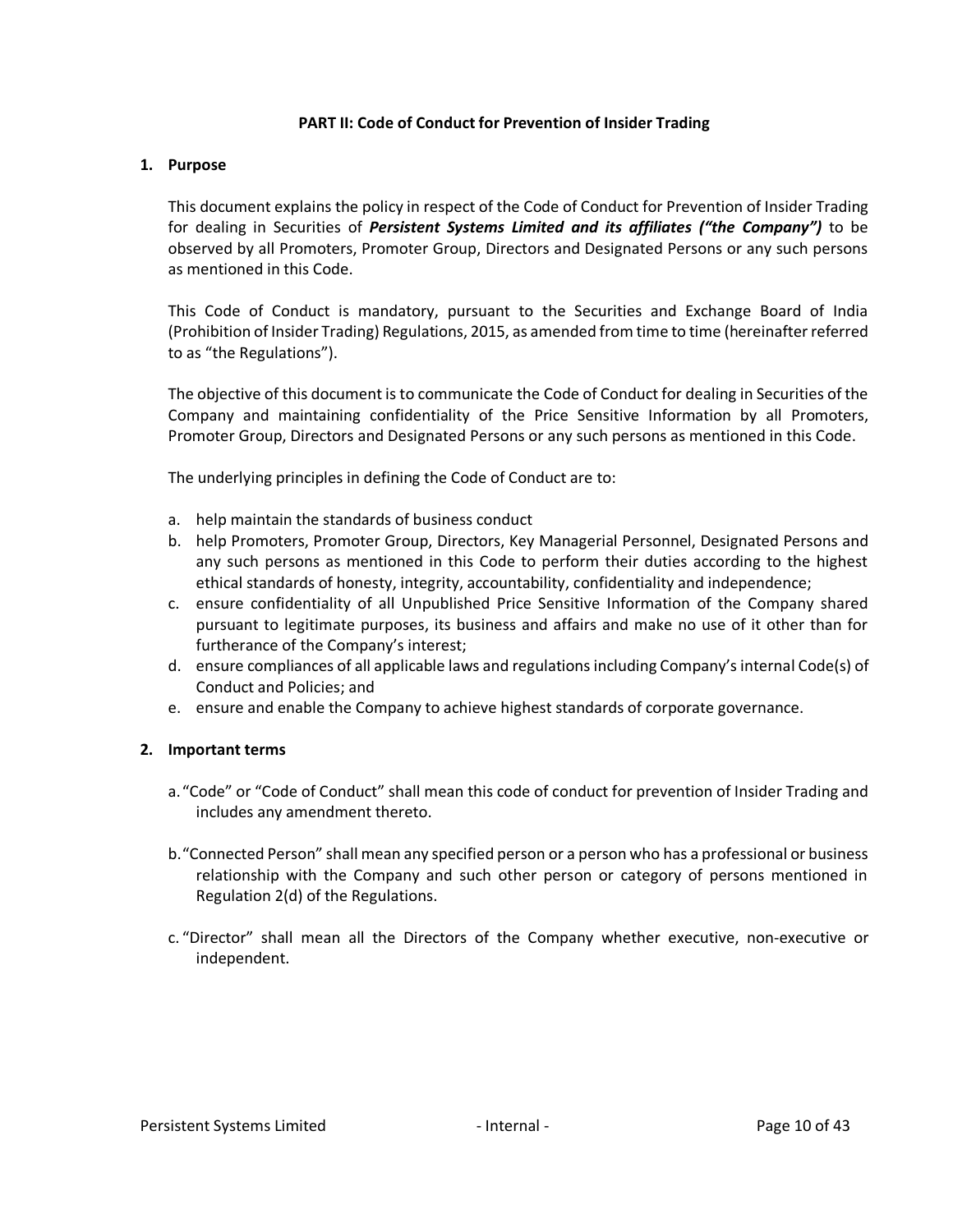#### d."Designated Persons" shall mean

Employees and connected persons designated on the basis of their functional role in the organization shall be governed by an internal code of conduct governing dealing in securities.

The Board of Directors shall in consultation with the Compliance Officer specify the Designated Persons to be covered by the code of conduct on the basis of their role and function in the organization and the access that such role and function would provide to unpublished price sensitive information in addition to seniority and professional designation and shall include: -

- (i) Employees of such Company designated on the basis of their functional role or access to unpublished price sensitive information in the organization by their Board of Directors;
- (ii) Employees of material subsidiaries of the Company designated on the basis of their functional role or access to unpublished price sensitive information in the organization by their Board of Directors;
- (iii) All promoters of the Company;
- (iv) Chief Executive Officer and employees up to two levels below Chief Executive Officer of the Company, and its material subsidiaries irrespective of their functional role in the company or ability to have access to unpublished price sensitive information;
- (v) Any support staff of the Company, such as IT staff or secretarial staff who have access to unpublished price sensitive information.

The Designated Persons shall be required to disclose the names and PAN or any other identifier authorized by law of the following to the intermediary or fiduciary on an annual basis and as and when the information changes:

- i. immediate relatives
- ii. persons with whom such designated person(s) shares a material financial relationship
- iii. Phone, mobile, and cell numbers which are used by them

In addition, names of educations institutions from which Designated Persons have studied and names of their past employers shall also be disclosed on a one-time basis.

Explanation – the term "material financial relationship" shall mean a relationship in which one person is a recipient of any kind of payment such as by way of a loan or gift during the immediately preceding twelve months, equivalent to at least 25% of such payer's annual income but shall exclude relationships in which the payment is based on arm's length transactions.

The intermediaries and fiduciaries will maintain a list of their respective employees who have access to the unpublished price sensitive information of the Company and will adhere to the Regulations.

- e. "Employee" / designated person includes permanent and contractual employees, associates, consultants and trainees of the Company and its subsidiaries. (on the basis of their role)
- f. "Securities" shall mean securities of the Company which includes:
	- i. Shares, scrips, stocks, bonds, debentures, debenture stock or other marketable securities of a like nature.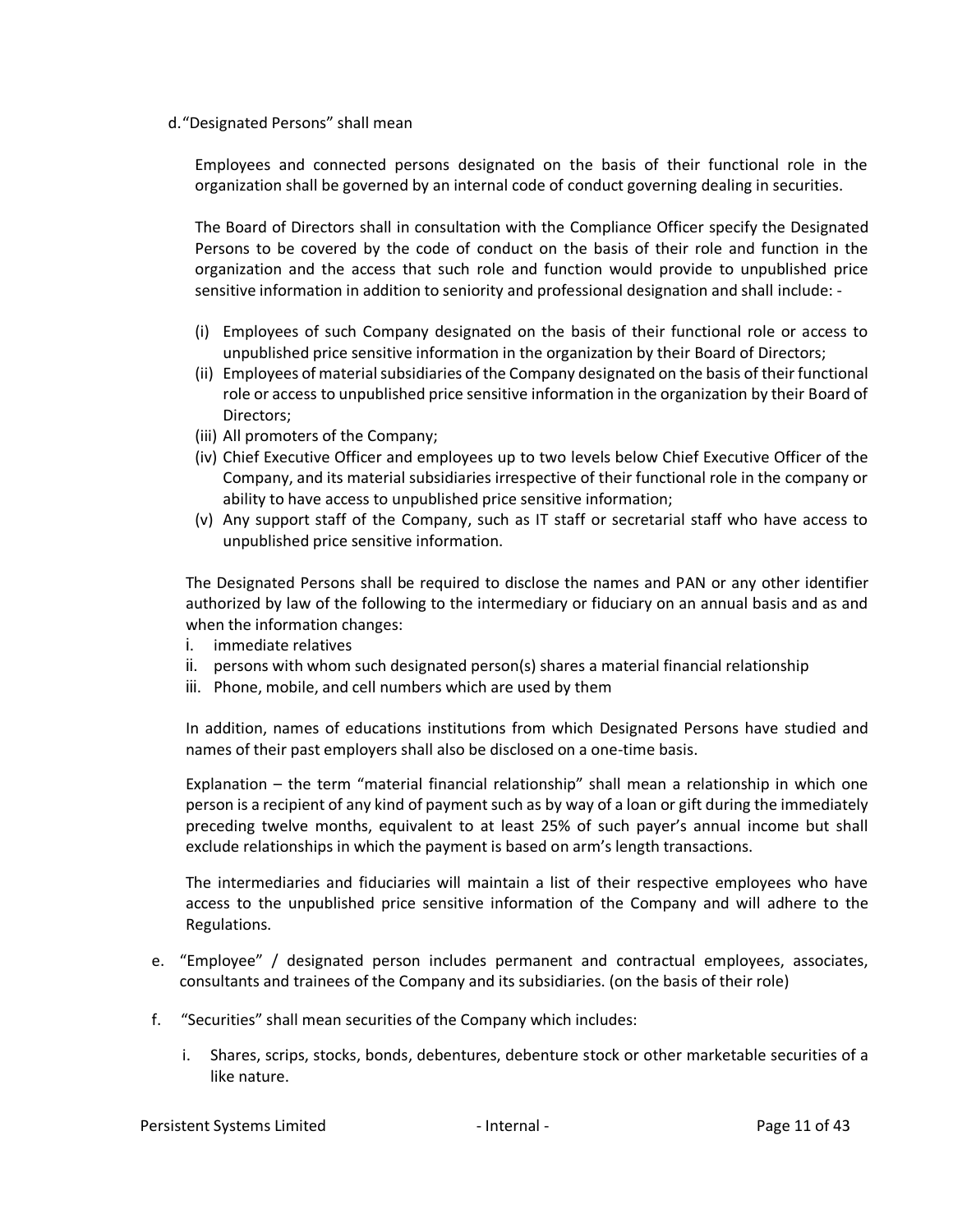- ii. Puts, calls or any other option on the Company's Securities even though they are not issued by the Company.
- iii. Futures, derivatives and hybrids and
- iv. Such other instruments as may be declared to be such by the Compliance Officer from time to time.
- g. "Threshold Limit" shall mean the dealing limit in Securities of specified in Clause 11 of this Code as revised from time to time by Board of Directors of the Company in consultation with the Compliance Officer. All Promoters, Promoter Group, Directors, Key Managerial Personnel and Designated Persons intending to deal in the Securities of the Company beyond the Threshold Limit should preclear their transaction as per procedure mentioned in the Code.
- h. "Trading Window" is a period to be specified by the Company for trading in the Company's Securities by Promoters / Promoter Group / Directors / Key Managerial Personnel / Designated Persons and their Immediate Relatives. Promoters / Directors / Key Managerial Personnel / Designated Persons and their Immediate Relatives will not be able to deal in Company's Securities if the Trading Window is intimated as being closed by the Company. The detailed information about opening and closing of Trading Window is given in Clause 10 of this Code. The Trading Window shall be closed during the time Price Sensitive Information remains unpublished and shall open 48 hours after the information is made public.

(**Note**: For the meaning of the terms "Immediate Relative", "Insider" "Insider Trading", "Price Sensitive Information", "Promoter", "Promoter Group", "Regulations", "Trading" and "Unpublished Price Sensitive Information" see Part I of this document)

# <span id="page-11-0"></span>**3. Applicability**

| The following persons will be covered by the Code of Conduct: - |  |
|-----------------------------------------------------------------|--|
|                                                                 |  |

| Sr.<br>No. | Clause                                                | <b>Applicability</b>                                                                                                                                                                                                                                                                                                                                                                                                       |
|------------|-------------------------------------------------------|----------------------------------------------------------------------------------------------------------------------------------------------------------------------------------------------------------------------------------------------------------------------------------------------------------------------------------------------------------------------------------------------------------------------------|
| 1.         | Prohibition on Insider Trading                        | Promoters, Promoter Group, Directors, Key<br>Managerial Personnel and all the Employees<br>including Designated Persons                                                                                                                                                                                                                                                                                                    |
| 2.         | <b>Preservation of Price Sensitive</b><br>Information | Promoters, Promoter Group, Directors, Key<br>Managerial Personnel and all the Employees<br>including Designated Persons                                                                                                                                                                                                                                                                                                    |
| 3.         | Trading Window-opening and closing                    | Promoters / Promoter Group / Directors / Key<br>Managerial Personnel / Designated Persons and<br>their Immediate Relatives.<br>Trading Window Closure shall also be applicable<br>to any person having contractual or fiduciary<br>relationship with the Company. Therefore, it will<br>be also applicable to Auditors, Accountancy Firms,<br>Law Firms, Analysts, Consultants, etc. assisting or<br>advising the Company. |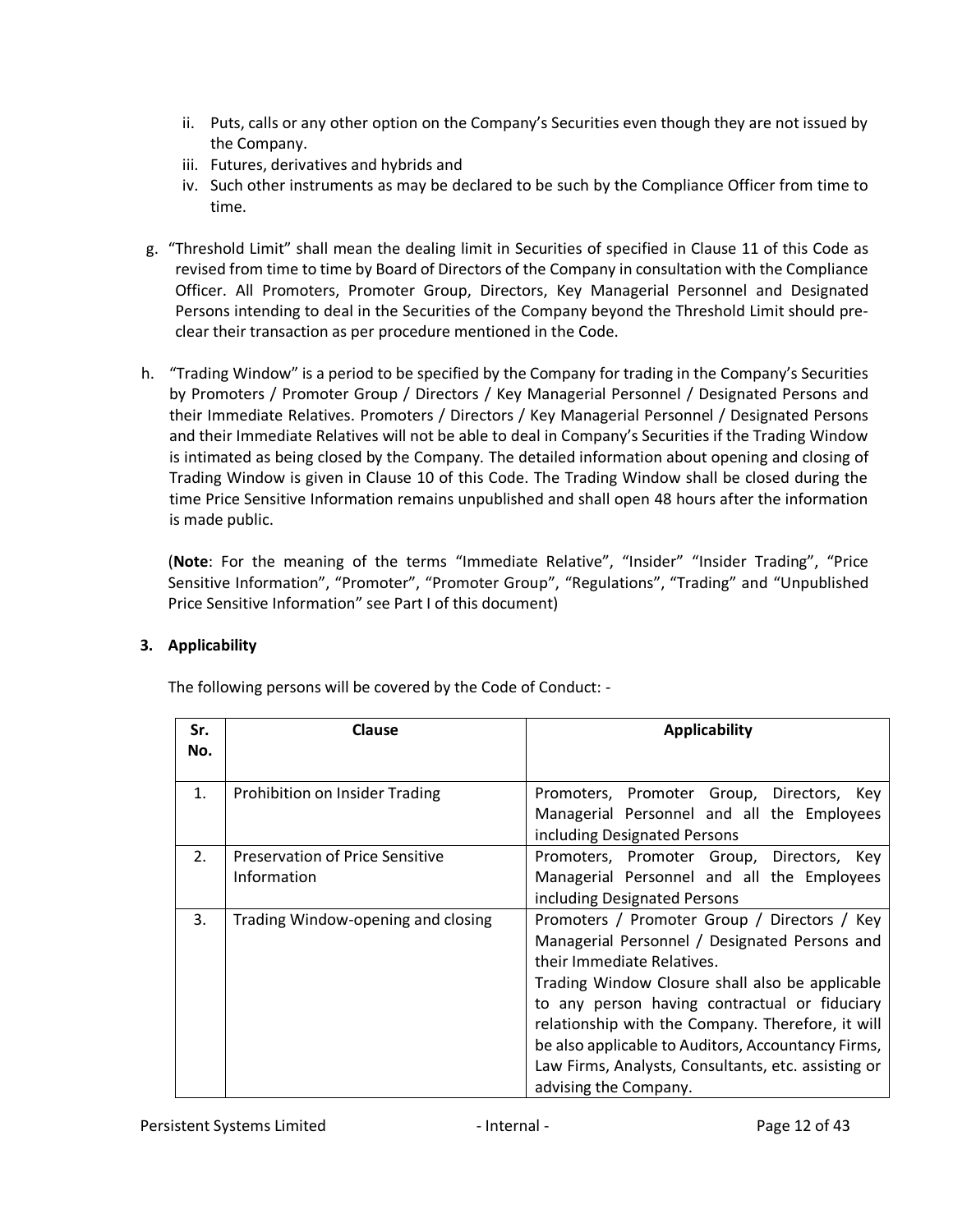| Sr.            | Clause                                | <b>Applicability</b>                          |
|----------------|---------------------------------------|-----------------------------------------------|
| No.            |                                       |                                               |
| 4.             | Threshold Limit & Pre-clearance       | Promoters / Promoter Group / Directors / Key  |
|                |                                       | Managerial Personnel / Designated Persons and |
|                |                                       | their Immediate Relatives                     |
| .5.            | <b>Disclosures</b>                    | Promoters / Promoter Group / Directors /Key   |
|                |                                       | Managerial Personnel / Designated Persons and |
|                |                                       | their Immediate Relatives                     |
| 6.             | Penalty for contravention of the code | Promoters, Promoter Group, Directors, Key     |
|                |                                       | Managerial Personnel and all the Employees    |
|                |                                       | including Designated Persons                  |
| 7 <sub>1</sub> | Miscellaneous                         | Promoters, Promoter Group, Directors, Key     |
|                |                                       | Managerial Personnel and all the Employees    |
|                |                                       | including Designated Persons                  |

### **Trading Window Closure restrictions on intermediaries and fiduciaries:**

The Compliance Officer shall intimate the Compliance Officer or any other official, a point of contact of the intermediaries and fiduciaries (the 'Compliance Officer of the intermediaries and fiduciaries') about the Trading Window closure. The Compliance Officer of the intermediaries and fiduciaries in turn will be responsible for intimating the same to their respective employees about the window closure and will restrict such Designated Persons of the intermediaries and fiduciaries from trading of shares of the Company during the trading window closure.

### <span id="page-12-0"></span>**4. Code of Fair Disclosure and Conduct**

The Board of Directors has formulated a Code of Practices and Procedures for Fair Disclosure of Unpublished Price Sensitive Information for events and occurrences that can impact prices of the securities. The Code will be applicable to the Designated Persons and the immediate relatives of the Designated Persons of the Company.

The Code also requires intermediaries and fiduciaries to formulate a Code of Conduct for the persons handling the Unpublished Price Sensitive Information of the Company and will be monitored as per the SEBI Regulations and Code formulated by the concerned firm/organization.

The intermediaries and fiduciaries are required to provide a yearly report to the Company on the adherence of the SEBI Regulations. The same will be placed on a yearly basis in the Board Meeting of the Company.

In case of violation of the Code, the Compliance Officer of the intermediaries and fiduciaries shall intimate the same to SEBI under intimation to the Company.

The Company shall adhere to the following principles of:

- a. Equality of access to information;
- b. Publication of policies on Dividend;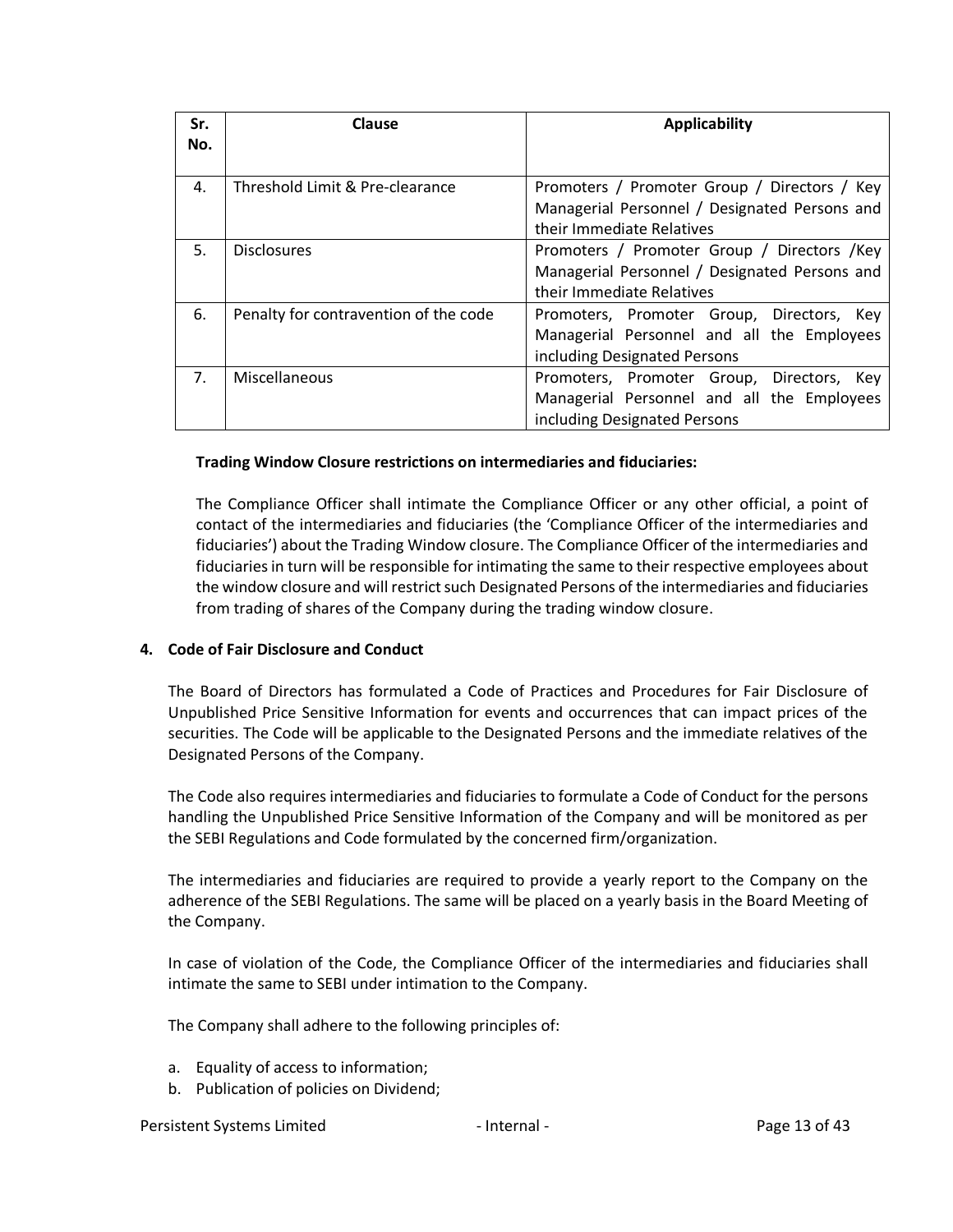- c. Inorganic growth pursuits;
- d. Analysts Calls and Meetings;
- e. Publication of transcripts of such call and meetings; and the like.

Every such Code of Practices and Procedures for Fair Disclosure of Unpublished Price Sensitive Information will be promptly intimated to the Stock Exchanges where the securities of the Company are listed.

#### <span id="page-13-0"></span>**5. Institutional Mechanism for Prevention of Insider trading**

The Company has following mechanism for prevention of insider trading:

- (1) The Compliance Officer of the Company has put in place adequate and effective system of internal controls to ensure compliance with the requirements given in the Regulations to prevent Insider Trading.
- (2) The internal controls include the following:
	- (a) all employees who have access to unpublished price sensitive information are identified as Designated Person;
	- (b) all kind of unpublished price sensitive information is identified, and its confidentiality is maintained as per the requirements of the Regulations;
	- (c) adequate restrictions are placed on communication or procurement of unpublished price sensitive information as required by the Regulations;
	- (d) lists of all employees (Designated Person) and other persons with whom unpublished price sensitive information is shared is maintained and confidentiality agreements are signed, or notices are served to all such employees and persons;
	- (e) all other relevant requirements specified under the Regulations shall be complied with;
	- (f) periodic process reviews by the Audit Committee to evaluate effectiveness of such internal controls.
- (3) The Board of Directors of the Company shall ensure Compliance Officer ensures compliance with the Regulations.

The Audit Committee of a Company shall review compliance with the provisions of these regulations at least once in a financial year and shall verify that the systems for internal control are adequate and are operating effectively.

(4) The Compliance Officer on behalf of the Board of Directors of the Company to take a confirmation from the Board of Directors or head(s) of the organization of respective intermediaries and fiduciaries to ensure that its Chief Executive Officer or the Managing Director or such other analogous person ensures compliance with regulation 9 and sub-regulations (1) and (2) of the said Regulation.

The Compliance Officer on behalf of the Board of Directors of the Company to take a confirmation from analogous body of intermediary or fiduciary on compliance with the provisions of these regulations at least once in a financial year and also of verification that their systems for internal control are adequate and are operating effectively.

(5) The Company has written policies and procedures for inquiry in case of leak of unpublished price sensitive information or suspected leak of unpublished price sensitive information, which are approved by Board of Directors of the Company.

The Company shall initiate appropriate inquiries on becoming aware of leak of unpublished price sensitive information or suspected leak of unpublished price sensitive information and shall inform the SEBI promptly of such leaks, inquiries and results of such inquiries.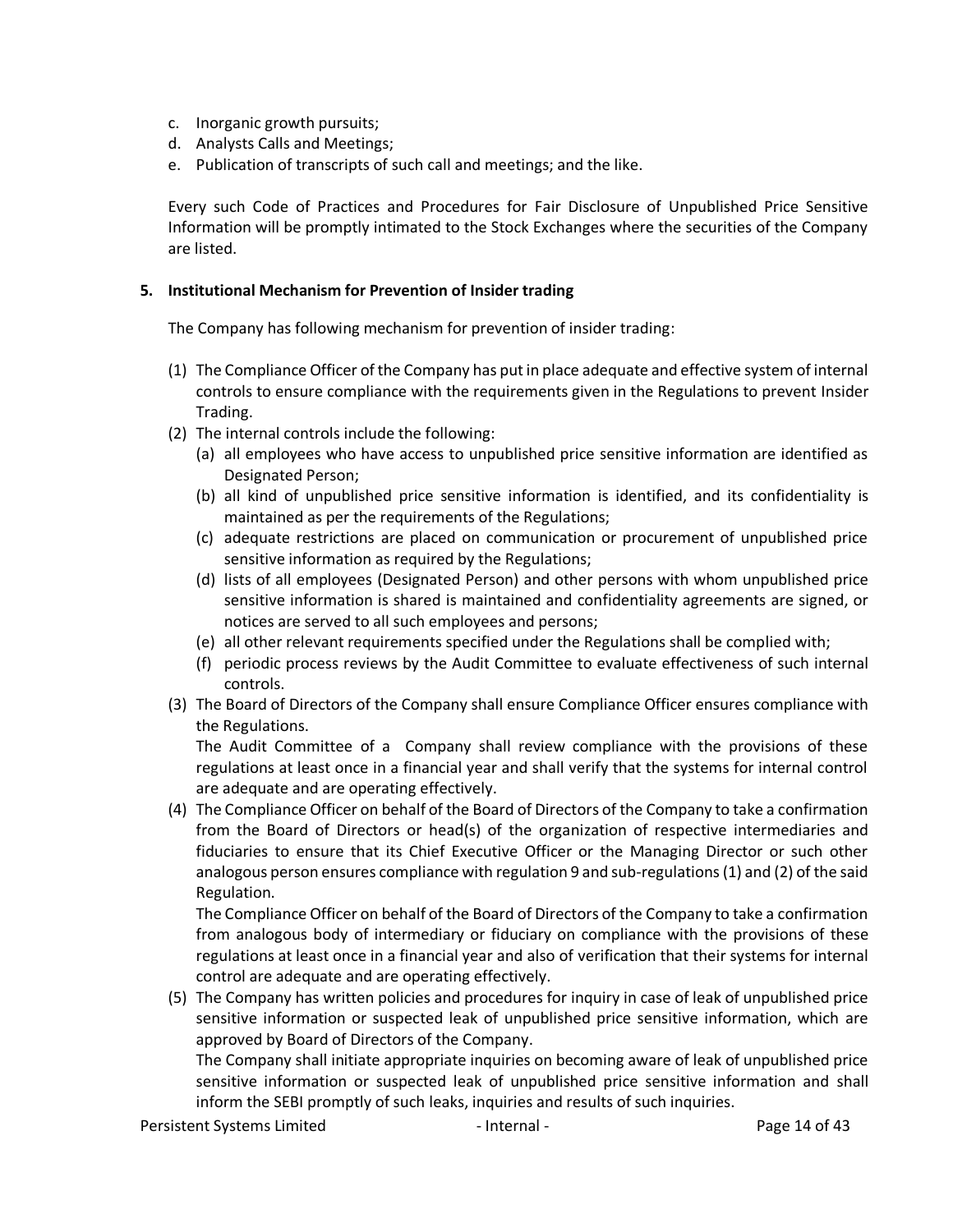(6) The Company has a Whistle-Blower Policy and make employees aware of such policy to enable employees to report instances of leak of unpublished price sensitive information.

## **Procedures for inquiry in case of leak of unpublished price sensitive information or suspected leak of unpublished price sensitive information:**

The Company shall take a confirmation from respective intermediaries and fiduciaries that in case there is an inquiry initiated by the Company on account of leakage of unpublished price sensitive information or suspected leakage of unpublished price sensitive information, relevant intermediaries and fiduciaries shall co-operate with the Company in connection with such inquiry conducted by Company.

In such cases, the Company will take the following steps:

- a. The access of the concerned person to unpublished price sensitive information will be stopped and removed immediately;
- b. The Compliance Officer to inform Chairman and Managing Director, Chief Financial Officer and head of Internal Audit Team about the leakage of unpublished price sensitive information or suspected leak of unpublished price sensitive information, as the case may be;
- c. The other people on the Project/activity, wherein the leakage has occurred and who are under Chinese wall procedures will take due precautions to not to discuss it further;
- d. The Management shall / has appointed an Investigation Committee for making the inquiry and it will adhere to strict timelines for the closure of the investigation;
- e. Once the Investigation report is completed, a disciplinary action will be taken against the concerned Designated Person;
- f. The details of such leakage will be presented to the Board of Directors in its meeting. The details shall be placed before the Board of Directors of the Company and it shall include instance of the leakage, efforts taken to control the damage, the investigation report along with the disciplinary action taken in this regard; and
- g. The Compliance Officer will inform SEBI about the instance, action taken in this regard and also the preventive measure to be taken after the activity is completed.

The instances of leakage from the end of intermediaries, fiduciaries and such other entities will be handled by the Head / Executive Management of the respective organization as per their respective Code of Conduct. Since it is leakage of the Company's information, the same needs to be intimated to the Compliance Officer of the Company as soon as the event happens / notified but not later than 2 (Two) working days; and he will be looped in for all the communications. The intermediaries, fiduciaries and such other entities are required to co-operate in all such inquiries by the Company and SEBI.

In such cases, the Board of Directors of the Company will take note of the same; and may take appropriate disciplinary action against the intermediaries, fiduciaries and such other entities.

### <span id="page-14-0"></span>**6. Compliance Officer: Role and Responsibility**

Persistent Systems Limited The Contract of Austral - The Page 15 of 43 The Company Secretary of the Company shall be the compliance officer of the Company ("Compliance Officer") and for this purpose he shall report to the Chairman and Managing of the Company and function under the supervision of the Board of Directors. In the event of any vacancy in the office of the Compliance Officer, such other person as appointed by the Chairman and Managing Director shall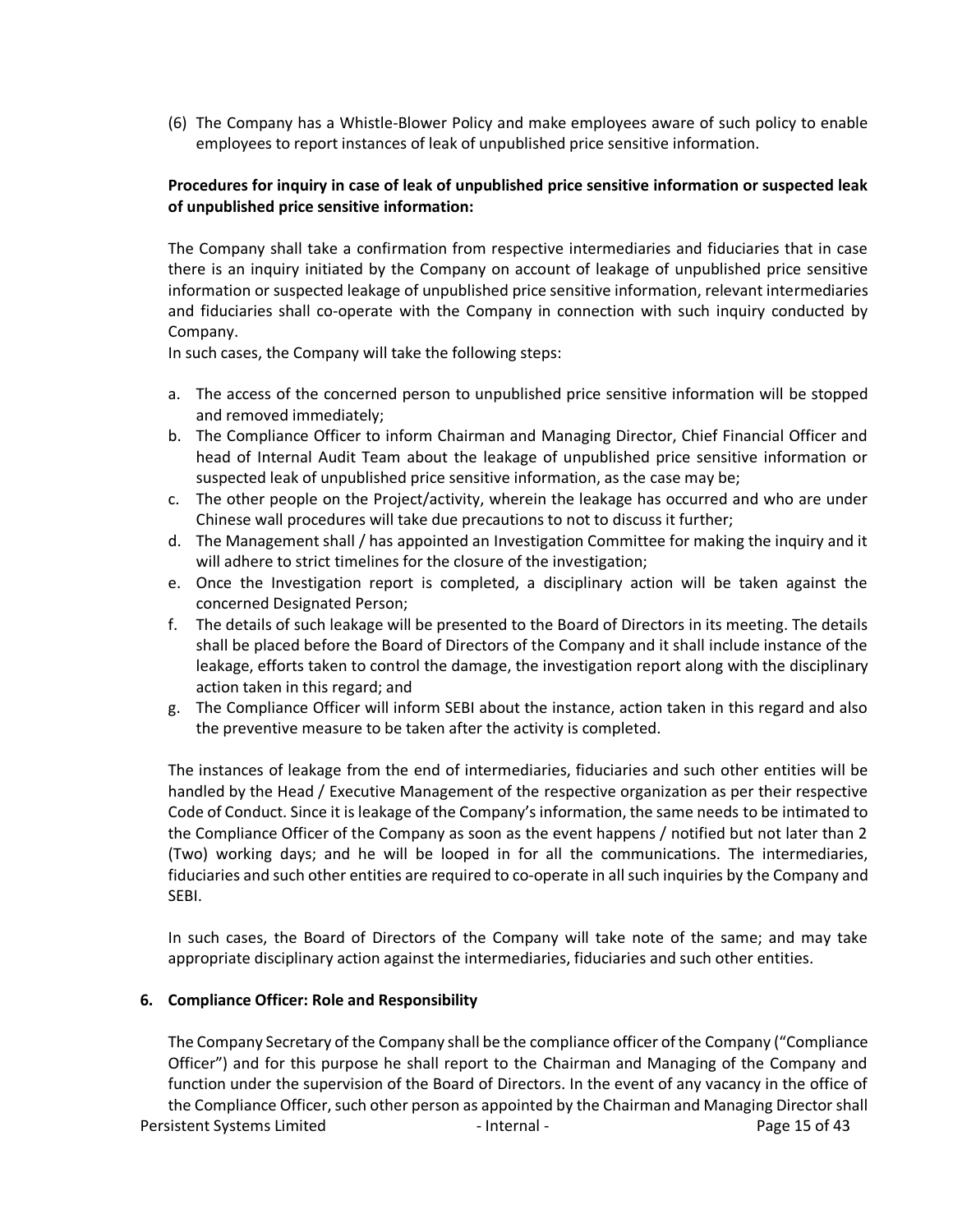be the Compliance Officer for the period till the next incumbent is appointed to the office of the Compliance Officer. In the absence of the Compliance Officer due to leave or any other reason, the officer designated by the Managing Director shall discharge the function of the Compliance Officer. For cases involving the Company Secretary, the Compliance Officer shall report the matter to the Chairman and Managing Director of the Company. For cases relating to the Chairman and Managing Director, the Compliance Officer shall report the matter to the Chairman of the Audit Committee of the Board of Directors.

The Compliance Officer's duties shall include the following:

- a. Setting forth policies, procedures, monitoring adherence to the rules for the preservation of Price Sensitive Information.
- b. Pre-clearing of trades of the Promoters, Directors, Key Managerial Personnel and Designated Persons and / or through their Immediate Relatives beyond Threshold Limit specified from time to time.
- c. Monitoring of trades.
- d. Procuring list of Immediate Relatives from the Promoters, Directors, Key Managerial Personnel, Officers, and Designated Persons.
- e. Maintaining a record of the Promoter, Promoter Group, Directors, Key Managerial Personnel, Designated Persons and their Immediate Relatives and any changes to the list thereof.
- f. Assisting and providing clarifications to all the employees regarding the SEBI Insider Trading Regulations and the Company's Code of Conduct.
- g. Informing the Promoter, Promoter Group, Directors, Key Managerial Personnel and Designated Persons of Trading Window, its opening and closing periods and determining the closure of Trading Window in additional cases.
- h. Considering and / or approving applications for waiver of holding period of trades by the Promoter, Promoter Group, Directors, Key Managerial Personnel, Designated Persons and their Immediate Relatives after recording reasons thereof.
- i. Reviewing the Trading Plan to assess whether the plan would have any potential for violation of the Regulations and shall be entitled to seek such express undertakings as may be necessary to enable such assessment and to approve and monitor the implementation of the plan.
- j. Notify the Trading Plan to Stock Exchanges where the securities of the Company are listed.
- k. Maintaining records of all statements or declarations given by the Promoter, Promoter Group, Directors, Key Managerial Personnel, Designated Persons and their Immediate Relatives regarding their holdings for a minimum period of 3 (three) years as prescribed under the model code of conduct under the Regulations.
- l. Report to the Board of Directors and to the Chairman of the Audit Committee on quarterly basis of the incidences of non-compliance.
- m. Informing the Stock Exchanges of any Price Sensitive Information on immediate basis.
- n. Informing SEBI of any violation of the Regulations as soon as the Compliance Officer becomes aware of such violation.
- o. To ensure that the gap between clearance of accounts by Audit Committee and Board Meeting should be as narrow as possible and preferably on the same day to avoid leakage of material information.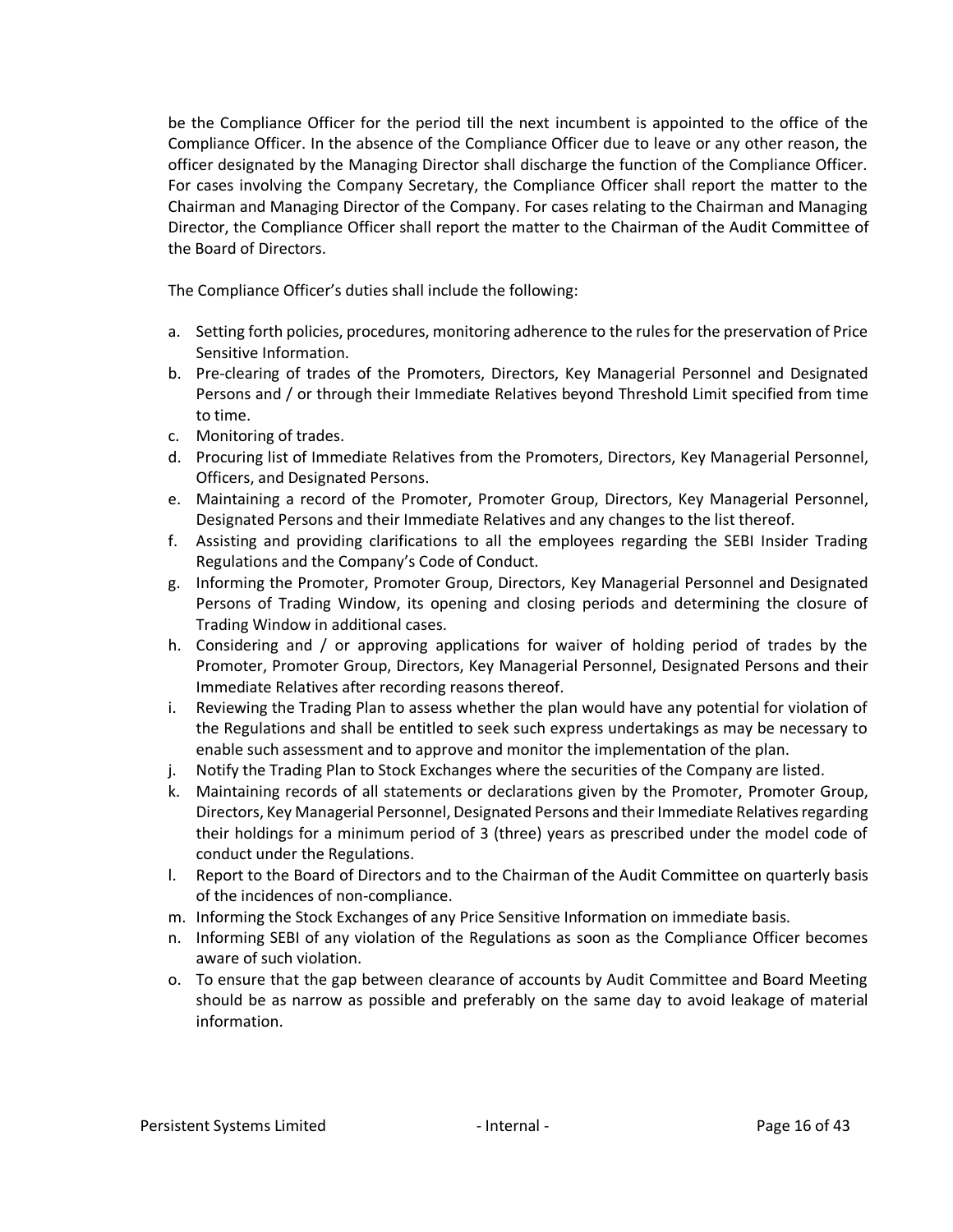- p. Implementation of the Code of Conduct
- q. Administer the Code of Conduct and monitor compliance with other requirements under these Regulations.
- r. Ensure that a notice has been sent to Intermediaries and fiduciaries for complying with the Regulations and receiving a report on a yearly basis from respective Intermediary and fiduciary.

## **Duties of Compliance Officer with respect to Trading Plans:**

- a. The Compliance Officer would have to review and approve the Trading Plan. He is entitled to seek such express undertaking as may be necessary to enable the assessment and to approve and monitor the implementation of plan. For doing so, he may need the insider to declare that he is not in possession of Unpublished Price Sensitive Information or that he would ensure that any Unpublished Price Sensitive Information in his possession becomes generally available before he commences executing his trades. Once satisfied, he may approve the trading plan, which would then have to be implemented in accordance with these Regulations.
- b. The implementation of the trading plan shall not be commenced if any Unpublished Price Sensitive Information in possession of the insider at the time of formulation of the plan has not become generally available at the time of the commencement of implementation. In such event, the Compliance Officer shall confirm that the commencement ought to be deferred until such Unpublished Price Sensitive Information becomes generally available information.
- c. Once the Trading Plan is approved, the Compliance Officer shall notify the plan to the Stock Exchanges on which the securities are listed.

# <span id="page-16-0"></span>**7. Prohibition on Insider Trading**

An Insider including but not limited to Promoters, Directors, Key Managerial Personnel, Designated Persons and their Immediate Relatives is prohibited from:

- a. Dealing in Securities on its own or on behalf of any other person directly or indirectly when in possession of any Unpublished Price Sensitive Information;
- b. Communicating, counseling or procuring directly or indirectly any Unpublished Price Sensitive Information to any person who while in possession of such Unpublished Price Sensitive Information shall not deal in Securities. Provided that this is not applicable for any communication made by Insider in the ordinary course of business, profession, employment or under any law.
- c. Communicating, counseling or procuring directly or indirectly any Unpublished Price Sensitive Information to any person by way of recommendation to buy or sell or not to buy or sell the Securities of the Company.

## **An Unpublished Price Sensitive Information may be communicated, provided, allowed access to or procured, in connection with respect to the following transaction:**

**(a) Transactions that make it obligatory to make an open offer under the Takeover Regulations:** The Board of Directors of the Company is of informed opinion that sharing of such information is in the best interests of the company.

It is intended to acknowledge the necessity of communicating, providing, allowing access to or procuring Unpublished Price Sensitive Information for substantial transactions such as takeovers,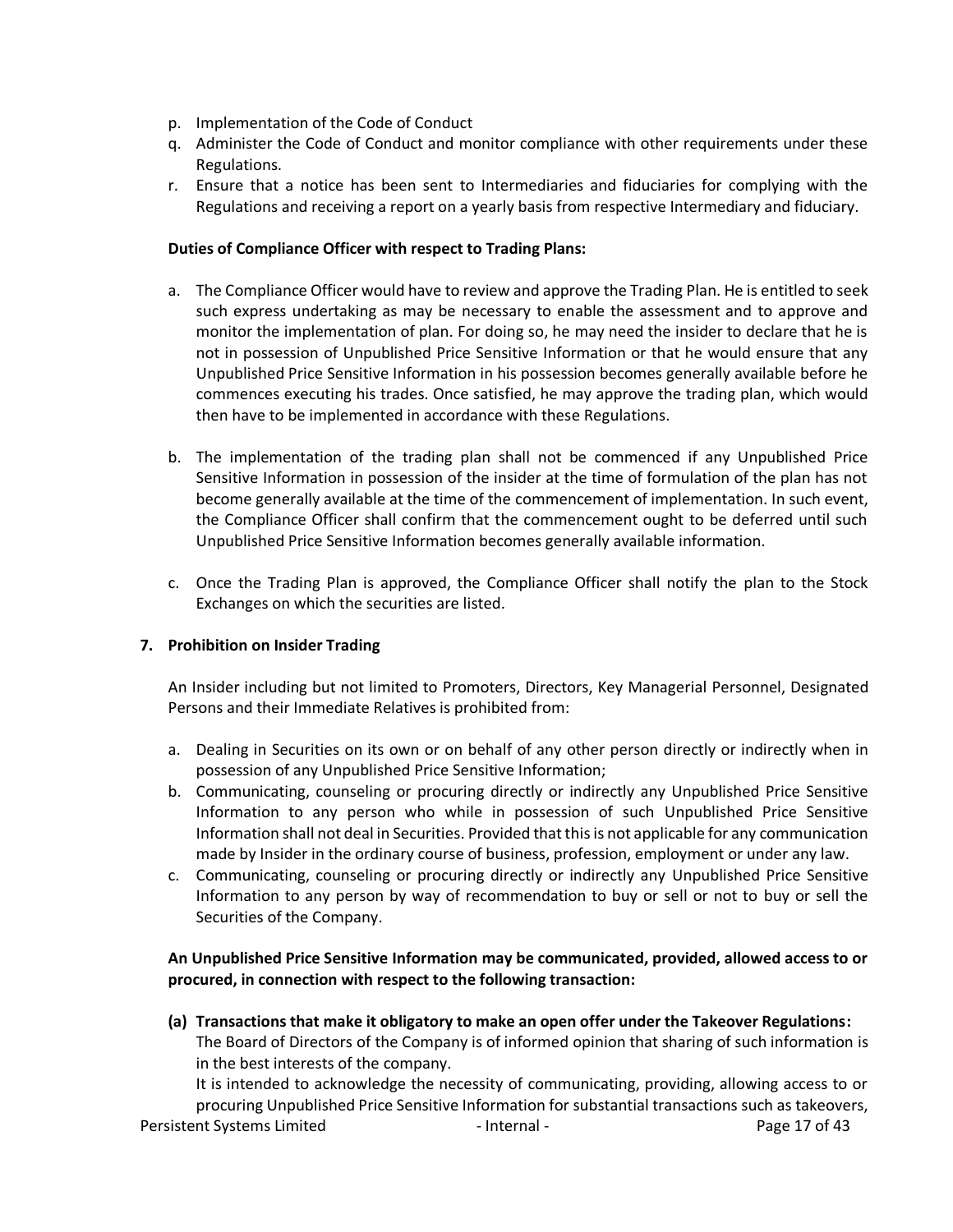mergers and acquisitions involving trading in securities and change of control to assess a potential investment.

In an open offer under the Takeover Regulations, not only would the same price be made available to all shareholders of the company but also all information necessary to enable an informed divestment or retention decision by the public shareholders is required to be made available to all shareholders in the letter of offer under those regulations.

# **(b) Transactions that do not make it obligatory to make an open offer under the Takeover Regulations:**

The Board of Directors of the Company is of informed opinion that it is in the best interests of the company.

The information that constitute Unpublished Price Sensitive Information is disseminated to be made generally available at least two trading days prior to the sharing of such information as given in the Part III of this Code.

The Board of Directors would cause public disclosures of such Unpublished Price Sensitive Information well before the sharing of such information to rule out any information asymmetry in the market.

The Board of Directors shall require the parties to execute agreements to contract confidentiality and non-disclosure obligations on the part of such parties and such parties shall keep information so received confidential.

### **Trading when in possession of Unpublished Price Sensitive Information:**

An insider shall not trade in securities that are listed or proposed to be listed on a Stock Exchange when he / she is in possession of Unpublished Price Sensitive Information.

However, the insider may prove his innocence by demonstrating the circumstances including the following:

a) the transaction is an off-market inter-se transfer between insiders who were in possession of the same Unpublished Price Sensitive Information without being in breach of Regulation 3 and both parties had made a conscious and informed trade decision.

Provided that such unpublished price sensitive information was not obtained under sub regulation (3) of regulation 3 of the Regulations.

Provided further that such off-market trades shall be reported by the insiders to the company within two working days. Every company shall notify the particulars of such trades to the stock exchange on which the securities are listed within two trading days from receipt of the disclosure or from becoming aware of such information.

b) the transaction was carried out through the block deal window mechanism between persons who were in possession of the unpublished price sensitive information without being in breach of regulation 3 and both parties had made a conscious and informed trade decision;

Provided that such unpublished price sensitive information was not obtained by either person under sub-regulation (3) of regulation 3 of the Regulations.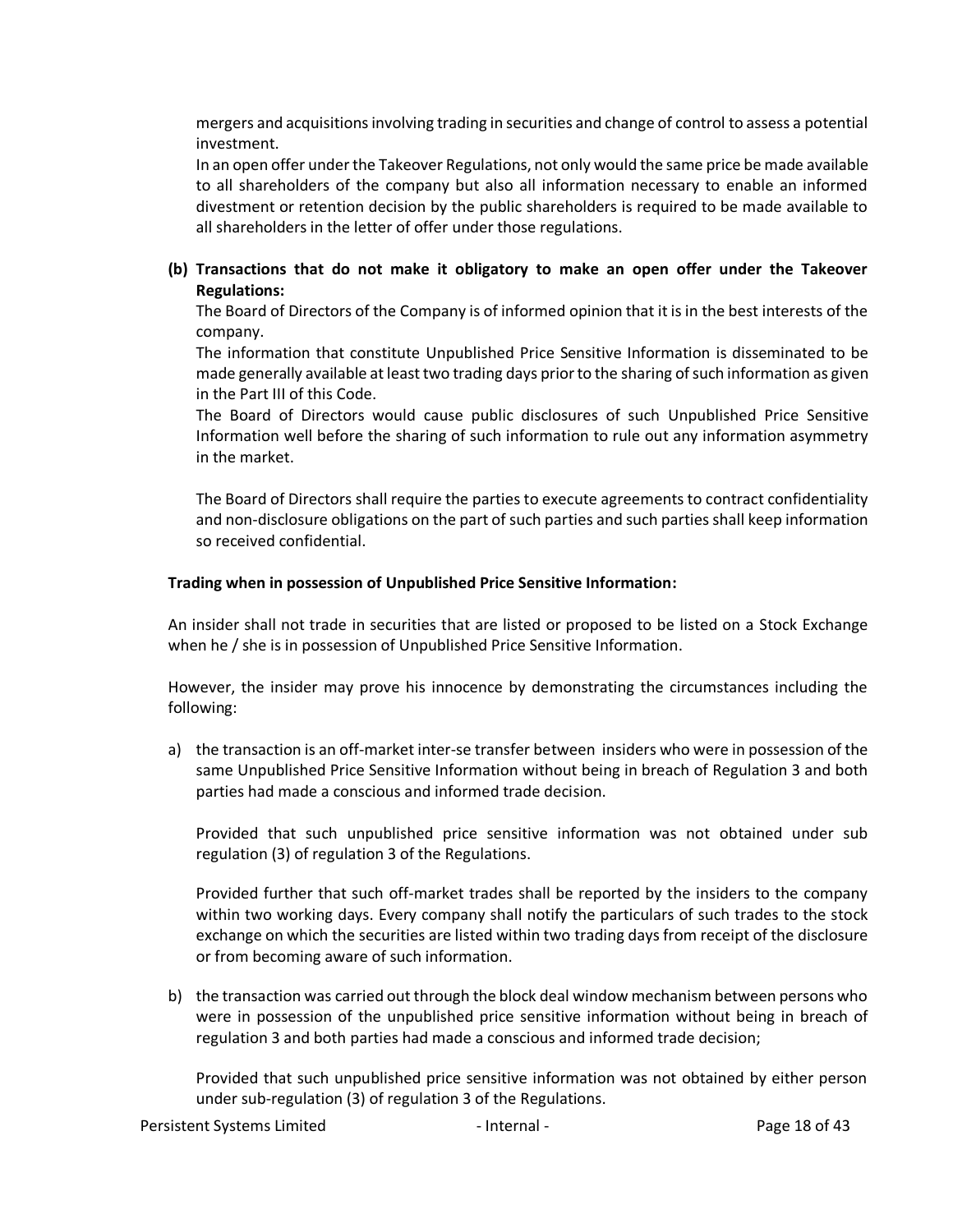- c) the transaction in question was carried out pursuant to a statutory or regulatory obligation to carry out a bona fide transaction.
- d) the transaction in question was undertaken pursuant to the exercise of stock options in respect of which the exercise price was pre-determined in compliance with applicable regulations.
- e) in the case of non-individual insiders:
	- i. the individuals who were in possession of such unpublished price sensitive information were different from the individuals taking trading decisions and such decision-making individuals were not in possession of such Unpublished Price Sensitive Information when they took the decision to trade;
	- ii. appropriate and adequate arrangements were in place to ensure that these regulations are not violated and no unpublished price sensitive information was communicated by the individuals possessing the information to the individuals taking trading decisions and there is no evidence of such arrangements having been breached;
- f) the trades were pursuant to a Trading Plan set up in accordance with Regulation 5.

# <span id="page-18-0"></span>**8. Preservation of Price Sensitive Information**

- a. "Need to Know Basis": Promoters, Promoter Group, Directors, Key Managerial Personnel and Designated Persons should disclose Unpublished Price Sensitive Information only to those within the Company who need the information to discharge their lawful duties and whose possession of such information will not give appearance of misuse of the information ("Need to Know Basis"). All the Employees acquiring the Unpublished Price Sensitive Information shall ensure that the disclosure is strictly on a Need to Know Basis. No Promoter, Promoter Group, Director, Key Managerial Personnel, Designated Persons and other Employee shall pass on such information to any person directly or indirectly by way of making a recommendation for the purchase or sale of Securities of the Company.
- b. Confidentiality of Price Sensitive Information: Promoters, Promoter Group, Directors, Key Managerial Personnel, Designated Persons and all other Employees shall maintain the confidentiality of all Price Sensitive Information. If they are circulating it on a "need to know" basis then they should send the same in a sealed envelope super-scribed as "Private" or "Privileged" or "Confidential Information" or "Envelope to be opened by addressee only" or in a similar manner. No Promoter, Promoter Group, Directors, Key Managerial Personnel, Designated Persons and other Employees shall disclose, directly or indirectly, the Unpublished Price Sensitive Information except as per prevalent corporate disclosure policy or on a "Need to Know Basis".
- c. Promoters, Promoter Group, Directors, Key Managerial Personnel, Officers, Designated Persons and all other Employees in possession of confidential information should ensure that the relevant files are kept secure and under lock and key. Computer files must have adequate security of login, password etc. Information sent through electronic media should be marked "Confidential Information" at the top of the information sent.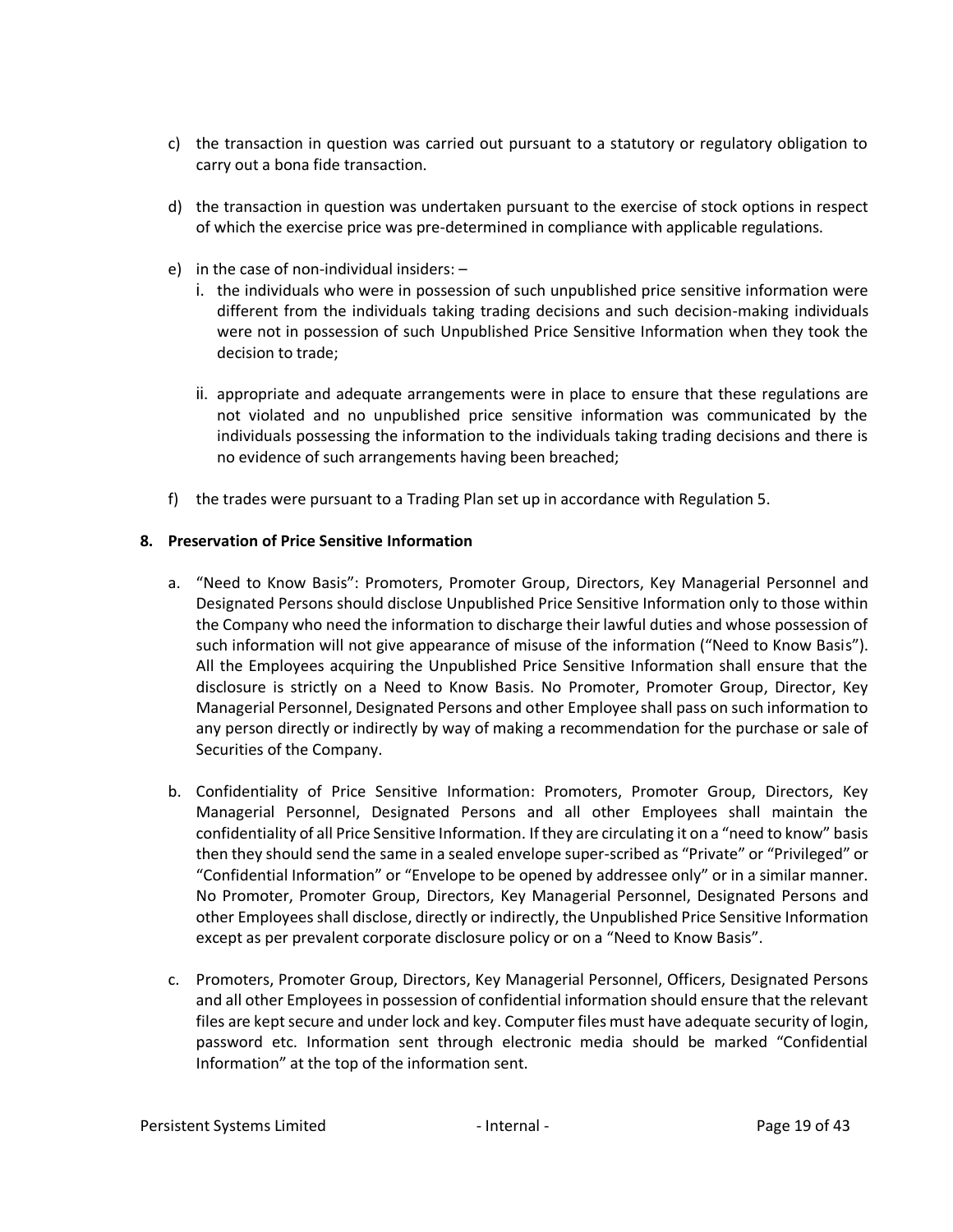- d. Not to solicit or procure Unpublished Price Sensitive Information: No Designated Persons shall solicit or seek or attempt to solicit or seek Unpublished Price Sensitive Information regarding the Company from any other person including the Auditors except where the information is required to disclose to it on a Need to Know Basis.
- e. All Employees shall immediately report the breach of any provisions of this Code or of the Regulation to the Compliance Officer.
- f. In case of specific transactions such as merger, amalgamation or takeover, it will be the responsibility of the leader of the task force to ensure that no member of the task force divulges any Unpublished Price Sensitive Information to anyone and does not trade on the basis of information available with him. The leader of the task force has to take written oath regarding the same from each member of the task force.
- g. Some Clauses of this Code require compliances from the Immediate Relatives of the Promoter, Promoter Group, Director, Key Managerial Personnel, Designated Persons. Promoter, Promoter Group, Directors, Key Managerial Personnel, Designated Persons respectively shall be responsible for the compliance of this Code by their Immediate Relatives.

## <span id="page-19-0"></span>**9. Trading Plan**

In terms of Regulation 5, the insider is provided with an option to trade in securities in a compliant manner in the following manner:

- a. An insider is entitled to formulate a trading plan which has to be approved by the Compliance Officer and a public disclosure of such plan has to be made.
- b. A Trading Plan can be commenced only after 6 months from the date of the public disclosure. Such a period is considered reasonably long for unpublished price sensitive information that is in possession of the insider when formulating the trading plan, to become generally available. However, this is only a statutory cool-off period and would not grant immunity from action if the insider were to be in possession of the same Unpublished Price Sensitive Information both at the time of formulation of the plan and implementation of the same.
- c. The Trading Plan should not entail / provide for the trades to be made from the twentieth trading day prior to the last day of the financial period for which the results are required to be announced and the second trading day after the disclosure of such financial results. The Trading Plan is envisaged to be an exception to the general rule prohibiting trading by insiders when in possession of Unpublished Price Sensitive Information, it is important that the trading plan does not entail trading for a reasonable period around the declaration of financial results as that would generate Unpublished Price Sensitive Information.
- d. The Trading Plan has to be made for a minimum period of at least 12 months.
- e. Only one Trading Plan can be made to cover the trades to be made in a particular period.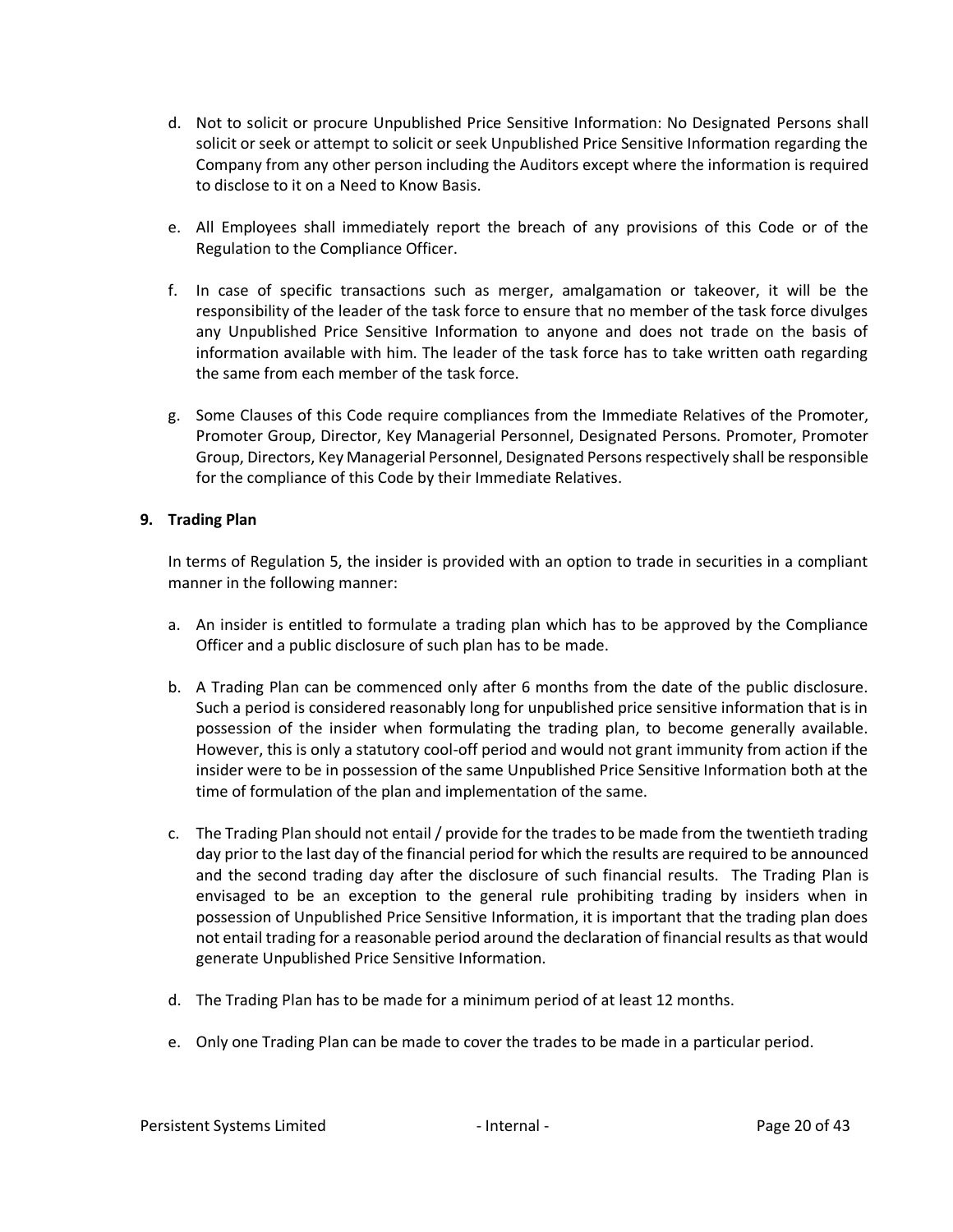- f. The Trading Plan should set out either the value of trades to be effected or the number of securities to be traded along with the nature of the trade and the intervals at, or dates on which such trades shall be effected; and
- g. The Plan should not entail trading in securities for market abuse. For instance, in the event of manipulative timing of the release of Unpublished Price Sensitive Information to ensure that trading under a trading plan becomes lucrative in circumvention of regulation 4 being detected, it would be open to initiate proceedings for alleged breach of SEBI (Prohibition of Fraudulent and Unfair Trade Practices Relating to the Securities Market) Regulations, 2003.
- h. The Plan once approved by the Compliance Officer shall be irrevocable and the insider shall mandatorily have to implement the plan, without being entitled to either deviate from it or to execute any trade in the securities outside the scope of the trading plan.

*Note:* The implementation of the trading plan shall not be commenced if any unpublished price sensitive information in possession of the insider at the time of formulation of the plan has not become generally available at the time of the commencement of implementation and in such event the compliance officer shall confirm that the commencement ought to be deferred until such unpublished price sensitive information becomes generally available information. This is intended to address the prospect that despite the six-month gap between the formulation of the Trading Plan and its commencement, the unpublished price sensitive information in possession of the insider is still not generally available.

- i. Once the Trading Plan is approved, the Compliance Officer shall notify the plan to the stock exchanges on which the securities are listed.
- j. The pre-clearance of trades shall not be required for a trade executed as per an approved trading plan.
- k. Trading window norms and restrictions on contra trade shall not be applicable for trades carried out in accordance with an approved trading plan.

# <span id="page-20-0"></span>**10. Trading Window – opening and closing**

a. The Promoter, Directors, Key Managerial Personnel, Designated Persons and their Immediate Relatives while they are not in the possession of Unpublished Price Sensitive Information may trade in the Securities of the Company when the Trading Window is open. Promoter, Directors, Key Managerial Personnel, Officers, Designated Persons and their Immediate Relatives shall not trade in the Securities of the Company when the Trading Window is closed. Promoter, Directors, Key Managerial Personnel and Designated Persons should ensure that the Trading Window is open prior to entering into any transaction on trading in the Securities of the Company.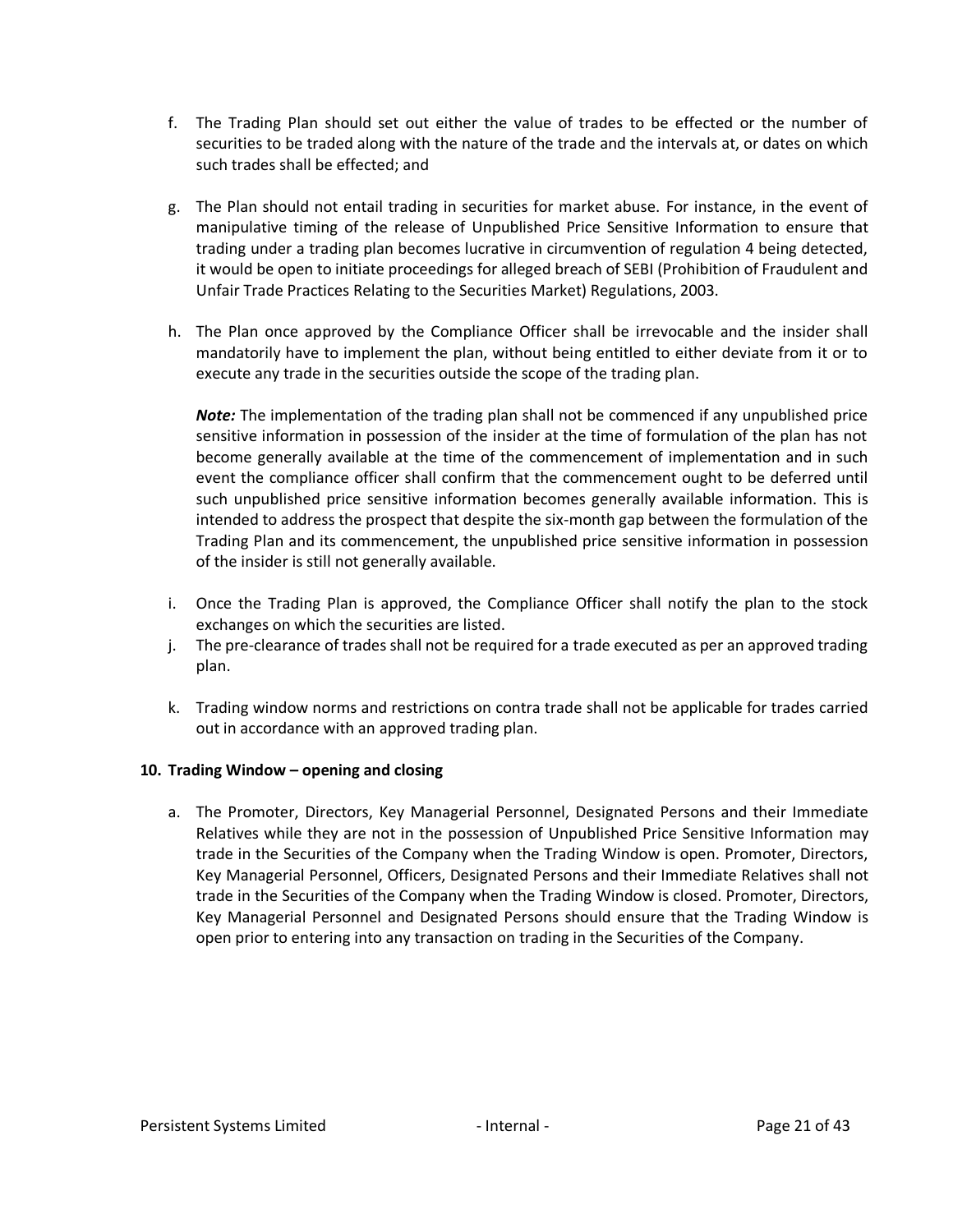| Sr.            | Event                                                                                         | Window to remain close                                                                                                                                                                                                                                                                                       |                                                                                           |  |
|----------------|-----------------------------------------------------------------------------------------------|--------------------------------------------------------------------------------------------------------------------------------------------------------------------------------------------------------------------------------------------------------------------------------------------------------------|-------------------------------------------------------------------------------------------|--|
| No.            |                                                                                               | From                                                                                                                                                                                                                                                                                                         | To                                                                                        |  |
| $\mathbf{1}$   | <b>Declaration</b><br>of<br>Financial<br>Results for the quarter<br>ended June 30             | Earlier of the date of the<br>circulation of the agenda for<br>the meeting of the Board OR<br>the end of June 23                                                                                                                                                                                             | after<br>48<br>hours<br>submission<br>οf<br>financial results<br>to<br>the Stock Exchange |  |
| $\overline{2}$ | Declaration<br>of<br>Financial<br>Results for the quarter and<br>period ended September<br>30 | Earlier of the date of the<br>circulation of the agenda for<br>the meeting of the Board OR<br>the end of September 23                                                                                                                                                                                        | As Above                                                                                  |  |
| 3              | Declaration<br>of<br>Financial<br>Results for the quarter and<br>period ended December<br>31  | Earlier of the date of the<br>circulation of the agenda for<br>the meeting of the Board OR<br>the end of December 24                                                                                                                                                                                         | As Above                                                                                  |  |
| 4              | Declaration of<br>Financial<br>Results for the quarter and<br>year ended March 31             | Earlier of the date of the<br>circulation of the agenda for<br>the meeting of the Board OR<br>the end of March 24                                                                                                                                                                                            | As Above                                                                                  |  |
| 5              | Declaration<br>and<br>recommendation<br>οf<br><b>Dividends</b><br>(Interim<br>or<br>Final)    | Earlier of the date of the<br>circulation of the agenda for<br>the meeting of the Board of<br>Directors OR Intimation to<br>Stock Exchange of the date<br>of Board Meeting wherein<br>the proposal for dividend will<br>be considered.                                                                       | hours<br>after<br>48<br>intimation of Board's<br>decision to the Stock<br>Exchange        |  |
| 6              | Issue of Securities by way<br>of public or rights or<br>bonus, split, buyback or<br>any etc.  | Earlier of the date of the<br>circulation of the agenda for<br>the meeting of the Board of<br>Directors OR Intimation to<br>Stock Exchange of the date<br>of Board Meeting wherein<br>the proposal for issue of<br>securities will be considered.                                                            | after<br>hours<br>48<br>intimation of Board's<br>decision to the Stock<br>Exchange        |  |
| 7              | Any major expansion plans<br>of<br>execution<br>new<br>or<br>projects or contracts            | Earlier of the date of the<br>circulation of the agenda for<br>the meeting of the Board of<br>Directors OR Intimation to<br>Stock Exchange of the date<br>of Board Meeting wherein<br>proposal<br>for<br>the<br>major<br>expansion plans or execution<br>of new projects or contracts<br>will be considered. | 48<br>after<br>hours<br>intimation of Board's<br>decision to the Stock<br>Exchange        |  |

b. Trading Window shall remain closed during the events which may include as follows: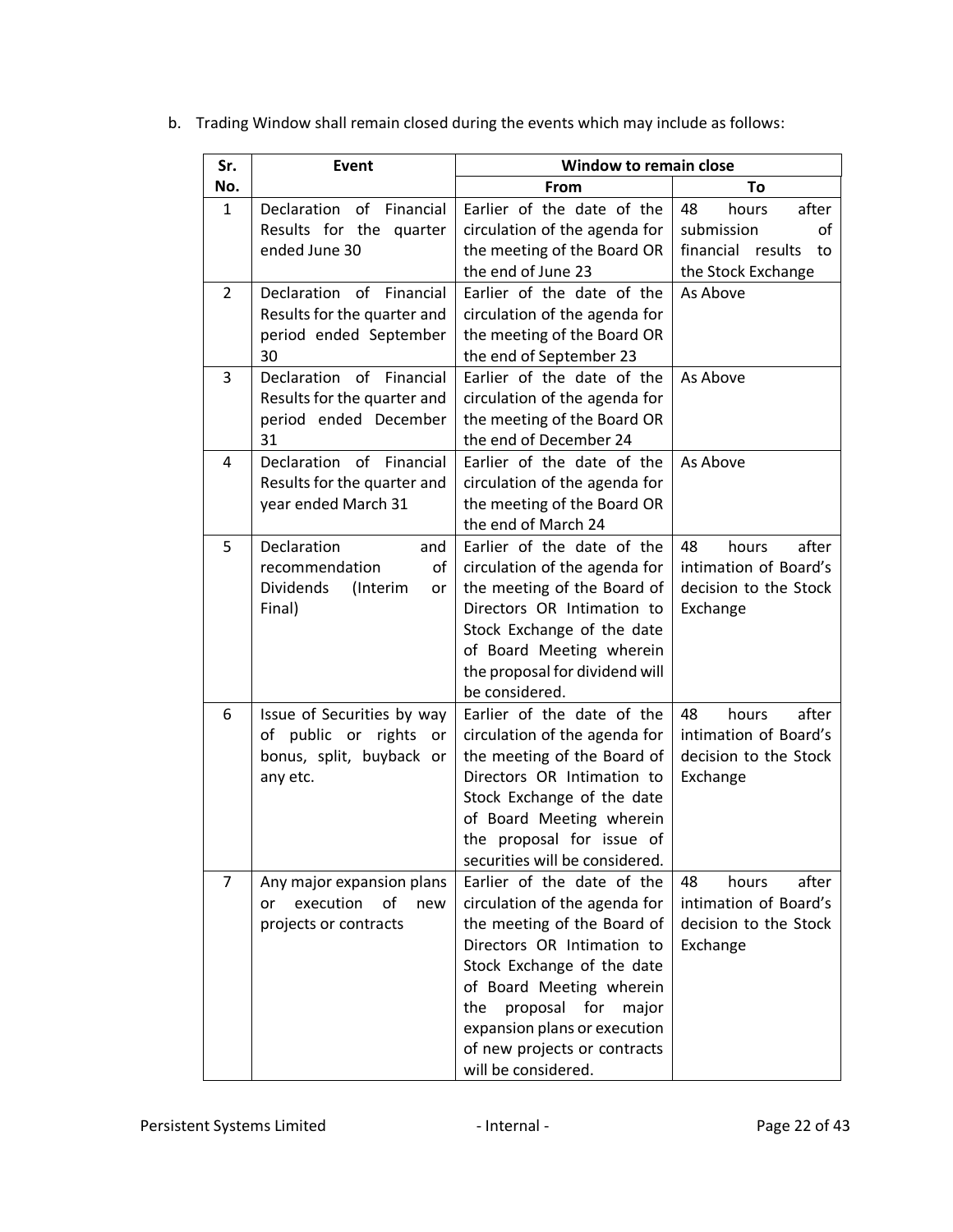| Sr. | Event                                                                                                                   | <b>Window to remain close</b>                                                                                                                                                                                                                                                                                                                             |                                                                                    |  |
|-----|-------------------------------------------------------------------------------------------------------------------------|-----------------------------------------------------------------------------------------------------------------------------------------------------------------------------------------------------------------------------------------------------------------------------------------------------------------------------------------------------------|------------------------------------------------------------------------------------|--|
| No. |                                                                                                                         | From                                                                                                                                                                                                                                                                                                                                                      | To                                                                                 |  |
| 8   | Amalgamation,<br>merger,<br>delisting,<br>de-merger,<br>takeover,<br>asset<br>acquisitions and expansion<br>of business | Earlier of the date of the<br>circulation of the agenda for<br>the meeting of the Board of<br>Directors OR Intimation to<br>Stock Exchange of the date<br>of Board Meeting wherein<br>the<br>proposal<br>for<br>amalgamation, merger, de-<br>merger, delisting, takeover,<br>acquisitions<br>asset<br>and<br>expansion of business will be<br>considered. | after<br>48<br>hours<br>intimation of Board's<br>decision to the Stock<br>Exchange |  |
| 9   | of<br>whole<br>Disposal<br>or<br>substantially whole of the<br>undertaking                                              | Earlier of the date of the<br>circulation of the agenda for<br>the meeting of the Board of<br>Directors OR Intimation to<br>Stock Exchange of the date<br>of Board Meeting wherein<br>the proposal for disposal of<br>whole or substantially whole<br>of the undertaking will be<br>considered.                                                           | after<br>48<br>hours<br>intimation of Board's<br>decision to the Stock<br>Exchange |  |
| 10  | in<br>changes<br>plans,<br>Any<br>policies or operations of<br>the Company                                              | Earlier of the date of the<br>circulation of the agenda for<br>the meeting of the Board of<br>Directors OR Intimation to<br>Stock Exchange of the date<br>of Board Meeting wherein<br>the proposal for change in<br>plans, policies or operations<br>of the Company will<br>be<br>considered.                                                             | after<br>48<br>hours<br>intimation of Board's<br>decision to the Stock<br>Exchange |  |

Provided that:

- i. As regards closure of Trading Window in respect of other Price Sensitive Information of the Company, the Compliance Officer will decide and intimate to all concerned, the date of closure of Trading Window and re-opening thereof at the appropriate time.
- ii. The Compliance Officer may also declare that the Trading Window shall be closed for an additional period for specified Employees for a described period from time to time ("Additional Closure").
- iii. Where the Company expects the Stock Exchange to maintain the confidentiality of any information intimated to the Stock Exchange, the Trading Window will open 48 hours after the information is made public by the Company.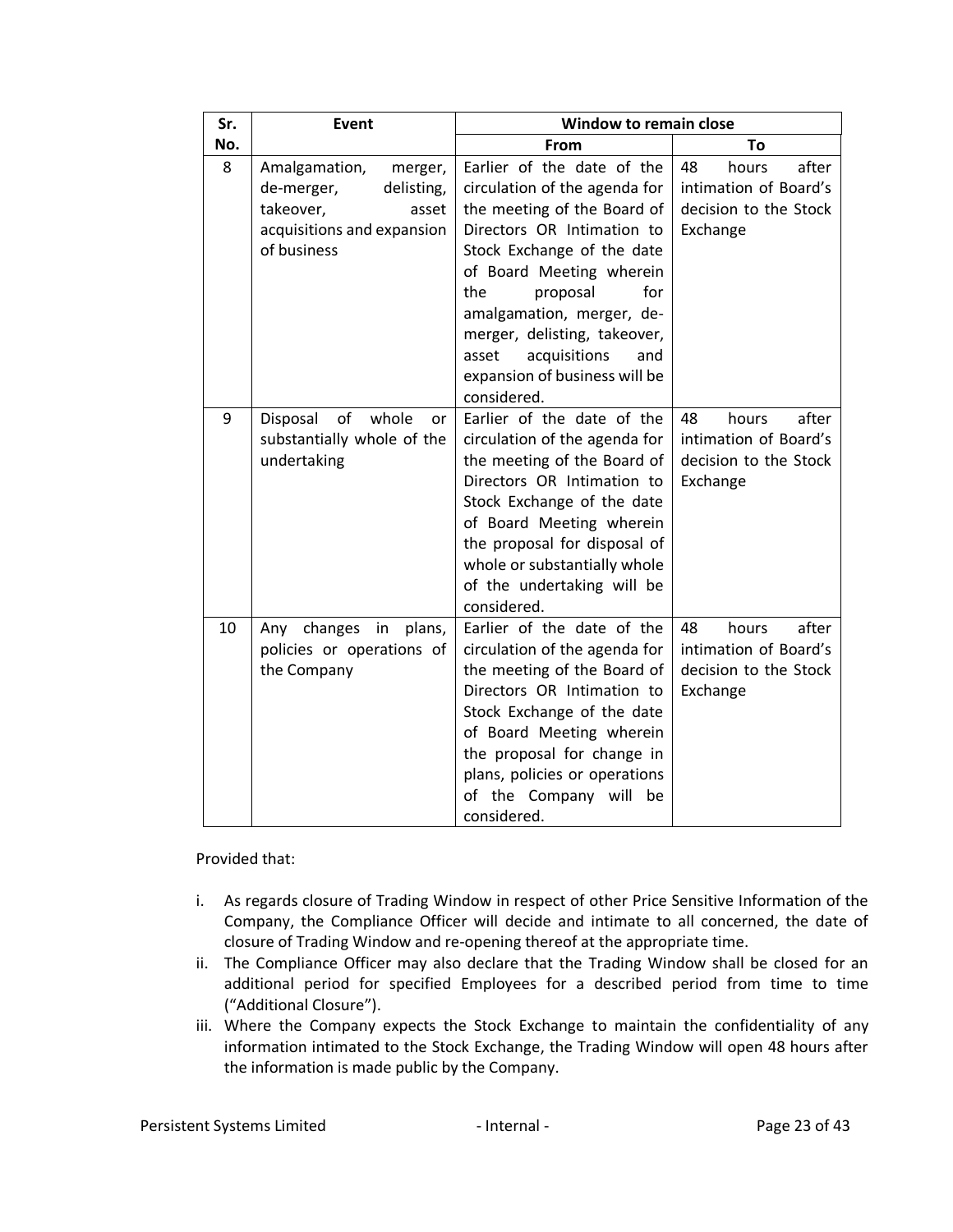- iv. The gap between clearance of accounts by Audit Committee and Board Meeting should be as narrow as possible and preferably on the same day to avoid leakage of material information.
- c. The Trading Window shall be considered as open at all other times except when it is closed as specified in the Clause 10(b).

## <span id="page-23-0"></span>**11. Threshold Limit & Pre-Clearance**

a. Threshold Limit:

The Threshold Limit is a limit fixed by the Board of Directors beyond which any dealing in Securities by the Promoter, Promoter Group, Directors, Key Managerial Personnel, Designated Persons and their Immediate Relatives shall require a pre-clearance by the Compliance Officer. Such limits shall be fixed by the Board of Directors in consultation with the Compliance Officer and will be notified by the Compliance Officer from time to time. The Threshold Limit as on the date of effect of this Code of Conduct is transaction value of **INR 10,00,000** in a calendar quarter (either in one transaction or in a series of transactions).

b. Pre-Clearance Procedure:

Promoter, Promoter Group, Directors, Key Managerial Personnel and Designated Persons and their Immediate Relative who intend to deal in the Securities of the Company beyond Threshold Limit in a calendar quarter should pre-clear the transaction(s) with the Compliance Officer of the Company. This is a mandatory requirement and they shall not apply for pre-clearance if they are in possession of Unpublished Price Sensitive Information even when the Trading Window is open. The following procedure shall be followed for pre-clearance:

- i. Application should be made to the Compliance Officer of the Company in the form annexed hereto as **Annexure A**. One original will be returned to the Promoter / Director / Key Managerial Personnel / Designated Persons with the decision of the Compliance Officer endorsed on it.
- ii. An undertaking in the form annexed hereto as **Annexure A1 and A2** shall be executed in favour of the Company by such Promoter / Director / Key Managerial Personnel / Designated Persons along with the said application.
- iii. The Compliance Officer will endeavour to decide on the application for pre-clearance within 2 (two) working days of receipt of the application. The Compliance Officer is entitled to seek declarations to the effect that the applicant is not in possession of Unpublished Price Sensitive Information. He will decide whether such declaration is reasonably capable of being rendered inaccurate. He may refuse to pre-clear the transaction in appropriate cases keeping in mind the object of this Code.
- iv. Promoters, Promoter Group, Directors, Key Managerial Personnel and Designated Persons should ensure that they have got a pre-clearance from the Compliance Officer before executing their order in respect of the Securities of the Company.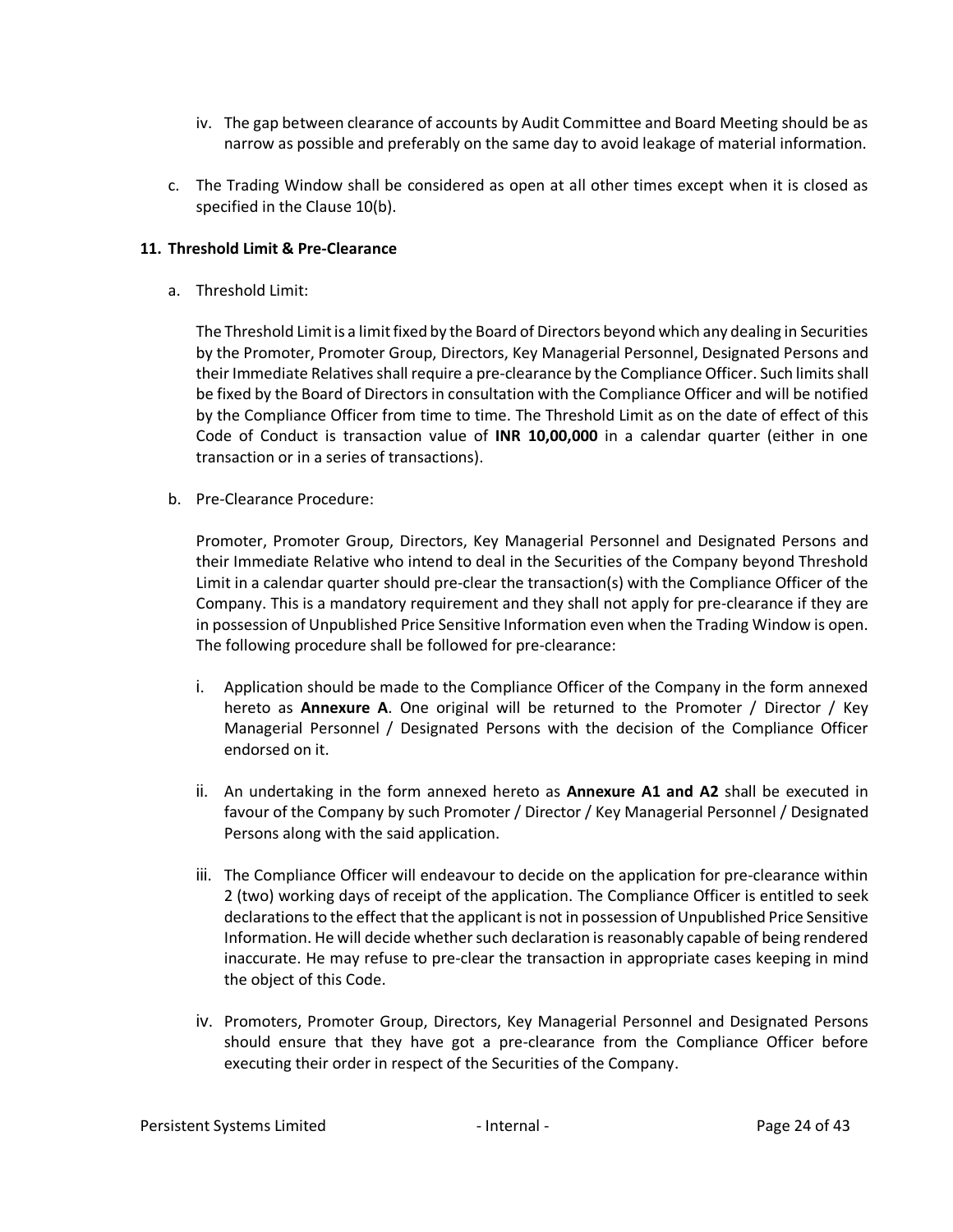- v. The Promoter / Promoter Group / Director / Key Managerial Personnel / Designated Persons shall execute their order in respect of the Securities of the Company and / or as the case may be within 7 (seven) calendar days after pre-clearance is given. They shall intimate the execution of the trade to the Compliance Officer in the format given in **Annexure F** within two trading days of the execution of the transaction.
- vi. If the order is not executed within 7 (seven) calendar days after the approval is given, the Promoter / Promoter Group / Director / Key Managerial Personnel / Designated Person must disclose the reason for not carrying out the transaction in Annexure A3 and get the transaction pre-cleared again by following the procedure for pre-clearance.
- c. Minimum Holding Period:

All Promoters, Promoter Group, Directors, Key Managerial Personnel, Designated Persons and / or through their Immediate Relatives who buy or sell any number of Securities of the Company shall not enter into an opposite transaction i.e. sell or buy any number of Securities during the next six months following the prior transaction. All Promoters, Promoter Group, Directors, Key Managerial Personnel and Designated Persons shall also not take positions in derivative transactions of the Securities of the Company at any time.

Provided that, in the case of subscriptions in the primary markets (IPO/FPO), the holding period for the Securities obtained from such IPO/FPO shall commence when the Securities are actually allotted and continue for a period of 30 days thereafter.

d. Waiver of Minimum Holding Period:

If the Promoter, Promoter Group, Director or Key Managerial Personnel or Designated Person requires waiving the holding period, he or she should apply to the Compliance Officer for such waiver in the format annexed hereto as **Annexure B**. The waiver may be granted only in the case of personal emergency. The Compliance Officer shall with his recommendation refer the matter to the Chairman and Managing Director for his direction before approving any waiver of the minimum holding period.

If a contra trade is executed, inadvertently or otherwise, in violation of these restriction of minimum holding period, the profits from such trade shall be liable to be disgorged to SEBI who shall credit the same to the 'SEBI-IEPF' i.e. Investor Protection and Education Fund (IPEF).

e. Advice regarding Pre-Clearance

In case of a doubt about the applicability of this Clause 11 to a proposed transaction in the Securities, Promoter, Promoter Group, Director, Key Managerial Personnel or Designated Person shall be responsible to check with the Compliance Officer.

### <span id="page-24-0"></span>**12. Disclosures**

The disclosures to be made by any person shall include those relating to trading by such person's immediate relatives, and by any other person for whom such person takes trading decisions.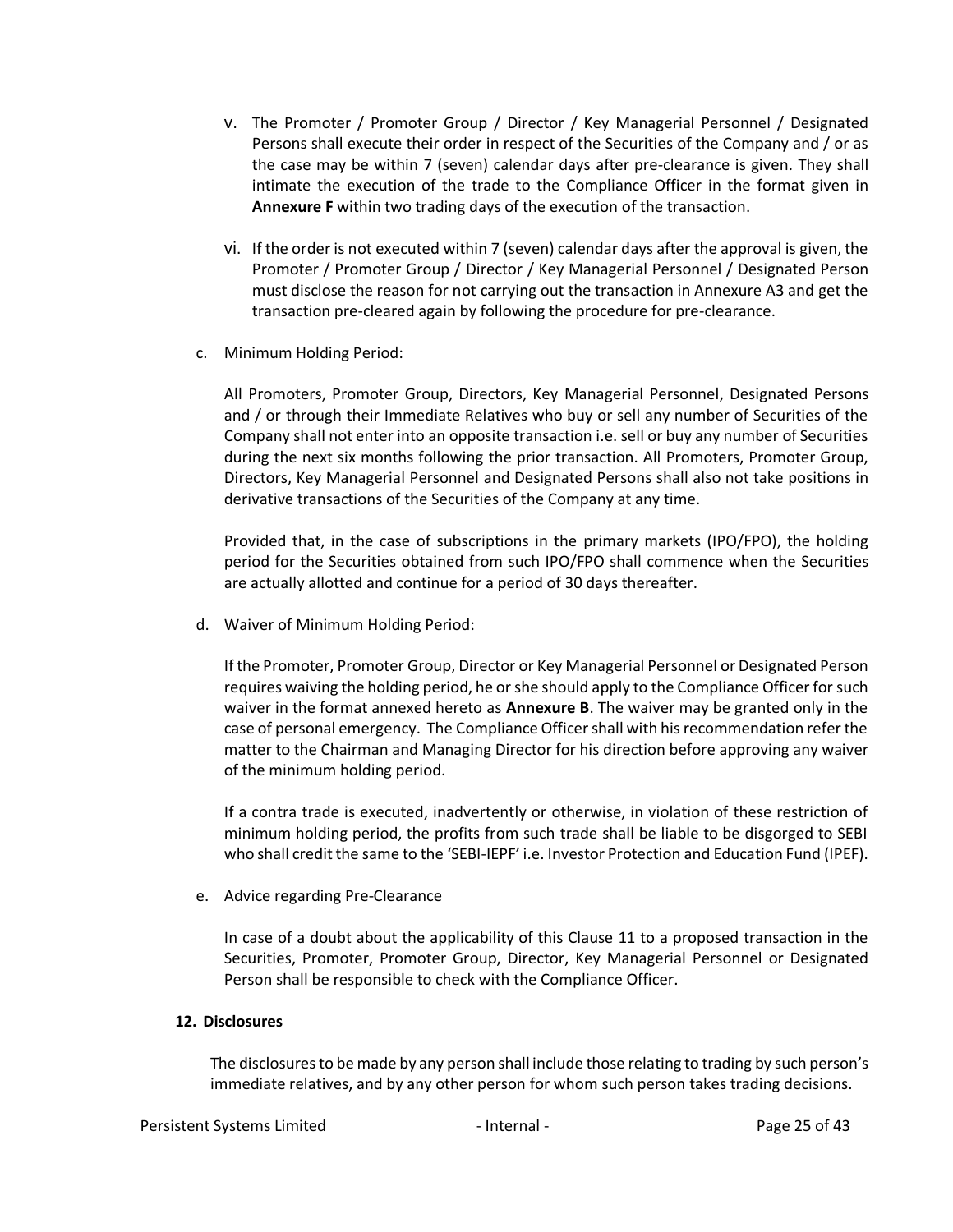The disclosure of trading in securities shall also include trading in derivatives of securities and the traded value of the derivatives shall be taken into account.

These disclosures shall be maintained by the Company for a period of 5 (Five) years.

## **Summary of Disclosure requirements under Clause 12:**

| Sr. | <b>Particulars</b>                                                                                                                                                                                                                                                         | Clause              | Form |
|-----|----------------------------------------------------------------------------------------------------------------------------------------------------------------------------------------------------------------------------------------------------------------------------|---------------------|------|
| No. |                                                                                                                                                                                                                                                                            |                     |      |
| 1.  | <b>Initial Disclosures</b>                                                                                                                                                                                                                                                 |                     |      |
|     | Promoter / Key Managerial Personnel / Director /<br>Immediate Relative as defined in Regulation 6 (2) by<br>June 15, 2015; and for Promoter Group by February 20,<br>2019                                                                                                  | $11(1)(a)$ &<br>(b) | D    |
|     | On appointment as a Key Managerial Personnel /<br>Director / Promoter / Promoter Group within 7 Days<br>from Such Appointment or becoming a Promoter /<br><b>Promoter Group</b>                                                                                            | $11(1)(a)$ &<br>(b) | E    |
| 2.  | <b>Continual Disclosures</b>                                                                                                                                                                                                                                               |                     |      |
|     | Promoter / Promoter Group / Designated Persons /<br>Director / Immediate Relative as defined in Regulation<br>6(2) disclose to Company securities acquired / disposed<br>within 2 trading days of the transaction if value exceeds<br>Ten Lakh rupees in calendar quarter. | 11(1)(c)            | F    |
|     | Company shall notify the particulars of such trade to<br>the Stock Exchanges within 2 trading days of receipt of<br>disclosure or becoming aware of such information.                                                                                                      | 11(11)              | F    |
| 3.  | <b>Disclosures by other connected Persons</b>                                                                                                                                                                                                                              |                     |      |
|     | Consultants / Advisor / Auditors / Secretarial Auditors<br>and the like.                                                                                                                                                                                                   | 11(III)             | G    |

- I. By Promoter / Promoter Group /Director / Key Managerial Personnel :
	- a. A Promoter, Promoter Group, Director, Key Managerial Personnel shall disclose to the Compliance Officer of the Company the number of Securities or voting rights held and positions taken in derivatives by him or her and / or his or her Immediate Relatives, in the Company within:
		- i. 30 (Thirty) days of the date on which this Regulation comes into effect i.e. within 30 days from May 15, 2015 and for Promoter Group i.e. within 30 days from January 21, 2019
		- ii. 7 (Seven) days of his or her becoming a Promoter, Promoter Group, Director, Key Managerial Personnel or Officer.

The said disclosure may be made in the form annexed hereto as **Annexure D and E respectively**. This will also cover "Nil" disclosures.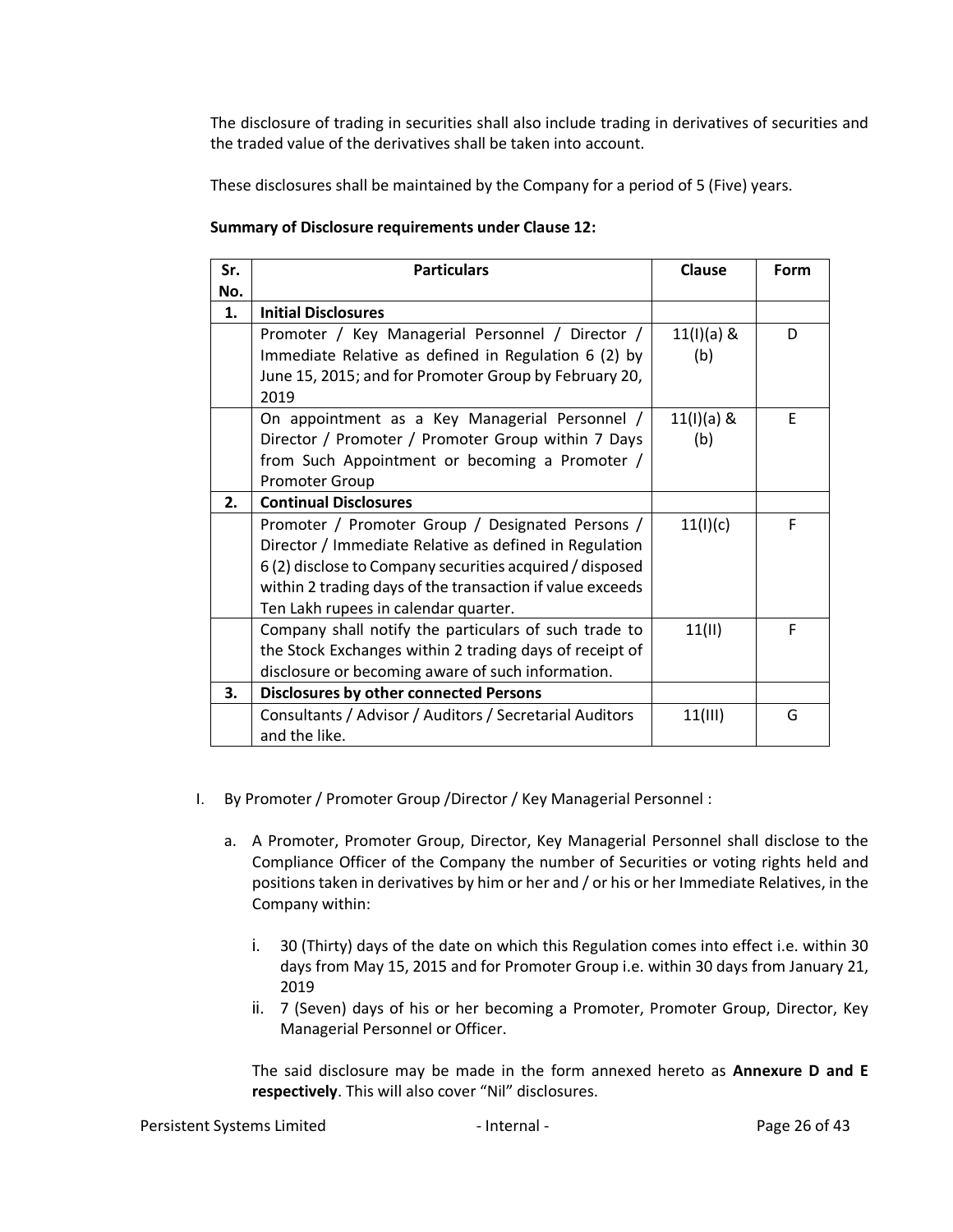- b. A Promoter, Promoter Group, Director, Key Managerial Personnel shall make a disclosure to the Compliance Officer of the Company regarding the details of his / her Immediate Relatives within:
	- i. 30 (Thirty) days of the date on which this Regulation comes into effect i.e. within 30 days from May 15, 2015 and for Promoter Group i.e. within 30 days from January 21, 2019.
	- ii. 7 (Seven) days of his or her becoming a Promoter, Promoter Group, Director, Key Managerial Personnel.

The said disclosure shall be made in the form annexed hereto as **Annexure D and E respectively.** This will also cover "Nil" disclosures.

c. A Promoter, Promoter Group, Director or Key Managerial Personnel or Designated Persons shall also make a disclosure to the Compliance Officer of the Company, the number of shares or voting rights held and change in shareholding or voting rights, if there is any change in holding of Securities of his or her and his / her Immediate Relative, from last disclosure made and if such change exceeds **INR 10,00,000** (Rupees Ten Lakhs only) in value of securities traded, whether in one transaction or a series of transactions over any calendar quarter within 2 (two) trading days of such transaction.

Explanation — It is clarified for the avoidance of doubts that the disclosure of the incremental transactions after any disclosure shall be made when the transactions effected after the prior disclosure cross the threshold of INR 10,00,000 (Ten Lakhs only) in value of the traded securities.

The said disclosure shall be made in the form annexed hereto as **Annexure F**.

- II. Disclosure by the Company to the Stock Exchanges:
	- a. The Company shall within 2 trading days of receipt of the disclosure or becoming aware of such information, shall disclose to the BSE Limited and the National Stock Exchange of India Limited on which the Securities of the Company are listed, the information received under above para (I)(c).
	- b. The aforesaid disclosure shall also be made through electronic filing in accordance with the system devised by the Stock Exchanges.
	- c. The said disclosure shall be made in the form annexed hereto as **Annexure F**.
- III. By other Connected Persons:

All the connected persons shall yearly disclose to the Compliance Officer of the Company the number of Securities held by him or her, in the Company within 1 month from the end of every financial year.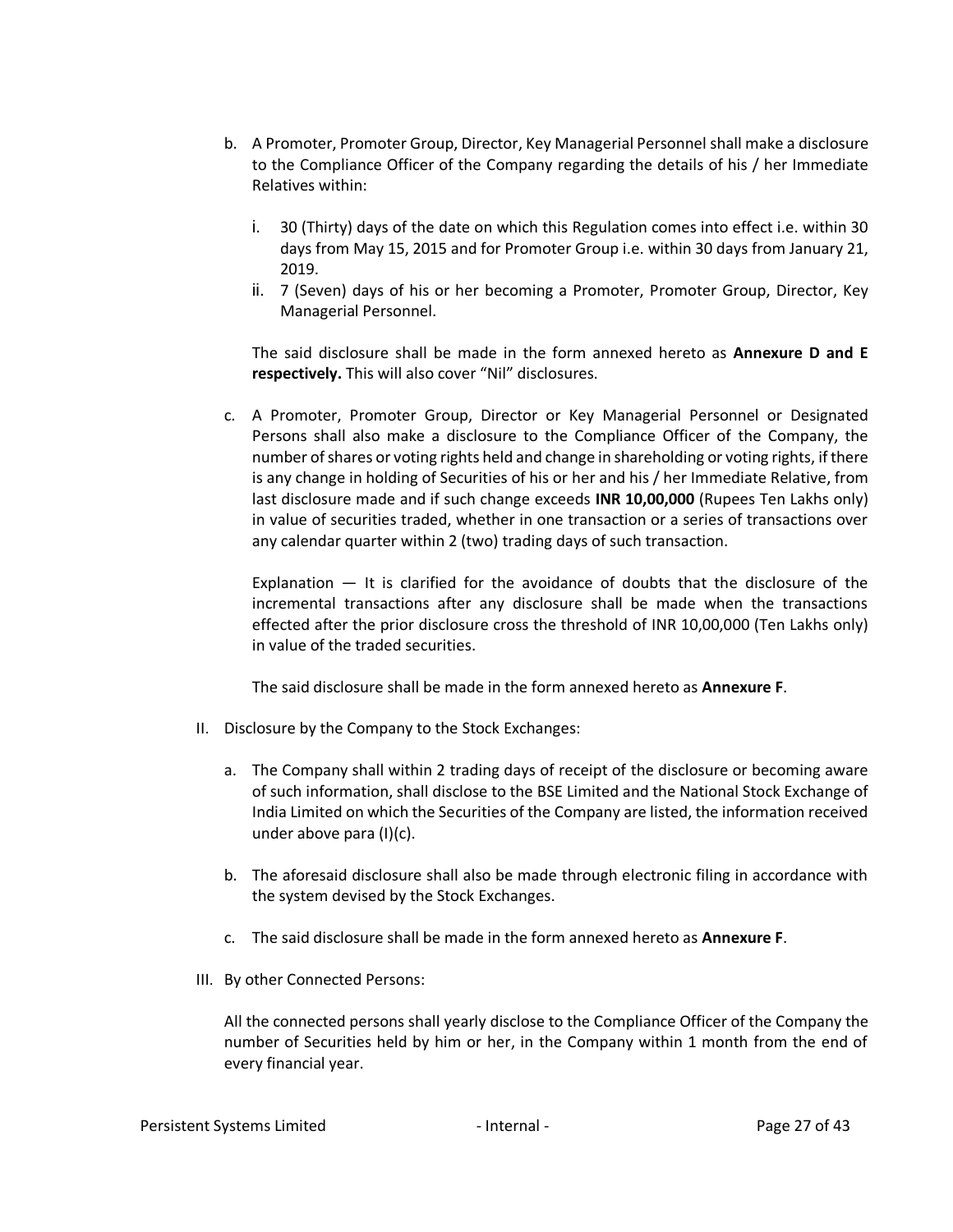The said disclosure may be made in the form annexed hereto as **Annexure G**. This will also cover "Nil" disclosures.

## <span id="page-27-0"></span>**13. Penalty for contravention of Code of Conduct**

- a. Any Promoter, Promoter Group, Director, Key Managerial Personnel and Designated Person who trades in Securities or communicates any information for trading in Securities in contravention of this Code of Conduct may be penalized and appropriate action may be taken against him or her by the Company.
- b. Any Promoter, Promoter Group, Director, Key Managerial Personnel and Designated Person who violates the code of conduct shall also be subject to disciplinary action by the Company which action may include salary freeze, suspension, recovery, claw back, termination of position / employment ineligibility for future participation in ESOP schemes of the Company and/or such other action as may be decided by the Board of Directors.
- c. This action shall not preclude SEBI from taking any action for violation of the Regulations. To protect the interests of the investors and in the interests of the securities market and for due compliance with the provisions of the Act, regulations made thereunder issue any or all of the following orders, namely:
	- i. Directing the Insider not to deal in Securities in any particular manner.
	- ii. Prohibiting the Insider from disposing of any of the Securities acquired in violation of the Regulations.
	- iii. Restraining the insider from communicating with or counseling any person to deal in Securities.
	- iv. Declaring the transaction(s) in Securities as null and void.
	- v. Directing the person who acquired the Securities in violation of these regulations to deliver the Securities back to the seller.
	- vi. Directing the person who has dealt in Securities in violation of the Regulations to transfer amount or proceeds equivalent to the cost price or market price of Securities, whichever is higher to the investor protection fund of a recognized stock exchange.
- d. In case it is observed by the Company that there has been a violation of Regulations, Company shall promptly inform SEBI about the same.
- e. Any person who contravenes or attempts to contravene or abets the contravention of the provisions of the Regulations, he shall be punishable with imprisonment for a term which may extend to **ten years** or with **fine, which may extend to twenty - five crore rupees** or **with both.**

### <span id="page-27-1"></span>**14. Miscellaneous**

a. The Board of Directors shall intimate to the Compliance Officer any changes in policies so as to enable him to notify the Designated Persons accordingly.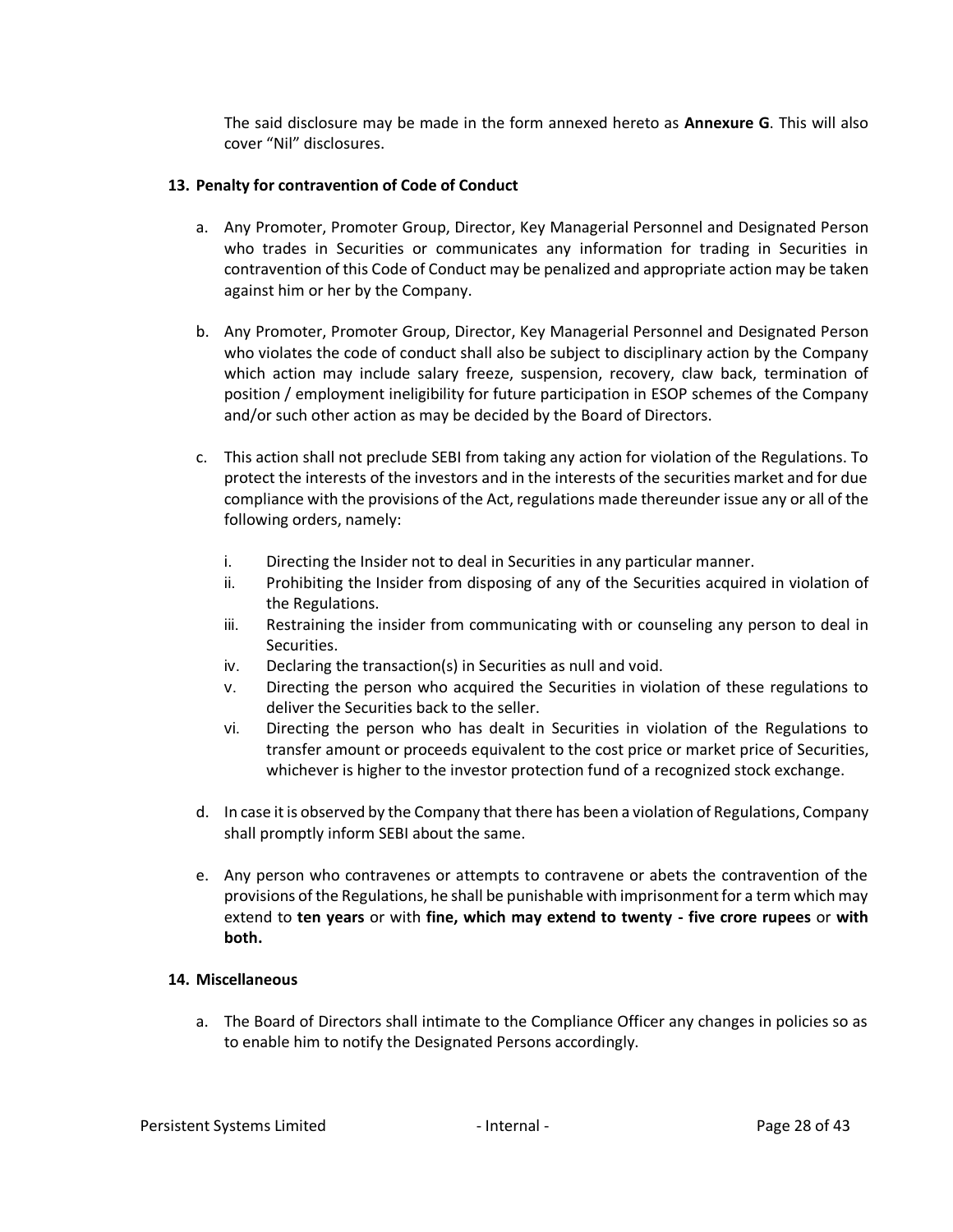- b. The Board of Directors of the Company reserves the right to change / amend this Code of Conduct from time to time at its sole discretion and / or in pursuance of any amendments made to the Regulations without giving prior notice.
- c. All correspondence with regard to this Code should be sent to the Compliance Officer and marked "CONFIDENTIAL".
- d. This Code of Conduct shall come into effect from May 15, 2015. Revision summary table at the top of the Code

**A copy of the SEBI Regulations is available at the official website of SEBI (Currently at http://www.sebi.gov.in/). Employees are advised to peruse the SEBI Regulations carefully and acquaint themselves with all the provisions contained therein. Clarification / assistance may be sought from the Compliance Officer.**

**This policy is only an internal code of conduct and only one of the measures to prevent insider trading. This is framed substantially in accordance with the guidelines laid down by SEBI to preserve the confidentiality of Unpublished Price Sensitive Information and for prevention of misuse of such information. In case of conflict between this Code of Conduct and SEBI Regulations the SEBI Regulations will prevail. It will be the responsibility of each Director or Officer or Designated Employee or Employee and every insider to ensure compliance with SEBI guidelines and other related statutes in full.**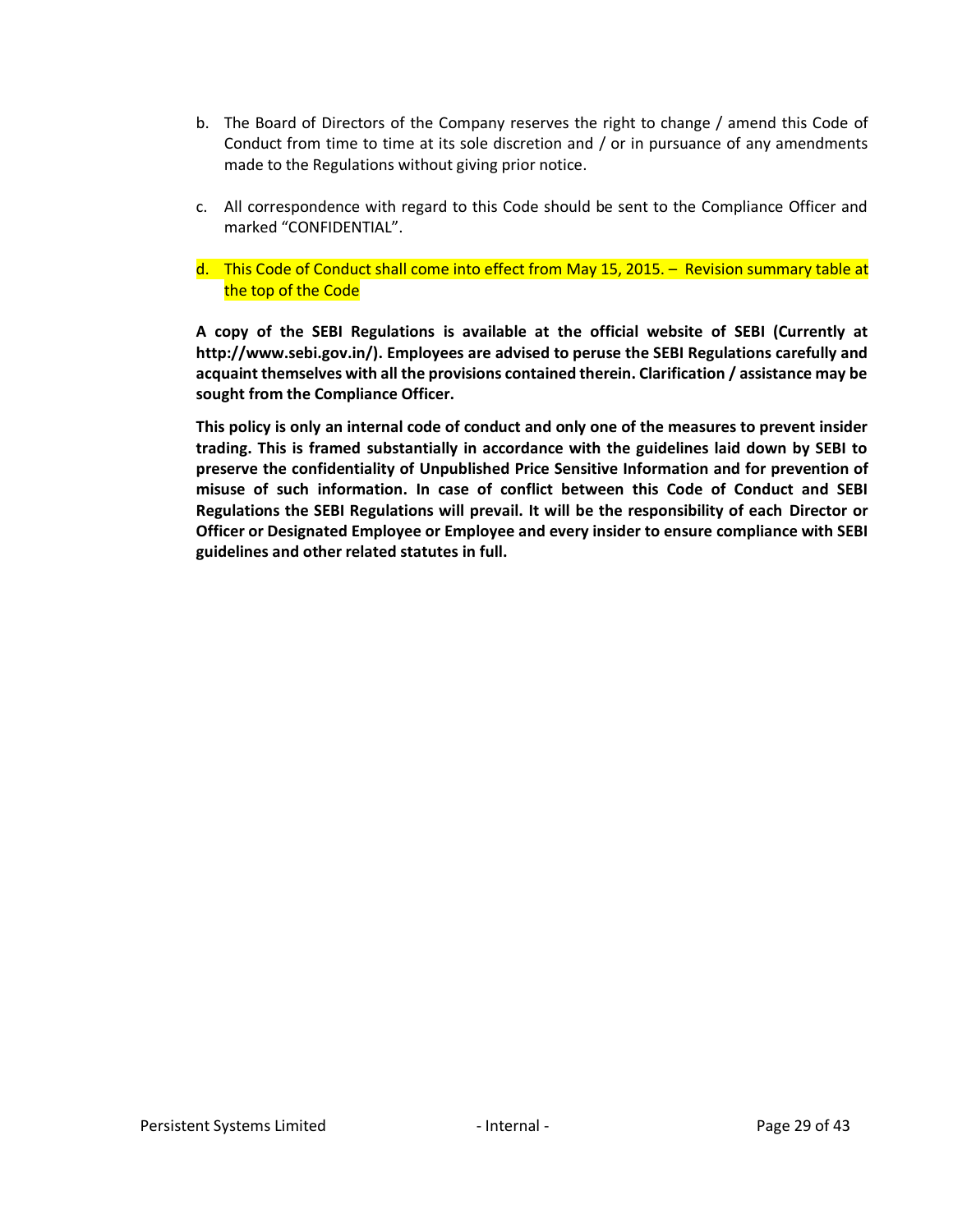### **PART III: Code of Corporate Disclosure Practices for Prevention of Insider Trading**

## <span id="page-29-1"></span><span id="page-29-0"></span>**1. Purpose**

As per Regulation 8(1) of the SEBI (Prohibition of Insider Trading) Regulation, 2015 (hereinafter referred to as 'Regulations'), every Listed Company is required to follow the Code of Corporate Disclosure Practices as specified in Schedule A for prevention of insider trading and prompt dissemination of Price Sensitive Information. This document reproduces the Code of Corporate Disclosure Practices as applicable to **Persistent Systems Limited** ("Company")

## <span id="page-29-2"></span>**2. Fair Disclosure of Unpublished Price Sensitive Information**

To ensure timely and adequate disclosure of unpublished price sensitive information, the following norms shall be followed by the Company.

## <span id="page-29-3"></span>**3. Prompt disclosure of price sensitive information**

- a. Price sensitive information shall be given by the Company to stock exchanges and disseminated on a continuous and immediate basis.
- b. Company may also consider ways of supplementing information released to stock exchanges by improving Investor access to their public announcements.

## <span id="page-29-4"></span>**4. Overseeing and coordinating disclosure**

- a. The Company has designated Chief Financial Officer as the Chief Investor Relations Officer and Company Secretary as the Compliance Officer to deal with dissemination of information and disclosure of unpublished price sensitive information. The Board may designate any other senior official for the said purpose.
- b. The officials shall be responsible for ensuring that the Company complies with continuous disclosure requirements, overseeing and coordinating disclosure of unpublished price sensitive information to stock exchanges, analysts, shareholders and media and educating staff on disclosure policies and procedure.
- c. Information disclosure/dissemination may normally be approved in advance by the official designated for the purpose by the Compliance Officer.
- d. If information is accidentally disclosed without prior approval, the person responsible may inform the designated officer immediately, even if the information is not considered price sensitive.

The Compliance Officer will ensure that the intermediaries and fiduciaries have a code of conduct to regulate, monitor and report trading by their designated persons and immediate relative of designated persons towards achieving compliance with these regulations, adopting the minimum standards set out in Schedule C to these regulations, without diluting the provisions of the said regulations in any manner.

The intermediaries and fiduciaries are required to provide a yearly report to the Company on the adherence of the SEBI Regulations. The same will be placed on a yearly basis in the Board meeting of the Company.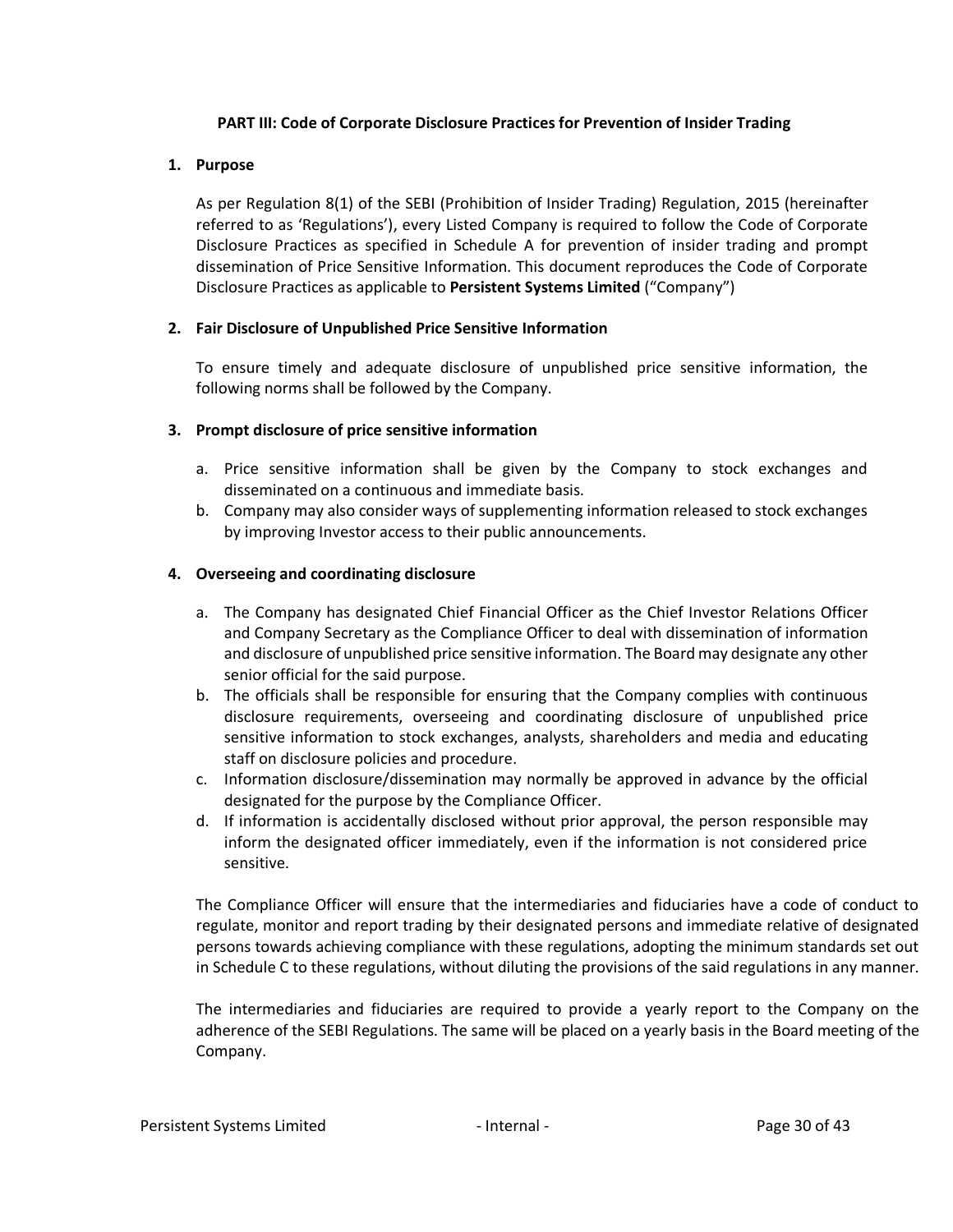### <span id="page-30-0"></span>**5. Responding to market rumors**

- a. The Company shall have clearly laid down procedures for responding to any queries or requests for verification of market rumors by exchanges.
- b. The official designated for corporate disclosure shall be responsible for deciding whether a public announcement is necessary for verifying or denying rumors and then making the disclosure.

## <span id="page-30-1"></span>**6. Timely Reporting of shareholdings or ownership and changes in ownership**

Disclosure of shareholdings/ownership by major shareholders and disclosure of changes in ownership as provided under any Regulations made under the Securities Exchange Board of India Act, 1992 (15 of 1992) and the listing agreement shall be made in a timely and adequate manner.

# <span id="page-30-2"></span>**7. Disclosure or dissemination of Price Sensitive Information with special reference to Analysts, Institutional Investors**

Company should follow the guidelines given hereunder while dealing with analysts and institutional investors:

- a. Only Public information to be provided Company shall provide only public information to the analyst or research persons or large investors like institutions. Alternatively, the information given to the analyst should be simultaneously made public at the earliest.
- b. Recording of discussion In order to avoid misquoting or misrepresentation, it is desirable that at least two company representatives be present at meetings with Analysts, brokers or Institutional Investors and discussion should preferably be recorded.
- c. Handling of unanticipated questions Company should be careful when dealing with analysts' questions that raise issues outside the intended scope of discussion. Unanticipated questions may be taken on notice and a considered response given later. If the answer includes price sensitive information, a public announcement should be made before responding.
- d. Simultaneous release of Information When Company organises meetings with analysts, the Company shall make a press release or post relevant information on its website after every such meet. The Company may also consider live web casting of analyst meets.
- e. Making Transcripts or records of proceedings of Meeting with Analyst and other Investor Relations Conferences: The Company shall make transcripts or records of proceedings of meetings with analysts and other investor relations conferences on the official website to ensure official confirmation and documentation of disclosures made.

### <span id="page-30-3"></span>**8. Medium of disclosure or dissemination**

- a. Disclosure/dissemination of information may be done through various media so as to achieve maximum reach and quick dissemination.
- b. Company shall ensure that disclosure to stock exchanges is made promptly.
- c. Company may also facilitate disclosure through the use of their dedicated Internet website.
- d. Company websites may provide a means of giving investors a direct access to analyst briefing material, significant background information and questions and answers.
- e. The information filed by Company with exchanges under continuous disclosure requirement may be made available on the company website.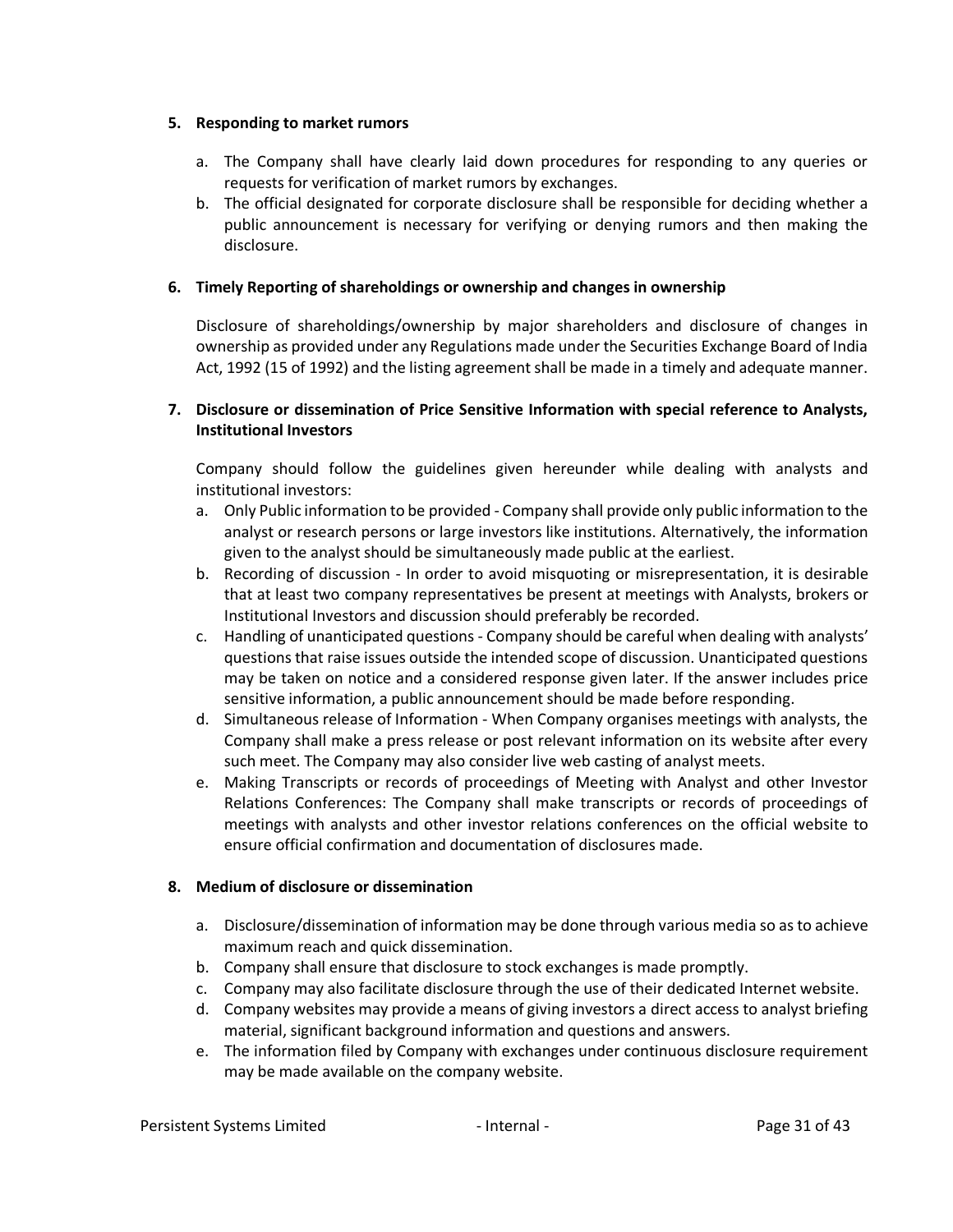### <span id="page-31-0"></span>**9. Dissemination by stock exchanges**

- a. The disclosures made to stock exchanges may be disseminated by the exchanges to investors in a quick and efficient manner through the stock exchange network as well as through stock exchange websites.
- b. Information furnished by the companies under continuous disclosure requirements, should be published on the website of the exchange instantly.
- c. Stock exchanges should make immediate arrangement for display of the information furnished by the companies instantly on the stock exchange website.

### <span id="page-31-1"></span>**10. Preservation of Price Sensitive Information:**

The Company shall handle all the Unpublished Price Sensitive Information strictly on "Need to Know Basis". The Compliance Officer shall take a confirmation of the similar arrangement being followed by the intermediaries, fiduciaries and such entities. The confirmation can be made by way of declaration by respective intermediaries, fiduciaries and such entities.

Promoters, Promoter Group, Directors, Key Managerial Personnel and Designated Persons should disclose Unpublished Price Sensitive Information only to those within the Company and Connected Persons who need the information to discharge their lawful duties and whose possession of such information will not give appearance of misuse of the information ("Need to Know Basis"). All the Employees and Connected Persons acquiring the Unpublished Price Sensitive Information shall ensure that the disclosure is strictly on a Need to Know Basis.

No Promoter, Promoter Group, Director, Key Managerial Personnel, Designated Persons, Connected Persons and other individuals, who have received the UPSI shall pass on such information to any person directly or indirectly by way of making a recommendation for the purchase or sale of Securities of the Company.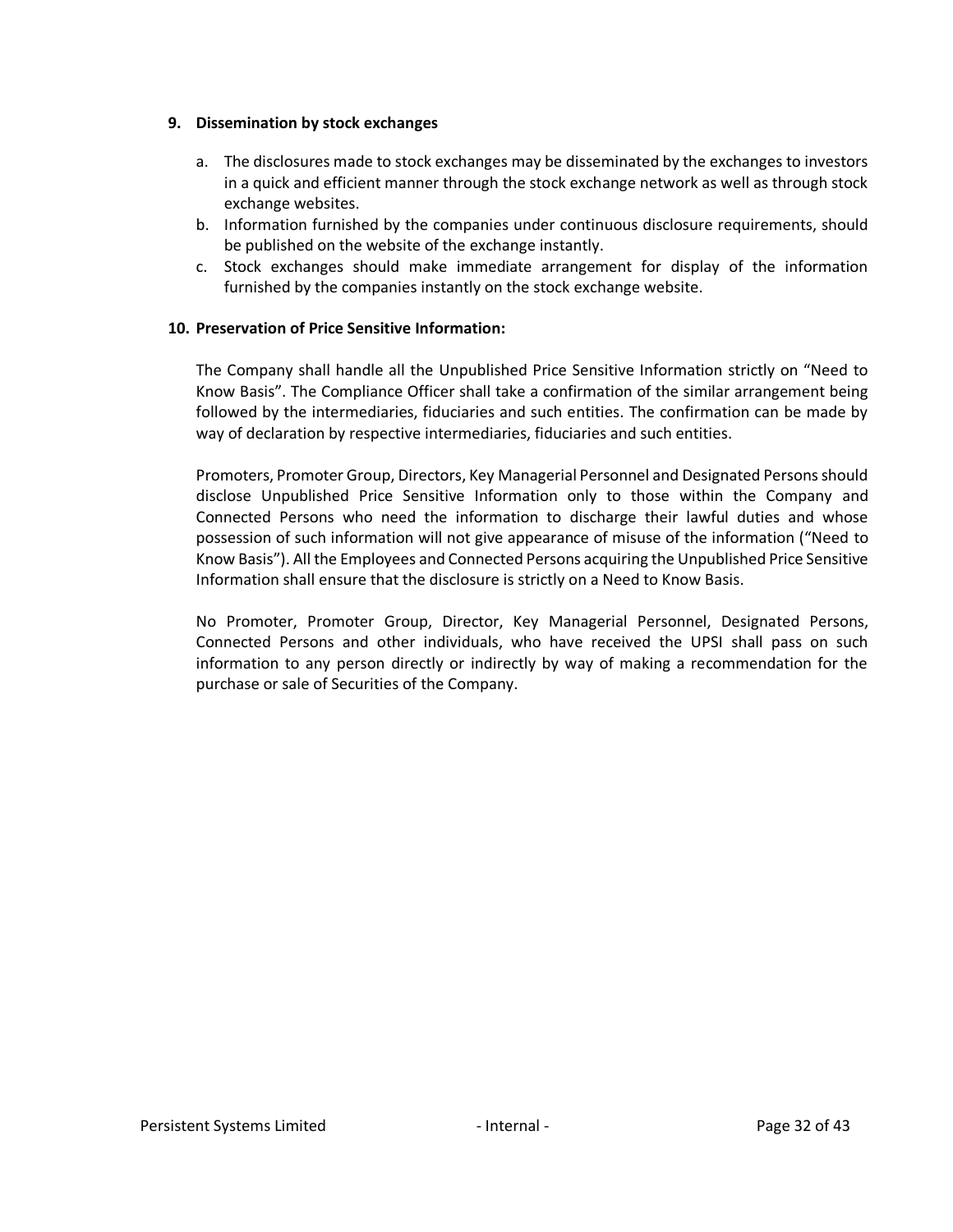#### **Annexure to Part II – Code of Conduct**

#### **Annexure A**

## **Form for Application for Pre-Clearance (Applicable while dealing in Securities beyond the Threshold Limit)**

<span id="page-32-1"></span><span id="page-32-0"></span>Date:

### **The Compliance Officer**

Persistent Systems Limited "Bhageerath", 402, Senapati Bapat Road, Pune- 411 016, Maharashtra, India

Dear Sir,

I, [•] Promoter / Director / Key Managerial Personnel / Designated Person working in the [•] BU/Department holding [•] nos. of [•] (type of security) of the Company in my name / in joint names / through my Immediate Relatives, details thereof being given below:

| Folio $no(s)$ .:      |  |
|-----------------------|--|
| DP ID                 |  |
| Client ID             |  |
| Name(s):              |  |
| Nature of Securities: |  |
| No. of Securities:    |  |

I wish to buy / sell / subscribe to (tick whichever is applicable) [•] (specify nature of security) of the Company.

I request you to give your pre-clearance for the aforesaid transaction.

I am enclosing the statement of holding in Form 'A1' as on …………………. And undertaking required in terms of the Code of Conduct in Form 'A2' for your perusal in this connection.

Yours faithfully,

| Signature                                                                     |  |
|-------------------------------------------------------------------------------|--|
| Name of Promoter / Director / Key Managerial<br>Personnel / Designated Person |  |
| BU / Department                                                               |  |

Encl.: Undertaking as required

------------------------------------------------------------------------------------------------------------------------------------------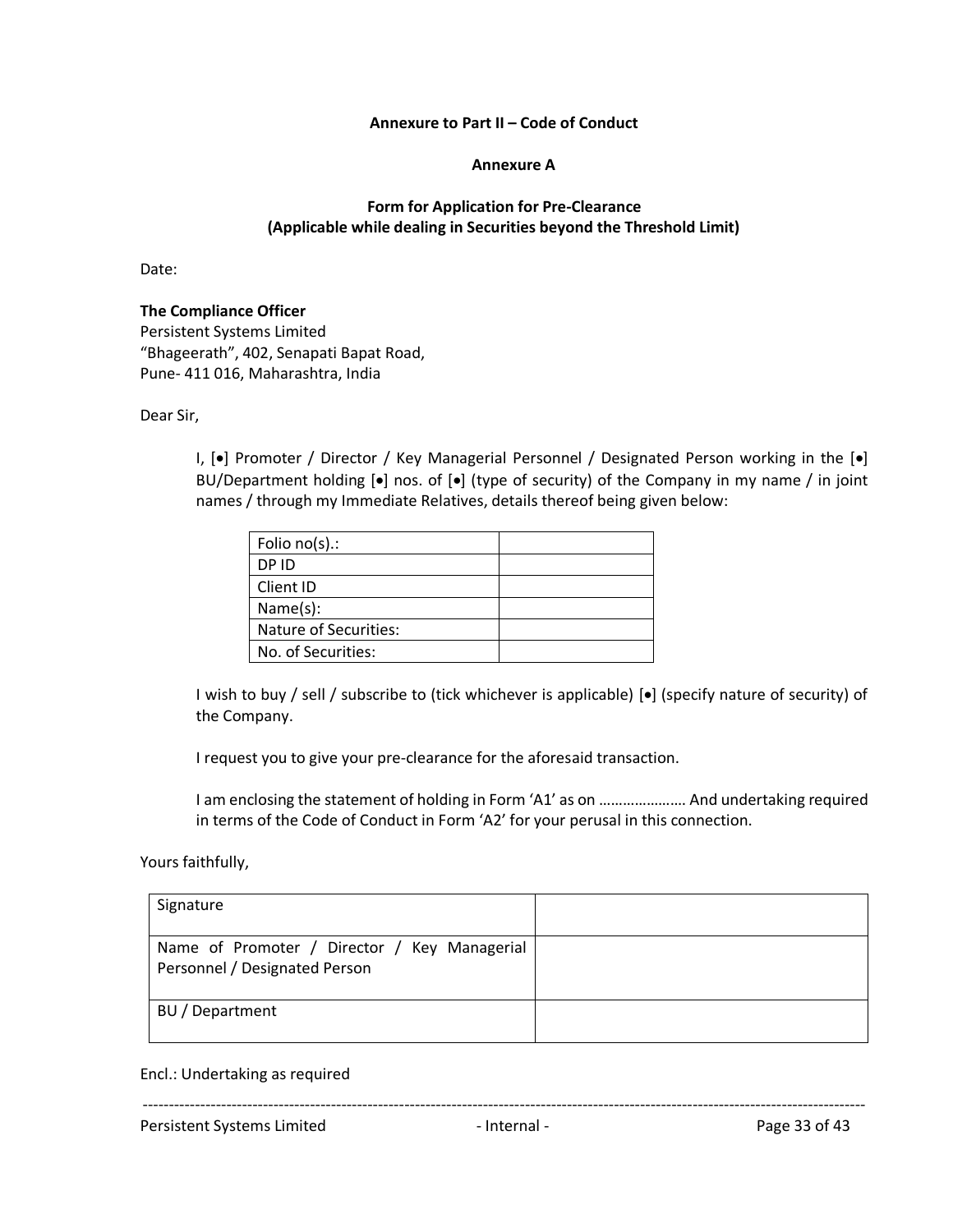#### PRE-CLEARANCE ORDER

This is to inform you that your request for dealing in [●] Securities of the Company as mentioned in your aforesaid application is approved / disapproved.

If approved:

Please note that the said transaction must be completed on or before …………………….. (date) that is within 7 working days from today.

If not approved, reasons for refusal:

Signature of the Compliance Officer:

Date: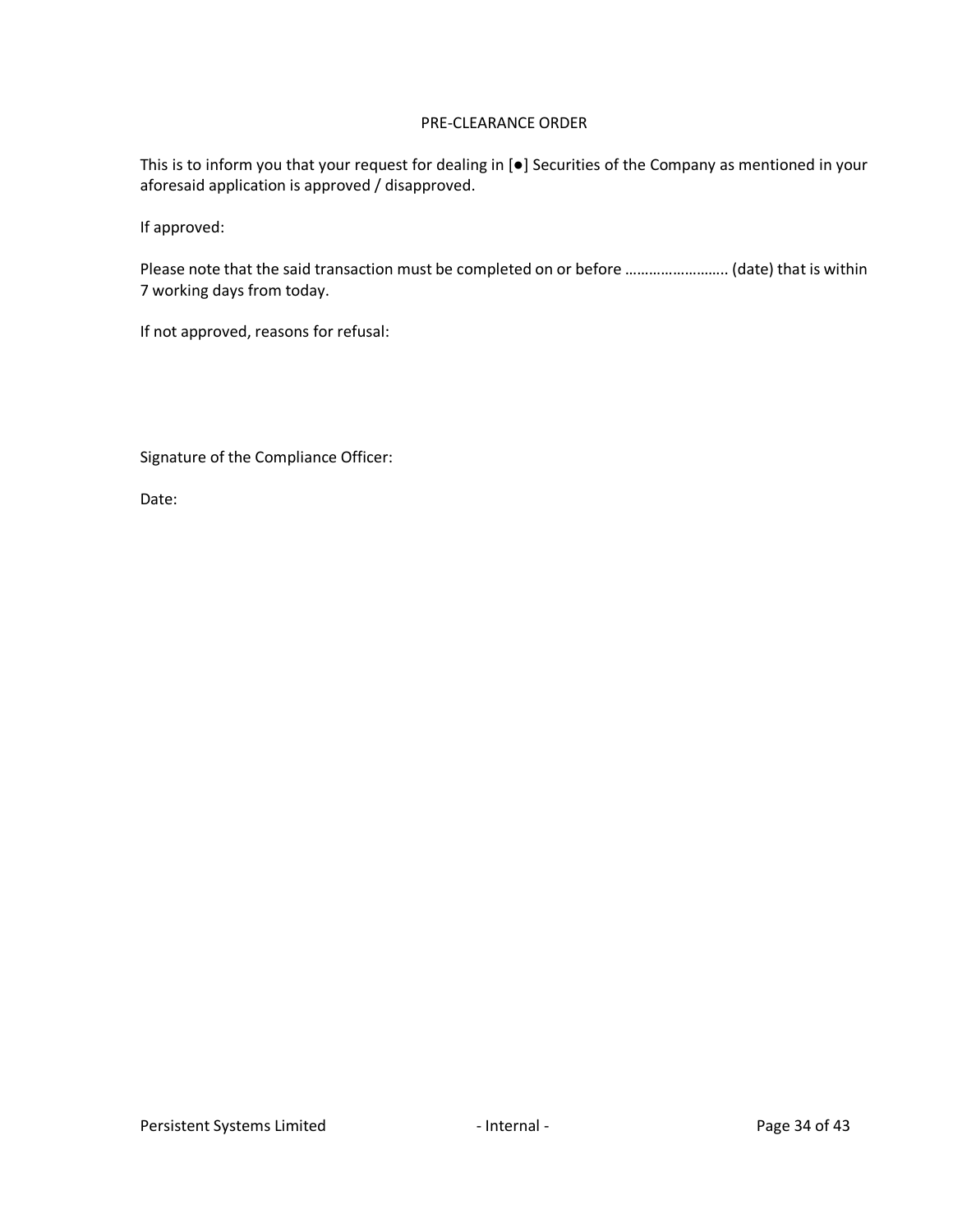#### **Annexure A1**

#### **Statement of Holding at the time of Pre-Clearance**

<span id="page-34-0"></span>Date: **The Compliance Officer** Persistent Systems Limited "Bhageerath", 402, Senapati Bapat Road, Pune- 411 016, Maharashtra, India

## **I. Details of Shareholding of Promoters / Directors / Designated Persons :**

| 1. Name, PAN & Address of Directors / Designated Persons :                                         |  |
|----------------------------------------------------------------------------------------------------|--|
|                                                                                                    |  |
|                                                                                                    |  |
| 2. No. of Securities held by Directors / Designated Persons :                                      |  |
| Folio No. _____________ DPID & Client ID ___________________________ No. of Securities ___________ |  |
|                                                                                                    |  |
|                                                                                                    |  |
| II. Details of Shareholding of Immediate Relative :                                                |  |
| 1. Name & PAN of Immediate Relative :                                                              |  |
|                                                                                                    |  |
| 2. No. of Securities held: Folio No. ______ DPID & Client ID ______________ No. of Securities ____ |  |
| 3. Nature of Transaction for which Approval is sought : _________________________                  |  |
|                                                                                                    |  |
| U/We declare that U/we have or will complied Lcomply with the requirement of the minimum transact  |  |

I/We declare that I/we have or will complied / comply with the requirement of the minimum transaction, period of six months.

| Signature                                                                     |  |
|-------------------------------------------------------------------------------|--|
| Name of Promoter / Director / Key Managerial<br>Personnel / Designated Person |  |
| BU / Department                                                               |  |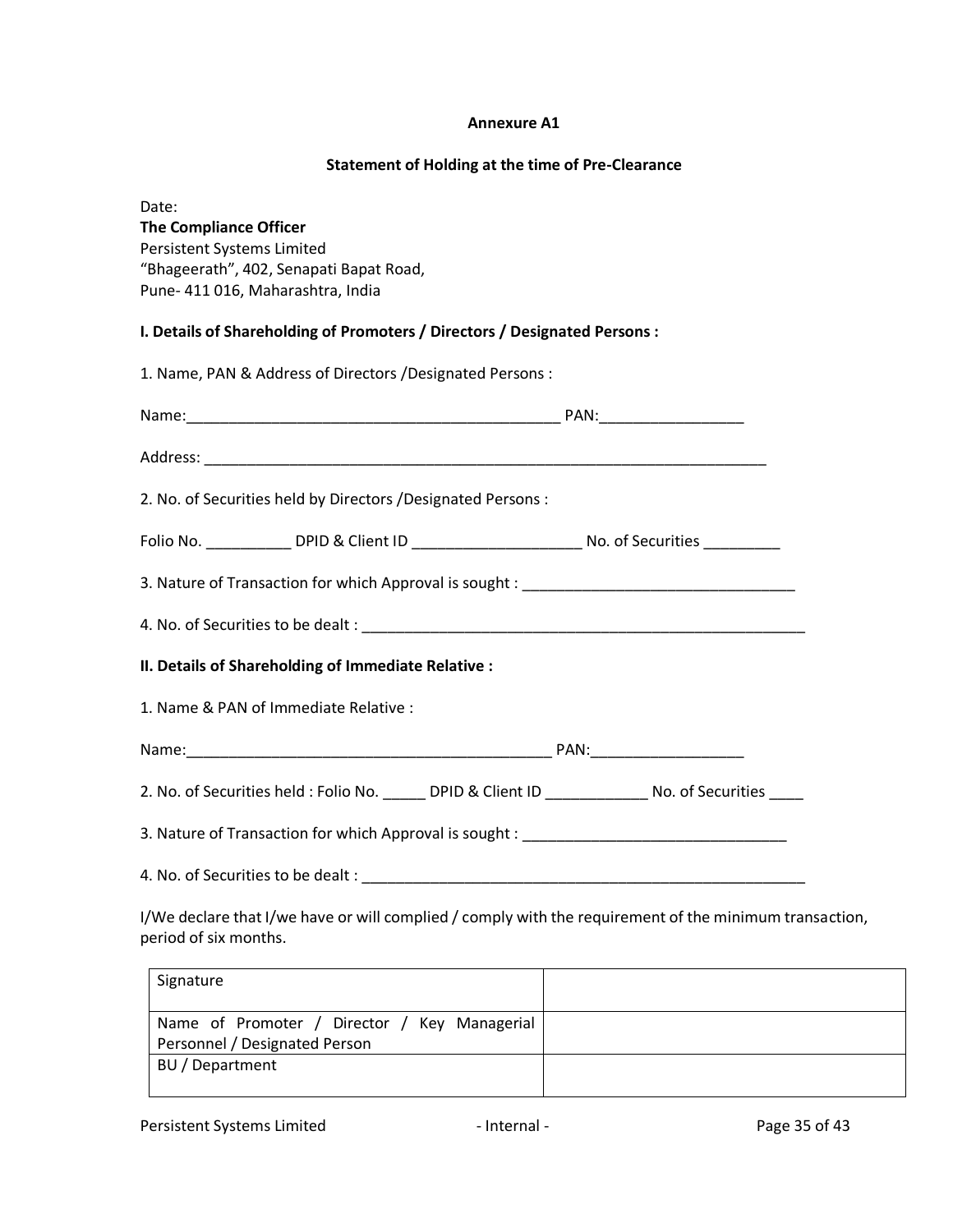#### **Annexure A2**

#### **Form of the undertaking (Annexure to Form for Application for Pre-clearance)**

<span id="page-35-0"></span>Date:

# **The Compliance Officer** Persistent Systems Limited "Bhageerath", 402, Senapati Bapat Road, Pune- 411 016, Maharashtra, India

Dear Sir,

I, [•] (name) Promoter / Director / Key Managerial Personnel / Designated Person of [•] BU/Department undertake as follows:

- a) That all the statements made in the pre-dealing application form are correct and I have not contravened any of the provisions of the Code of Conduct.
- b) That I will not execute the transaction if I have any Unpublished Price Sensitive Information.
- c) That I will execute the transaction within 7 days of pre-clearance and inform you the details immediately on execution of the transaction.
- d) That in case I do not execute the transaction within 7 days, I shall report the reasons for the same to the Compliance Officer in Annexure A3 and not execute the transaction unless I get the same pre-cleared again.
- e) That I shall hold the Securities purchased / subscribed to for a minimum period of 6 months (In case of any proposed sale before 6 months, application will be made to you for waiver of the holding period of 6 months).
- f) That I shall not buy shares from open market / off market through ESOP for a minimum period of 6 months.

| Signature                                                                     |  |
|-------------------------------------------------------------------------------|--|
| Name of Promoter / Director / Key Managerial<br>Personnel / Designated Person |  |
| BU / Department                                                               |  |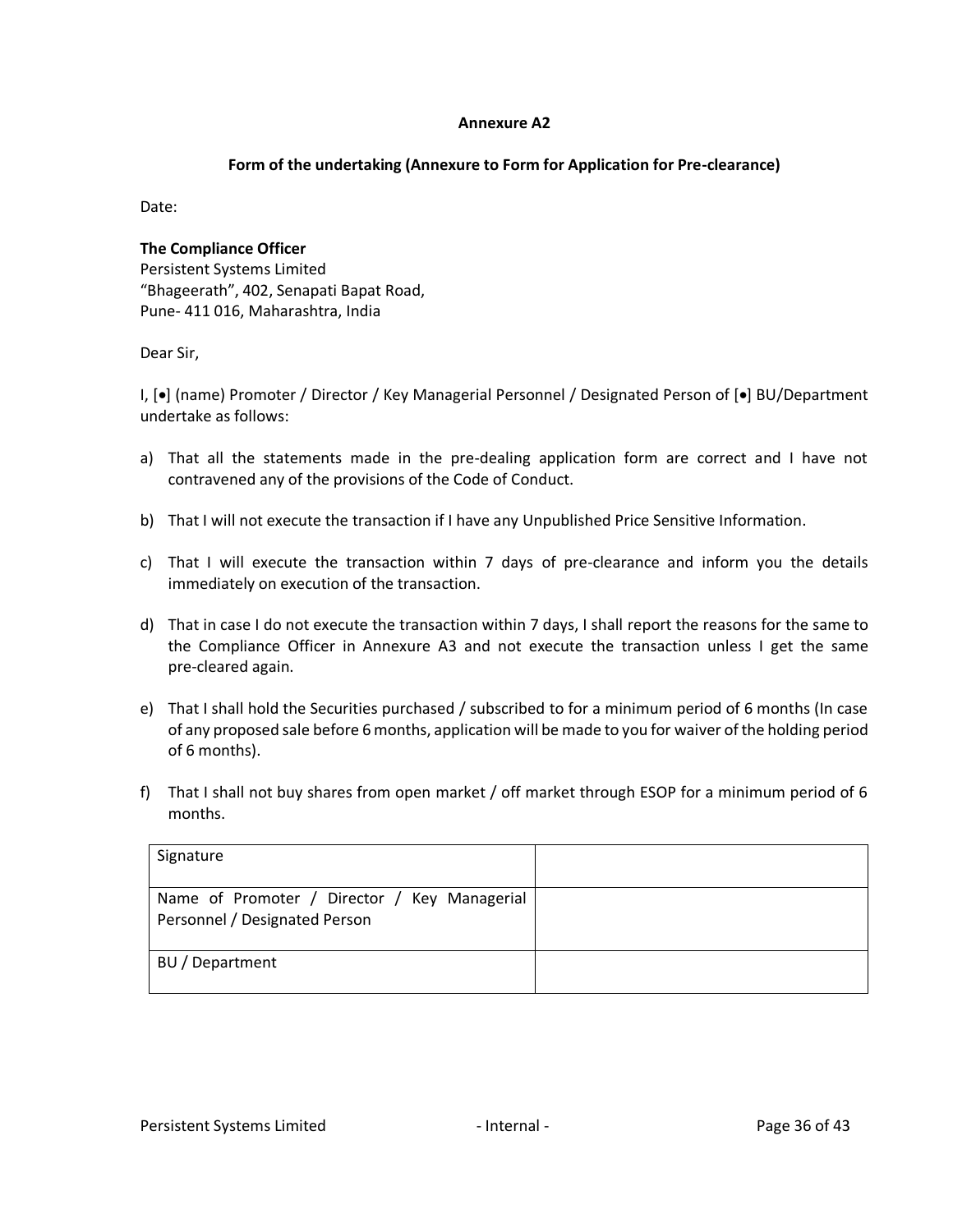#### **Annexure A3**

#### **Form for Reporting of Decision not to Trade after Securing Pre-clearance**

<span id="page-36-0"></span>Date:

**The Compliance Officer** Persistent Systems Limited "Bhageerath", 402, Senapati Bapat Road, Pune- 411 016, Maharashtra, India

Dear Sir,

I, [•] (name) Promoter / Director / Key Managerial Personnel / Designated Person of [•] BU/Department would like to inform you that no transaction was carried out for the pre-clearance approval obtained on <date dd/mm/yy> .

The reasons for not carrying out the transaction:

| Signature                                                                     |  |
|-------------------------------------------------------------------------------|--|
| Name of Promoter / Director / Key Managerial<br>Personnel / Designated Person |  |
| BU / Department                                                               |  |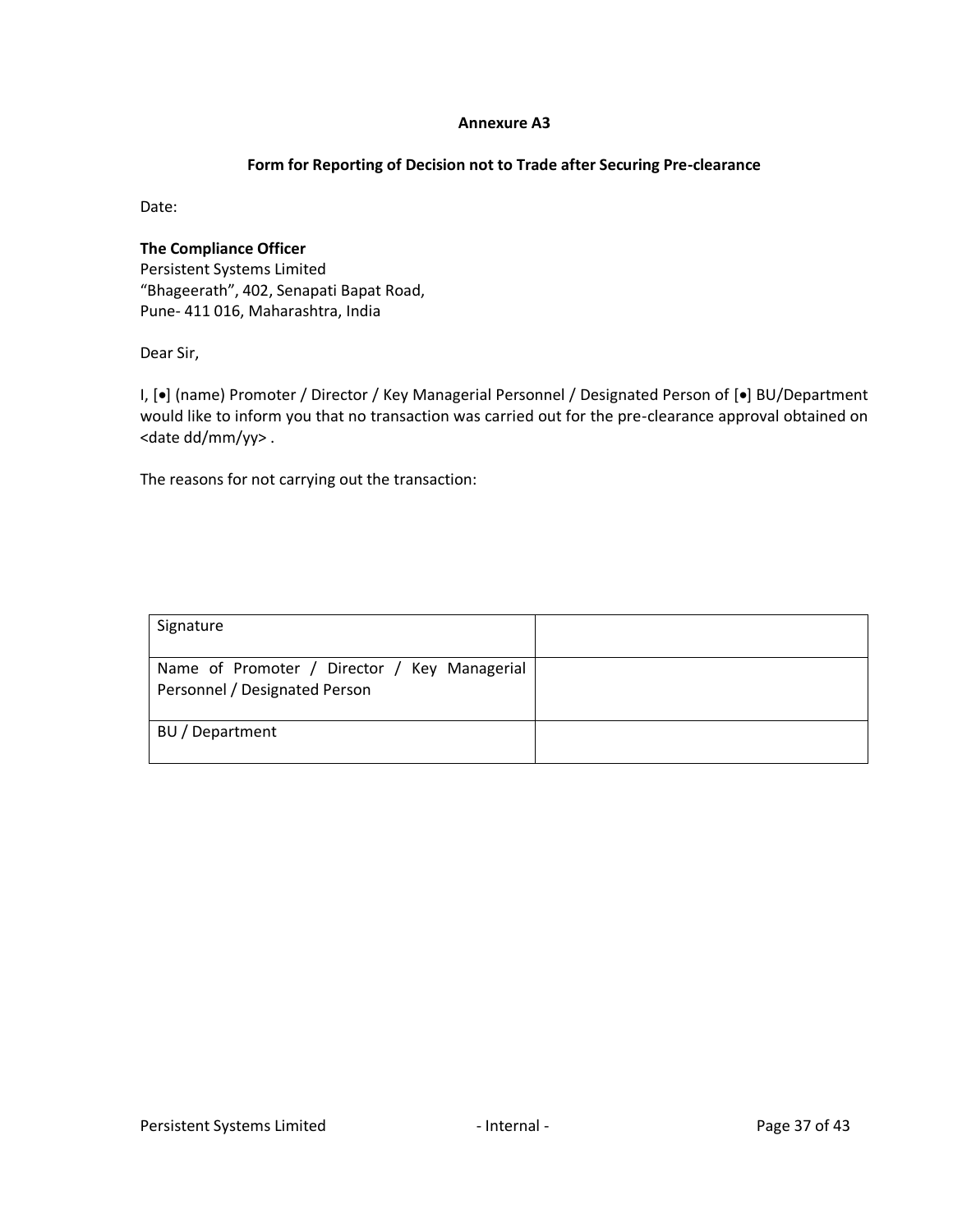#### **Annexure B**

### **Application for Waiver of Minimum Holding Period**

<span id="page-37-0"></span>Date:

**The Compliance Officer,** Persistent Systems Limited "Bhageerath", 402, Senapati Bapat Road, Pune- 411 016, Maharashtra, India

Dear Sir,

**Folio No. \_\_\_\_\_\_\_\_\_\_\_\_\_ / D.P. ID. No. \_\_\_\_\_\_\_\_ Client I.D. No. \_\_\_\_\_\_\_\_\_**

I request you to grant me waiver of the minimum holding period of 6 months as required by the Code of Conduct with respect to [•] nos. of [•] (specify nature of security) of the Company held by me/[•] (name of Dependent) singly / jointly acquired by me on \_\_\_\_ (date). I desire to deal in the said Securities on account of \_\_\_\_\_\_ (give reasons).

Thanking you,

| Signature                                                                     |  |
|-------------------------------------------------------------------------------|--|
| Name of Promoter / Director / Key Managerial<br>Personnel / Designated Person |  |
| BU / Department                                                               |  |

Remarks of Compliance Officer:

Signature of the Compliance Officer:

Date: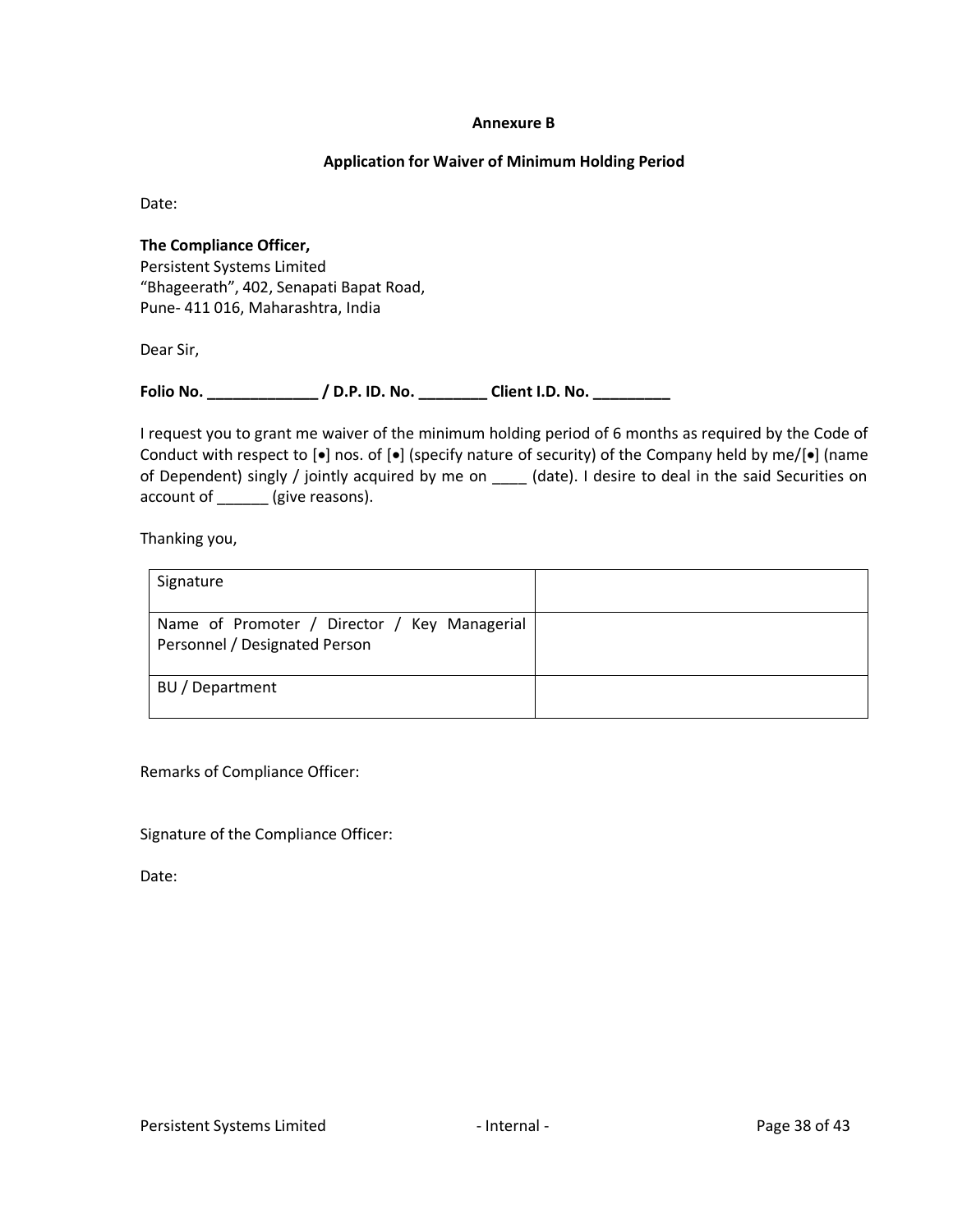## **Annexure C**

## **Statement of Holding with or through Immediate Relatives**

<span id="page-38-0"></span>Date:

#### **The Compliance Officer,**

Persistent Systems Limited "Bhageerath", 402, Senapati Bapat Road, Pune- 411 016, Maharashtra, India

I, \_\_\_\_\_\_\_\_\_\_\_\_ Promoter / Director / Key Managerial Personnel / Designated Person of \_\_\_\_ BU/Department presently holding \_\_\_\_\_ nos. of \_\_\_\_\_\_\_\_ (specify nature of security) of the Company in my name/in joint names / through my Dependents give hereunder a list of my Immediate Relatives as defined in the Code of Conduct of the Company:

| Sr. No. | <b>Full Names of Immediate Relatives</b> | Relationship |
|---------|------------------------------------------|--------------|
|         |                                          |              |
|         |                                          |              |
|         |                                          |              |
|         |                                          |              |
|         |                                          |              |
|         |                                          |              |
|         |                                          |              |
|         |                                          |              |
|         |                                          |              |
|         |                                          |              |
|         |                                          |              |
|         |                                          |              |
|         |                                          |              |
|         |                                          |              |
|         |                                          |              |
|         |                                          |              |
|         |                                          |              |
|         |                                          |              |
|         |                                          |              |

I undertake to keep you informed of any changes in the above within 2 trading days of such change.

Yours faithfully,

| Signature                                                                     |  |
|-------------------------------------------------------------------------------|--|
| Name of Promoter / Director / Key Managerial<br>Personnel / Designated Person |  |
| BU / Department                                                               |  |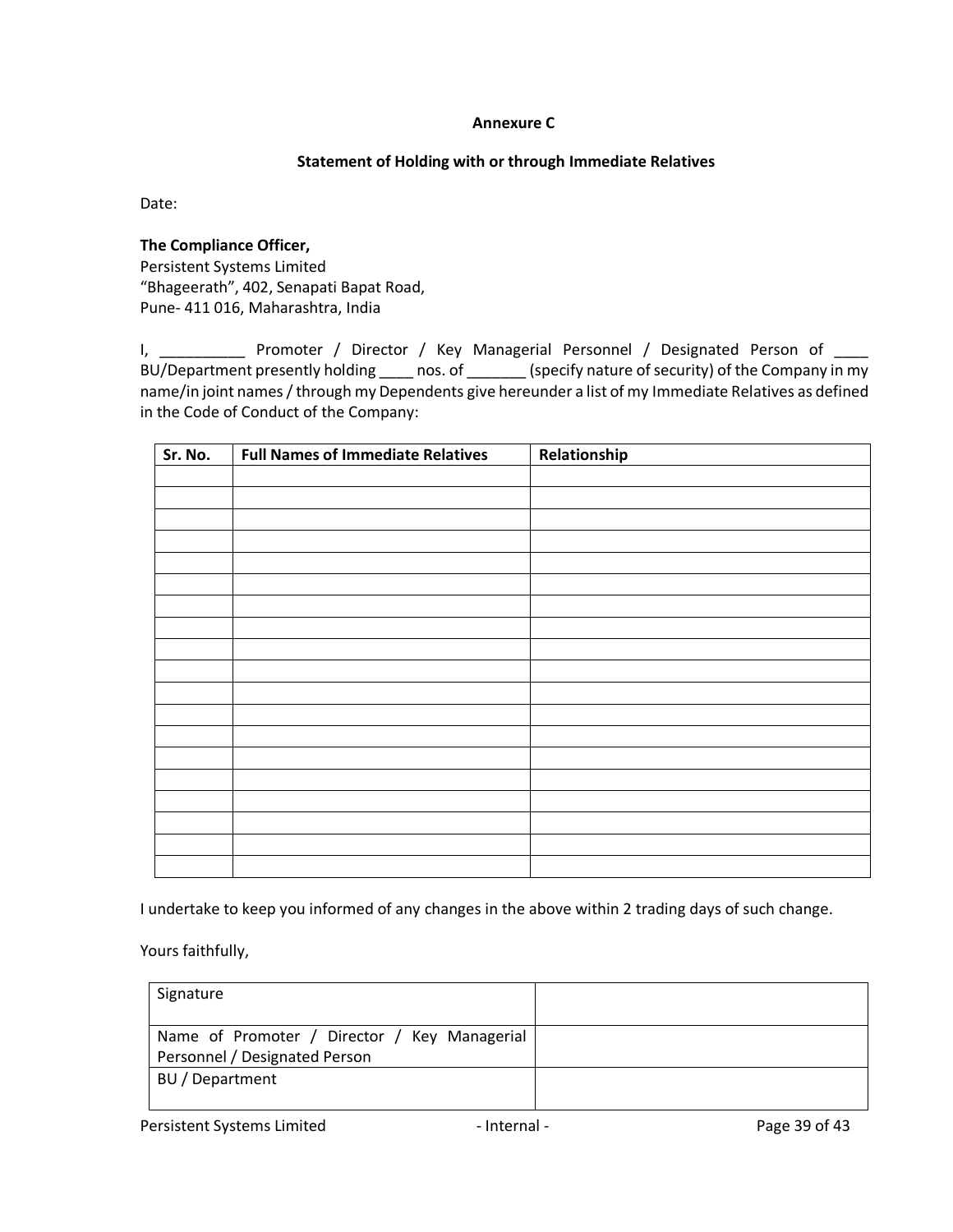#### **Annexure D**

#### **FORM A Securities and Exchange Board of India (Prohibition of Insider Trading) Regulations, 2015 [Regulation 7 (1) (a) read with Regulation 6 (2)]**

Name of the company: Persistent Systems Limited

ISIN of the company: INE262H01013

#### **Details of Securities held by Promoter, member of Promoter Group, Key Managerial Personnel (KMP), Director and other such persons as mentioned in Regulation 6(2)**

<span id="page-39-0"></span>

| Name, PAN      | Category of               | Securities held as on the |     | % of         |              | Open Interest of the Future      | Open Interest of the Option      |                       |  |
|----------------|---------------------------|---------------------------|-----|--------------|--------------|----------------------------------|----------------------------------|-----------------------|--|
| No., CIN / DIN | Person                    | date of regulation coming |     | Shareholding |              | contracts held as on the date of | Contracts held as on the date of |                       |  |
| & address with | (Promoters /              | into force                |     |              |              | regulation coming into force     | regulation coming into force     |                       |  |
| contact nos.   | KMP /                     | Type of                   | No. |              | Number of    | <b>Notional value in</b>         | Number of                        | <b>Notional value</b> |  |
|                | Directors / Immediate     | security (For             |     |              | units        | Rupee terms                      |                                  | in Rupee terms        |  |
|                | <b>Relatives / Others</b> | eg. – Shares,             |     |              | (contracts * |                                  | (contracts * lot                 |                       |  |
|                | etc.)                     | Warrants,                 |     |              | lot size)    |                                  | size)                            |                       |  |
|                |                           | Convertible               |     |              |              |                                  |                                  |                       |  |
|                |                           | <b>Debentures</b>         |     |              |              |                                  |                                  |                       |  |
|                |                           | etc.)                     |     |              |              |                                  |                                  |                       |  |
|                |                           |                           |     |              |              |                                  |                                  |                       |  |
|                |                           |                           |     |              |              |                                  |                                  |                       |  |
|                |                           |                           |     |              |              |                                  |                                  |                       |  |
|                |                           |                           |     |              |              |                                  |                                  |                       |  |
|                |                           |                           |     |              |              |                                  |                                  |                       |  |

| Name        |  |
|-------------|--|
| Signature   |  |
|             |  |
| Designation |  |
| Date        |  |
| Place       |  |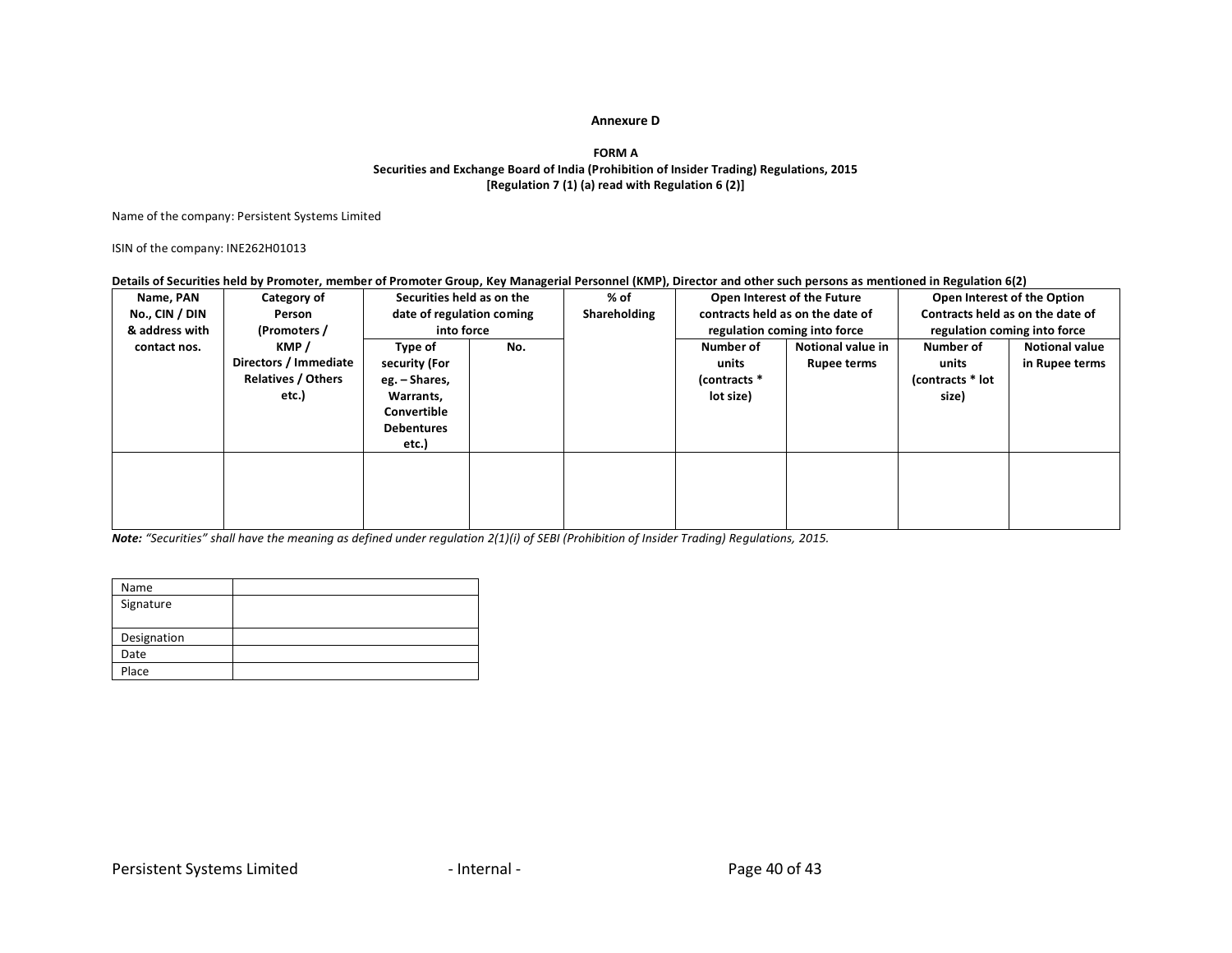#### **Annexure E**

#### **FORM B Securities and Exchange Board of India (Prohibition of Insider Trading) Regulations, 2015 [Regulation 7 (1) (b) read with Regulation 6(2)]**

Name of the company: Persistent Systems Limited

ISIN of the company: INE262H01013

**Details of Securities held on appointment of Key Managerial Personnel (KMP) or Director or upon becoming a Promoter of a listed company and other such persons as mentioned in Regulation 6(2).**

<span id="page-40-0"></span>

| Name,          | <b>Category of Person</b> | Date of        | Securities held at the time of |     | % of         | Open Interest of the Future contracts |          | Open Interest of the Option Contracts |          |  |
|----------------|---------------------------|----------------|--------------------------------|-----|--------------|---------------------------------------|----------|---------------------------------------|----------|--|
| PAN No.,       | (Promoters/KMP/           | appointment    | becoming Promoter /            |     | Shareholding | held at the time of                   |          | held at the time of                   |          |  |
| CIN/DIN &      | Directors / Immediate     | οf             | appointment of Director / KMP  |     |              | Becoming Promoter / appointment of    |          | Becoming Promoter / appointment of    |          |  |
| <b>Address</b> | Relatives / others etc.)  | Director / KMP |                                |     |              | Director / KMP                        |          | Director / KMP                        |          |  |
| with           |                           | OR Date of     | Type of security               | No. |              | Number                                | Notional | <b>Number</b>                         | Notional |  |
| contact        |                           | becoming       | (For eg. - Shares,             |     |              | of units                              | value in | of units                              | value in |  |
| nos.           |                           | Promoter       | Warrants,                      |     |              | (contracts)                           | Rupee    | (contracts)                           | Rupee    |  |
|                |                           |                | Convertible                    |     |              | * lot size)                           | terms    | * lot size)                           | terms    |  |
|                |                           |                | Debentures etc.)               |     |              |                                       |          |                                       |          |  |
|                |                           |                |                                |     |              |                                       |          |                                       |          |  |
|                |                           |                |                                |     |              |                                       |          |                                       |          |  |
|                |                           |                |                                |     |              |                                       |          |                                       |          |  |
|                |                           |                |                                |     |              |                                       |          |                                       |          |  |
|                |                           |                |                                |     |              |                                       |          |                                       |          |  |

| Name        |  |
|-------------|--|
| Signature   |  |
|             |  |
| Designation |  |
| Date        |  |
| Place       |  |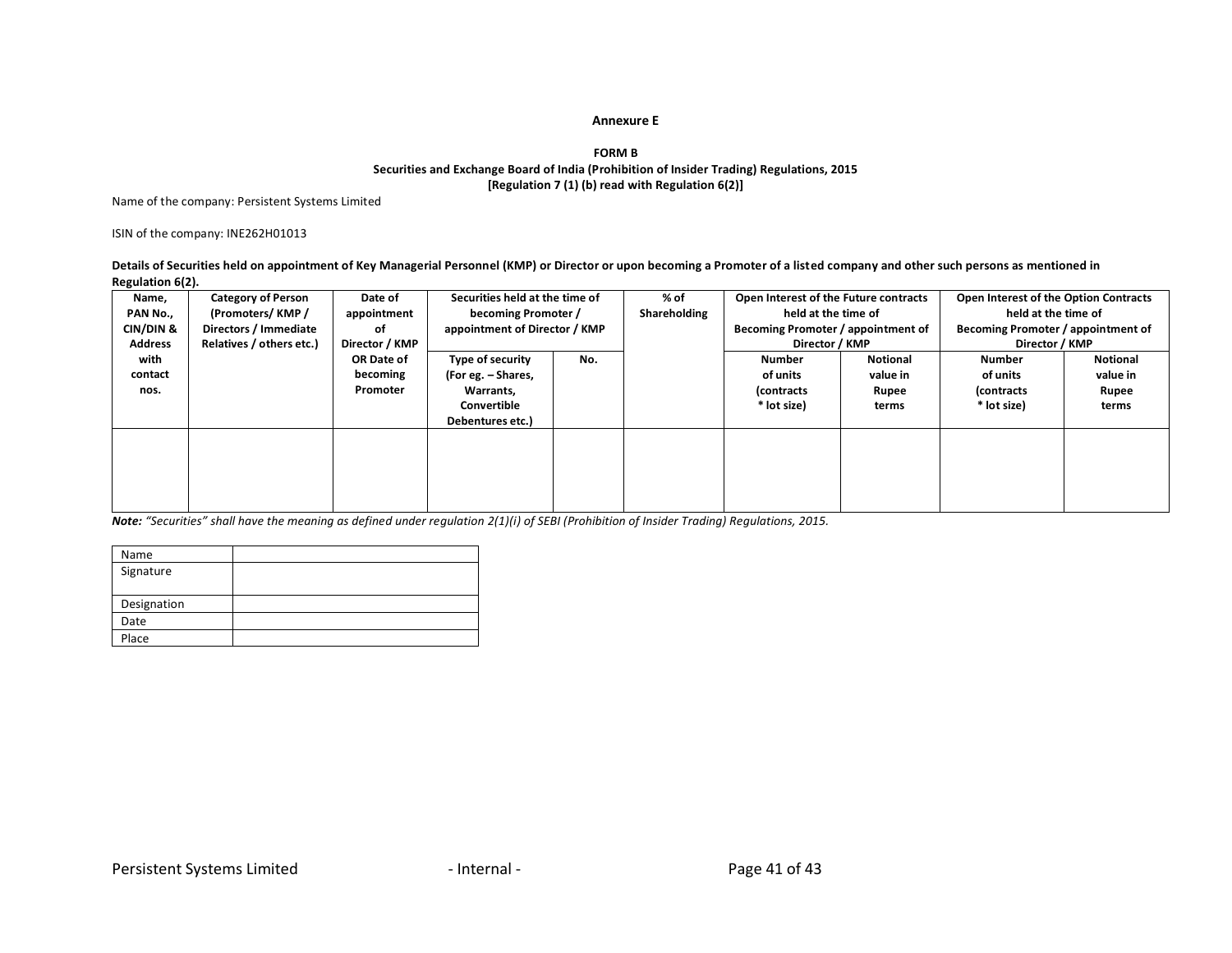#### **Annexure F FORM C Securities and Exchange Board of India (Prohibition of Insider Trading) Regulations, 2015 [Regulation 7 (2) read with Regulation 6(2)]**

Name of the company: Persistent Systems Limited

ISIN of the company: INE262H01013

#### <span id="page-41-0"></span>**Details of change in holding of Securities of Promoter, Employee or Director of a listed company and other such persons as mentioned in Regulation 6(2).**

| Name,           | Category    | <b>Securities held</b> |     |                   | <b>Securities</b> |      | % of         |             | Date of   |            | Date of       | Mode of                         |             | Trading in derivatives (Specify type of contract, |             | <b>Exchange on which</b> |  |  |  |  |  |  |  |  |  |  |  |  |  |  |        |  |             |  |  |  |  |  |
|-----------------|-------------|------------------------|-----|-------------------|-------------------|------|--------------|-------------|-----------|------------|---------------|---------------------------------|-------------|---------------------------------------------------|-------------|--------------------------|--|--|--|--|--|--|--|--|--|--|--|--|--|--|--------|--|-------------|--|--|--|--|--|
| PAN No.,        | of Person   | prior to               |     |                   | acquired/Disposed |      | shareholding |             | allotment | intimation | acquisition   | <b>Futures or Options etc.)</b> |             | the trade was                                     |             |                          |  |  |  |  |  |  |  |  |  |  |  |  |  |  |        |  |             |  |  |  |  |  |
| CIN / DIN,      | (Promoters  | acquisition / disposal |     |                   |                   |      |              | advice /    |           | to         | (market       |                                 |             |                                                   | executed    |                          |  |  |  |  |  |  |  |  |  |  |  |  |  |  |        |  |             |  |  |  |  |  |
| & address       | /KMP/       |                        |     |                   |                   |      |              | acquisition |           | company    | Purchase /    |                                 |             |                                                   |             |                          |  |  |  |  |  |  |  |  |  |  |  |  |  |  |        |  |             |  |  |  |  |  |
| οf              | Directors / |                        |     |                   |                   |      |              | οf          |           |            | public        |                                 |             |                                                   |             |                          |  |  |  |  |  |  |  |  |  |  |  |  |  |  |        |  |             |  |  |  |  |  |
| Promoter /      | immediate   |                        |     |                   |                   |      |              | shares /    |           |            | Rights /      |                                 |             |                                                   |             |                          |  |  |  |  |  |  |  |  |  |  |  |  |  |  |        |  |             |  |  |  |  |  |
| Employee /      | relatives / |                        |     |                   |                   |      |              | sale of     |           |            | preferential  |                                 |             |                                                   |             |                          |  |  |  |  |  |  |  |  |  |  |  |  |  |  |        |  |             |  |  |  |  |  |
| <b>Director</b> | others      |                        |     |                   |                   |      |              |             |           |            |               |                                 |             |                                                   |             |                          |  |  |  |  |  |  |  |  |  |  |  |  |  |  | shares |  | offer / off |  |  |  |  |  |
| with            | etc.)       |                        |     |                   |                   |      |              | specify     |           |            | market /      |                                 |             |                                                   |             |                          |  |  |  |  |  |  |  |  |  |  |  |  |  |  |        |  |             |  |  |  |  |  |
| contact         |             | Type of                | No. | Type of           | No.               | Pre  | Post         | From        | To        |            | Inter-se      |                                 | Buy         |                                                   | Sell        |                          |  |  |  |  |  |  |  |  |  |  |  |  |  |  |        |  |             |  |  |  |  |  |
| nos.            |             | security               |     | security          |                   | tran | transa       |             |           |            | transfer etc. | Value                           | Number      | Value                                             | Number      |                          |  |  |  |  |  |  |  |  |  |  |  |  |  |  |        |  |             |  |  |  |  |  |
|                 |             | (For eg. –             |     | (For eg. –        |                   | sa   | ction        |             |           |            |               |                                 | of units    |                                                   | of units    |                          |  |  |  |  |  |  |  |  |  |  |  |  |  |  |        |  |             |  |  |  |  |  |
|                 |             | Shares,                |     | Shares,           |                   | ctio |              |             |           |            |               |                                 | (contracts) |                                                   | (contracts) |                          |  |  |  |  |  |  |  |  |  |  |  |  |  |  |        |  |             |  |  |  |  |  |
|                 |             | Warrants,              |     | Warrants,         |                   | n    |              |             |           |            |               |                                 | * lot size) |                                                   | * lot size) |                          |  |  |  |  |  |  |  |  |  |  |  |  |  |  |        |  |             |  |  |  |  |  |
|                 |             | Convertible            |     | Convertible       |                   |      |              |             |           |            |               |                                 |             |                                                   |             |                          |  |  |  |  |  |  |  |  |  |  |  |  |  |  |        |  |             |  |  |  |  |  |
|                 |             | <b>Debentures</b>      |     | <b>Debentures</b> |                   |      |              |             |           |            |               |                                 |             |                                                   |             |                          |  |  |  |  |  |  |  |  |  |  |  |  |  |  |        |  |             |  |  |  |  |  |
|                 |             | etc.)                  |     | etc.)             |                   |      |              |             |           |            |               |                                 |             |                                                   |             |                          |  |  |  |  |  |  |  |  |  |  |  |  |  |  |        |  |             |  |  |  |  |  |
|                 |             |                        |     |                   |                   |      |              |             |           |            |               |                                 |             |                                                   |             |                          |  |  |  |  |  |  |  |  |  |  |  |  |  |  |        |  |             |  |  |  |  |  |
|                 |             |                        |     |                   |                   |      |              |             |           |            |               |                                 |             |                                                   |             |                          |  |  |  |  |  |  |  |  |  |  |  |  |  |  |        |  |             |  |  |  |  |  |
|                 |             |                        |     |                   |                   |      |              |             |           |            |               |                                 |             |                                                   |             |                          |  |  |  |  |  |  |  |  |  |  |  |  |  |  |        |  |             |  |  |  |  |  |
|                 |             |                        |     |                   |                   |      |              |             |           |            |               |                                 |             |                                                   |             |                          |  |  |  |  |  |  |  |  |  |  |  |  |  |  |        |  |             |  |  |  |  |  |
|                 |             |                        |     |                   |                   |      |              |             |           |            |               |                                 |             |                                                   |             |                          |  |  |  |  |  |  |  |  |  |  |  |  |  |  |        |  |             |  |  |  |  |  |
|                 |             |                        |     |                   |                   |      |              |             |           |            |               |                                 |             |                                                   |             |                          |  |  |  |  |  |  |  |  |  |  |  |  |  |  |        |  |             |  |  |  |  |  |
|                 |             |                        |     |                   |                   |      |              |             |           |            |               |                                 |             |                                                   |             |                          |  |  |  |  |  |  |  |  |  |  |  |  |  |  |        |  |             |  |  |  |  |  |

| Name        |  |
|-------------|--|
| Signature   |  |
|             |  |
| Designation |  |
| Date        |  |
| Place       |  |